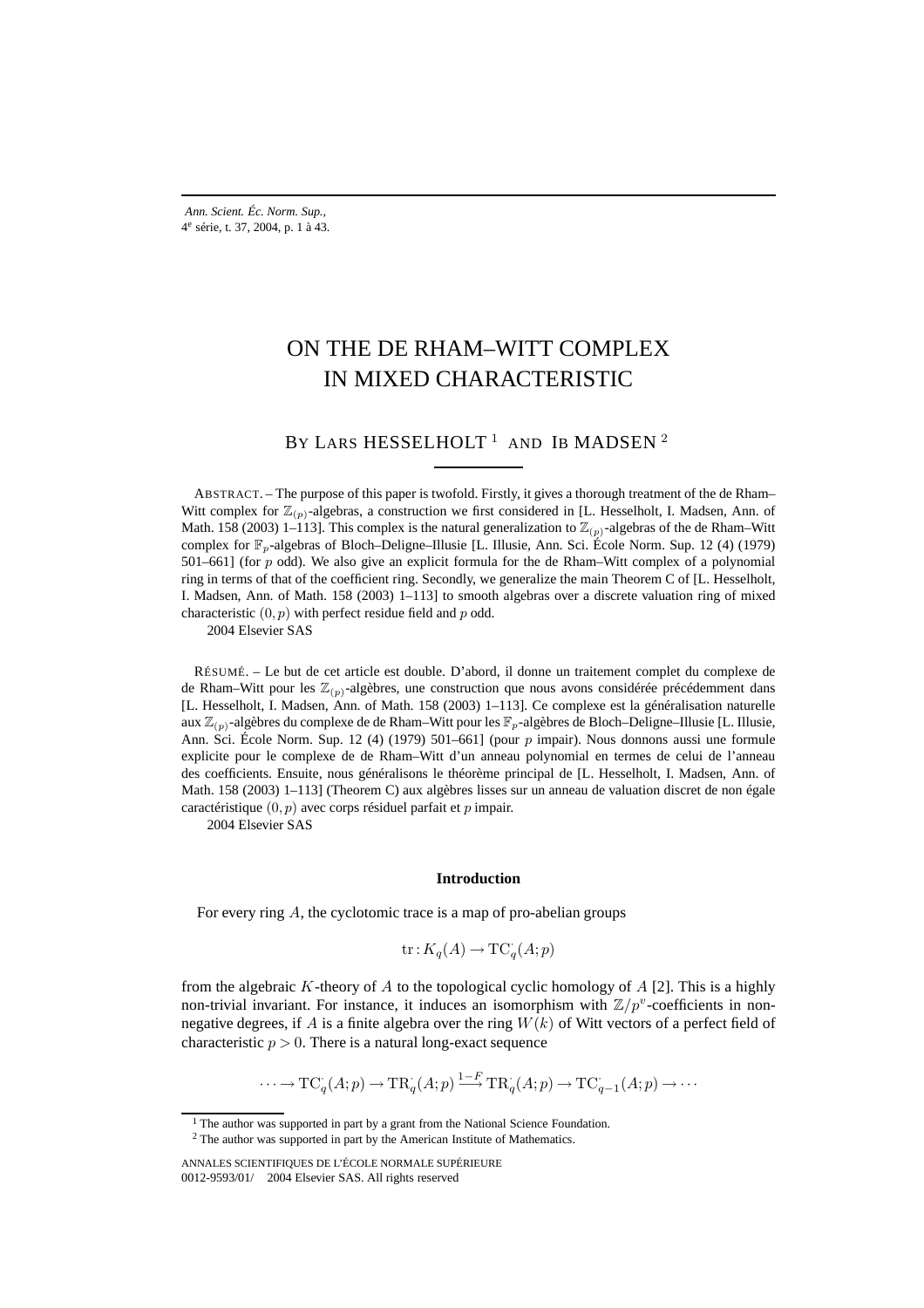and it is the pro-groups  $TR_q(A;p)$  which are our main object of study here. We recall from [8, Theorem A] that the limit  $TR_q(A;p)$  coincides with the p-typical curves on  $K_{q+1}(A)$ introduced by Bloch in [1]. Here and throughout we assume that A is a  $\mathbb{Z}_{(p)}$ -algebra with p an *odd* prime.

Associated with the ring A, one has the topological Hochschild spectrum  $T(A)$ . It has an action by the circle group  $T$ , and by definition

$$
\mathrm{TR}^n_q(A;p) = \pi_q\big(T(A)^{C_{p^{n-1}}}\big)
$$

is the qth homotopy group of the fixed points by the finite subgroup of the indicated order. Usually these are very large abelian groups. But they are, as n and q varies, related by a number of operators, and the combined algebraic structure is quite rigid. We call this structure a *Witt complex* over A. By definition, this is:

(i) a pro-differential graded ring  $E^*$  and a strict map of pro-rings

$$
\lambda: W_{\cdot}(A) \to E^0_{\cdot}
$$

from the pro-ring of Witt vectors in A;

(ii) a strict map of pro-graded rings

$$
F: E^* \to E^*_{-1}
$$

such that  $\lambda F = F \lambda$  and such that for all  $a \in A$ ,

$$
F d\lambda([a]_n) = \lambda([a]_{n-1})^{p-1} d\lambda([a]_{n-1}),
$$

where  $[a]_n = (a, 0, \ldots, 0) \in W_n(A)$  is the multiplicative representative;

(iii) a strict map of graded  $E^*$ -modules

$$
V: F_*E_{\cdot-1}^* \to E^*.
$$

such that  $\lambda V = V \lambda$  and such that

$$
F dV = d, \qquad FV = p.
$$

A map of Witt complexes over A is a strict map  $f: E^* \to E'^*$  of pro-differential graded rings such that  $\lambda' = f\lambda$ ,  $F'f = fF$  and  $V'f = fV$ .

In the Witt complex  $E^* = TR_*(A;p)$ , the map F is induced from the obvious inclusion,  $V$  is the accompanying transfer map, and the differential is induced from the  $\mathbb T$ -action. The structure maps in the pro-system and the map  $\lambda$  are harder to define. The map  $\lambda$  turns out to be an isomorphism in this case [10, Theorem F]. We write  $W_A$  for the category of Witt complexes over A. Using standard category theory, we show:

THEOREM A. – *The category* W<sup>A</sup> *has an initial object* W·Ω<sup>∗</sup> <sup>A</sup>*. Moreover, the canonical map*  $\pi_{\cdot}:\Omega^*_{W_{\cdot}(A)}\to W_{\cdot}\Omega^*_A$  *is surjective.* 

For a ring homomorphism  $f : A \to A'$ , we have the direct image functor

$$
f_*:\mathcal{W}_{A'}\to\mathcal{W}_A
$$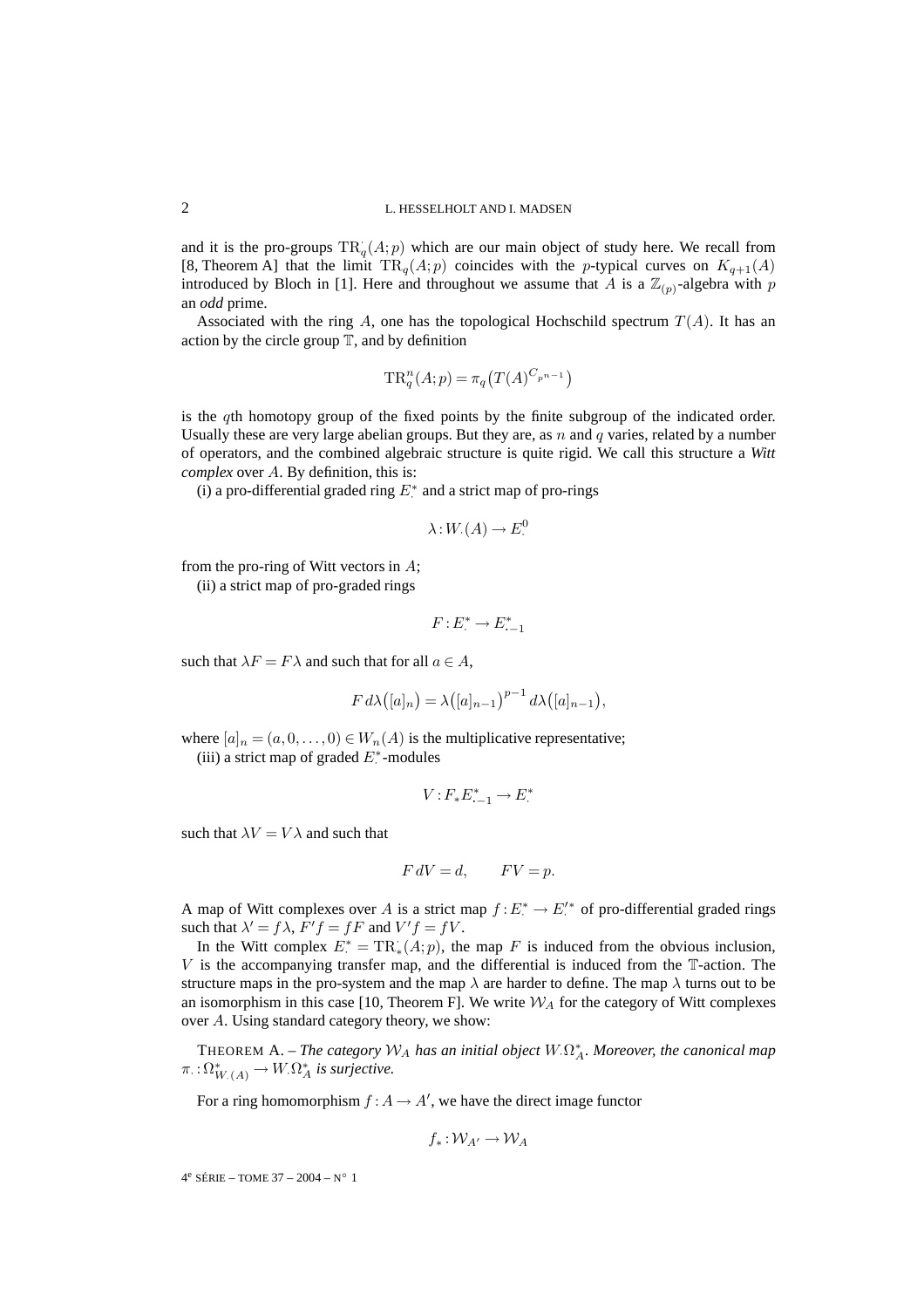given by viewing a Witt complex over A' as a Witt complex over A by replacing the map  $\lambda$  by the composite  $\lambda W(t)$ . We show that this functor has a left adjoint

$$
f^*:\mathcal{W}_A\to\mathcal{W}_{A'},
$$

the inverse image functor. The universal properties imply that the canonical map

$$
W_{\cdot}\Omega^*_{A'} \to f^*W_{\cdot}\Omega^*_{A}
$$

is an isomorphism. The proof of the existence of  $f^*$ , again, is by category theory. However, in the case of the ring homomorphism

$$
\pi: A \to A[x]
$$

given by the inclusion of the constant polynomials, we can give an explicit description of the inverse image functor. If  $E = E^*$  is a Witt complex over A, we consider the pro-graded abelian group

$$
P(E) = P(E)^*
$$

where  $P(E)^q_n$  is given by the set of (finite) formal sums of the form

$$
\sum_{j \in \mathbb{N}_0} a_{0,j}^{(n)} [x]_n^j + \sum_{j \in \mathbb{N}} b_{0,j}^{(n)} [x]_n^{j-1} d[x]_n + \sum_{s=1}^{n-1} \sum_{j \in I_p} \left( V^s \big( a_{s,j}^{(n-s)} [x]_{n-s}^j \big) + dV^s \big( b_{s,j}^{(n-s)} [x]_{n-s}^j \big) \right),
$$

with the components  $a_{s,j}^{(m)} \in E_m^q$  and  $b_{s,j}^{(m)} \in E_m^{q-1}$  and with  $[x]_n$  a formal variable of degree 0. Addition is component-wise, and the structure maps in the pro-system are induced from the ones in E. If  $E' = E'^*$  is a Witt complex over  $A[x]$  and if  $f : E \to \pi_* E'$  is a map of Witt complexes · over A, there is an induced map of pro-graded abelian groups

$$
\tilde{f}: P(E) \to E'
$$

which maps the formal sum above to the sum

$$
\sum_{j \in \mathbb{N}_0} f(a_{0,j}^{(n)}) \lambda'([x]_n^j) + \sum_{j \in \mathbb{N}} f(b_{0,j}^{(n)}) \lambda'([x]_n^{j-1}) d\lambda'([x]_n)
$$
  
+ 
$$
\sum_{s=1}^{n-1} \sum_{j \in I_p} (V^s(f(a_{s,j}^{(n-s)}) \lambda'([x]_{n-s}^j)) + dV^s(f(b_{s,j}^{(n-s)}) \lambda'([x]_{n-s}^j)))
$$

in  $E_q'^n$ . The requirement that for all  $E'$  in  $\mathcal{W}_{A'}$ , this be a map of Witt complexes leaves only one possible way to define a product, a differential, and the maps F and V on  $P(E)$ . The explicit formulas are given in Section 4.2 below.

The construction  $P(E)$  may be explained as follows: The first two summands in the formula above form the sub-pro-differential graded ring

$$
E^* \otimes_{\mathbb{Z}_{(p)}} \Omega^*_{\mathbb{Z}_{(p)}[x]} \subset P(E)^*,
$$

the Frobenius on  $P(E)$  induces the map of pro-graded rings

$$
F = F \otimes F : E^* \otimes_{\mathbb{Z}_{(p)}} \Omega^*_{\mathbb{Z}_{(p)}[x]} \to E^* \otimes_{\mathbb{Z}_{(p)}} \Omega^*_{\mathbb{Z}_{(p)}[x]},
$$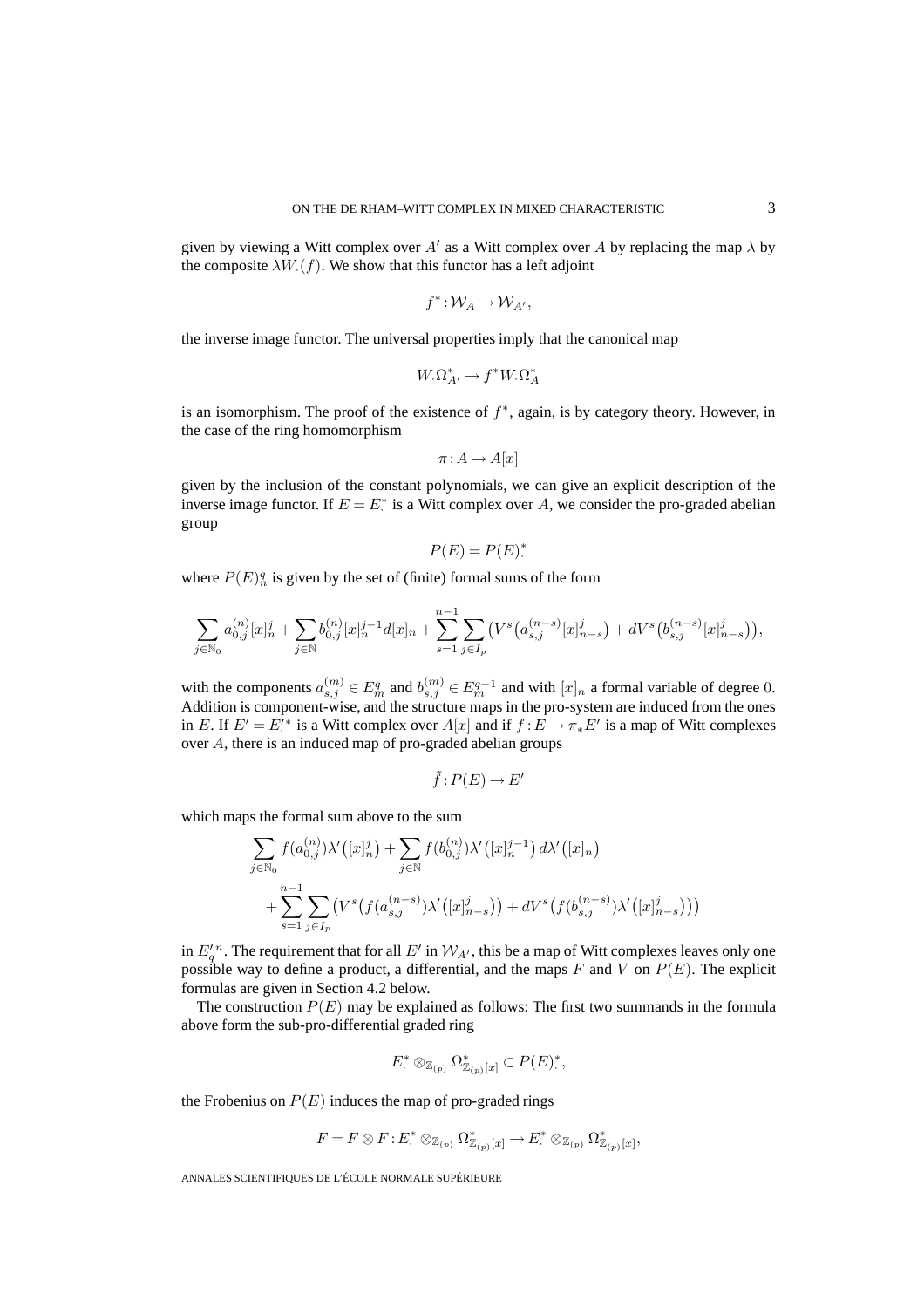given on the second factor by  $F([x]_n) = [x]_{n-1}^p$  and  $Fd[x]_n = [x]_{n-1}^{p-1}d[x]_{n-1}$ , and the Verschiebung on  $P(E)$  induces the (partially defined) map of pro-abelian groups

$$
V=V\otimes F^{-1}\colon E^*\otimes_{\mathbb{Z}_{(p)}}F(\Omega^*_{\mathbb{Z}_{(p)}[x]})\to E^*\otimes_{\mathbb{Z}_{(p)}}\Omega^*_{\mathbb{Z}_{(p)}[x]}.
$$

From this point of view,  $P(E)$  is the minimal extension of  $E^* \otimes \Omega^*_{\mathbb{Z}_{(p)}[x]}$  that admits a globally defined Verschiebung operator.

THEOREM B. – Let E be a Witt complex over A. Then  $P(E)$  is a Witt complex over  $A[x]$ *, and the canonical map*

$$
\pi^* E \to P(E)
$$

*is an isomorphism.*

This gives, in particular, the promised formula for the de Rham–Witt complex of  $A[x]$  in terms of that of A. Indeed, the canonical map

$$
P(W_{\cdot} \Omega^*_{A}) \to W_{\cdot} \Omega^*_{A[x]}
$$

is the inverse isomorphism. We also show:

THEOREM C. – *The canonical map*

$$
P\big(\mathrm{TR}^\cdot_\ast(A;p)\big) \to \mathrm{TR}^\cdot_\ast\big(A[x];p\big)
$$

*is an isomorphism.*

The construction given in [13] of the de Rham–Witt complex for  $\mathbb{F}_p$ -algebras proceeds in two steps. Firstly, one considers a category  $\mathcal{W}'_A$  (denoted  $VDR(A)$  in *op. cit.*) whose objects in essence are Witt complexes without an F-operator. This category has an initial object  $W' \Omega_A^*$ , which can be constructed somewhat more concretely. This works for all rings. Secondly, one constructs an F-operator on  $W' \Omega_A^*$  and proves that the combined structure is a Witt complex, which then necessarily is the initial object of  $W_A$ . The proof given in *op. cit.* works only for  $\mathbb{F}_p$ -algebras. For it uses that for a polynomial algebra over  $\mathbb{F}_p$ , the inverse limit  $W'\Omega_A = \lim_n W'_n \Omega_A^*$  is torsion free, and this is not the case for a polynomial algebra over  $\mathbb{Z}_{(p)}$ . We give a different proof based on Theorem B. Hence, for every  $\mathbb{Z}_{(p)}$ -algebra we have:

THEOREM  $D$ *. – The forgetful functor*  $\mathcal{W}_A \to \mathcal{W}'_A$  preserves initial objects.

Let V be a complete discrete valuation ring of mixed characteristic  $(0, p)$  with quotient field K and perfect residue field  $k$ . Our second objective in this paper is to generalize [9, Theorem C] to smooth V -algebras. To state the result, we first recall the notion of a log-differential graded ring from [14].

A log-ring  $(R, M)$  is a ring R together with a pre-log structure defined as a map of multiplicative monoids  $\alpha: M \to R$ , and a log-differential graded ring  $(D, M)$  is a differential graded ring D, a pre-log structure  $\alpha: M \to D^0$ , and a map of monoids  $D \log : M \to (D^1, +)$ such that  $d\alpha(a) = \alpha(a)D\log a$ , for all  $a \in M$ . We note that a pre-log structure on R induces one on  $W_n(R)$  by composing with the multiplicative map  $\left[\n\cdot\right]_n:R\to W_n(R)$ . The notion of a Witt complex and Theorem A above generalize to log-rings; see [9, §3] for details. The universal example is denoted  $W.\Omega^*_{(R,M)}$ . It generalizes the construction of Hyodo–Kato [12] for log- $\mathbb{F}_p$ -algebras.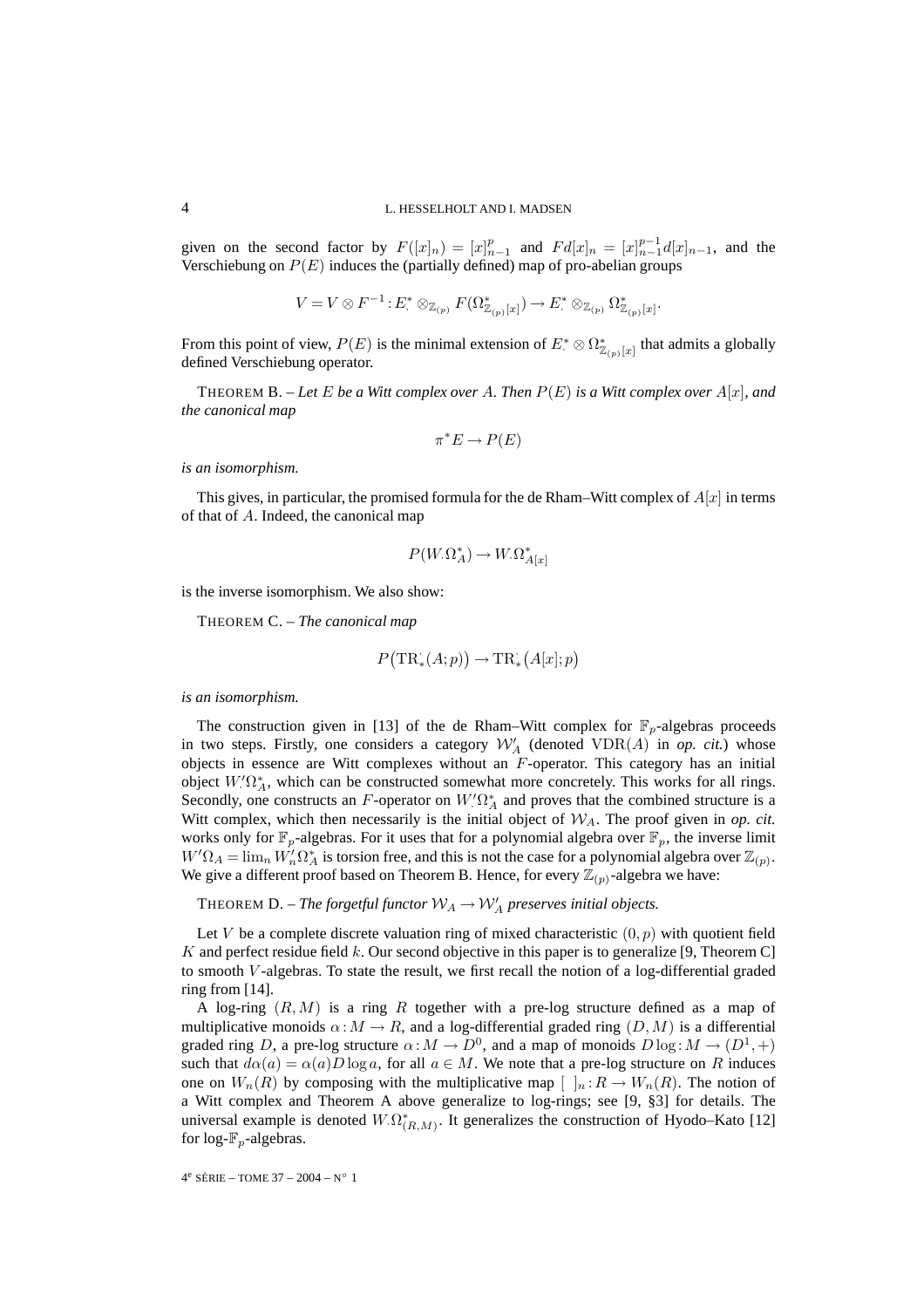Let A be a smooth V-algebra, let  $A_k = A \otimes_V k$ , and let  $A_K = A \otimes_V K$ . The canonical logstructure on A is given by the inclusion

$$
\alpha: M_A = A \cap A_K^* \hookrightarrow A.
$$

In this situation, one has the localization sequence in  $K$ -theory,

$$
\cdots \to K_q(A_k) \xrightarrow{i^!} K_q(A) \xrightarrow{j_*} K_q(A_K) \xrightarrow{\partial} K_{q-1}(A_k) \to \cdots.
$$

We constructed in [9, §1] a corresponding sequence

$$
\cdots \to \mathrm{TR}_{q}(A_{k}; p) \xrightarrow{i^{!}} \mathrm{TR}_{q}(A; p) \xrightarrow{j_{*}} \mathrm{TR}_{q}(A|A_{K}; p) \xrightarrow{\partial} \mathrm{TR}_{q-1}(A_{k}; p) \to \cdots
$$

and a trace map from the sequence above. The groups  $TR_*(A|A_K; p)$  form a Witt complex over the log-ring  $(A, M_A)$  with the map

$$
d\log_n: M_A \to \mathrm{TR}^n_1(A|A_K;p)
$$

given by the composite

$$
M_A = A \cap A_K^* \hookrightarrow A_K^* \to K_1(A_K) \stackrel{\text{tr}}{\to} \operatorname{TR}_1^n(A|A_K; p).
$$

Hence, we have the canonical map from the universal Witt complex,

$$
W_{\cdot} \Omega^*_{(A,M_A)} \to \mathrm{TR}^{\cdot}_*(A|A_K;p).
$$

If we assume that  $\mu_{p^v} \subset K$ , there is, in addition, a unique ring homomorphism

$$
S_{\mathbb{Z}/p^v}(\mu_{p^v})\rightarrow \mathrm{TR}^{\cdot}_*(A|A_K;p,\mathbb{Z}/p^v),
$$

which takes a generator  $\zeta \in \mu_{p^v}$  to the image by the trace map of the corresponding Bott element  $b_{\zeta} \in K_2(K, \mathbb{Z}/p^v)$ . In all we have a map of Witt complexes

$$
W_{\cdot} \Omega^*_{(A,M_A)} \otimes_{\mathbb{Z}} S_{\mathbb{Z}/p^v}(\mu_{p^v}) \to \mathrm{TR}^*_{*}(A|A_K; p, \mathbb{Z}/p^v),
$$

where on the left, the maps  $R$ ,  $F$ , and  $V$  act as the identity on the second tensor factor. The differential acts trivially on the second tensor factor.

THEOREM E. – *Let* V *be a discrete valuation ring of mixed characteristic* (0, p) *with quotient field* K and perfect residue field k, and assume that p is odd and that  $\mu_{p^v} \subset K$ . Then for every *smooth* V *-algebra* A*, the canonical map*

$$
W_{\cdot} \Omega_{(A,M_A)}^* \otimes_{\mathbb{Z}} S_{\mathbb{Z}/p^v}(\mu_{p^v}) \to \operatorname{TR}^{\cdot}_*(A \vert A_K;p, \mathbb{Z}/p^v)
$$

*is an isomorphism of pro-abelian groups.*

It appears an interesting problem to formulate and prove the analog of Theorem E for  $p = 2$ . In this case, the right hand side of the statement is *not* a Witt complex over A with the definition given here. For  $(d \circ d)(x) = \eta \cdot d(x)$ , where  $\eta = \text{tr}(-1) = d \log(-1)$ . This class is non-zero, for instance, if  $A = \mathbb{Z}_{(2)}$ , but the square  $\eta^2$  is always zero, see Rognes [24, Theorem 1.5].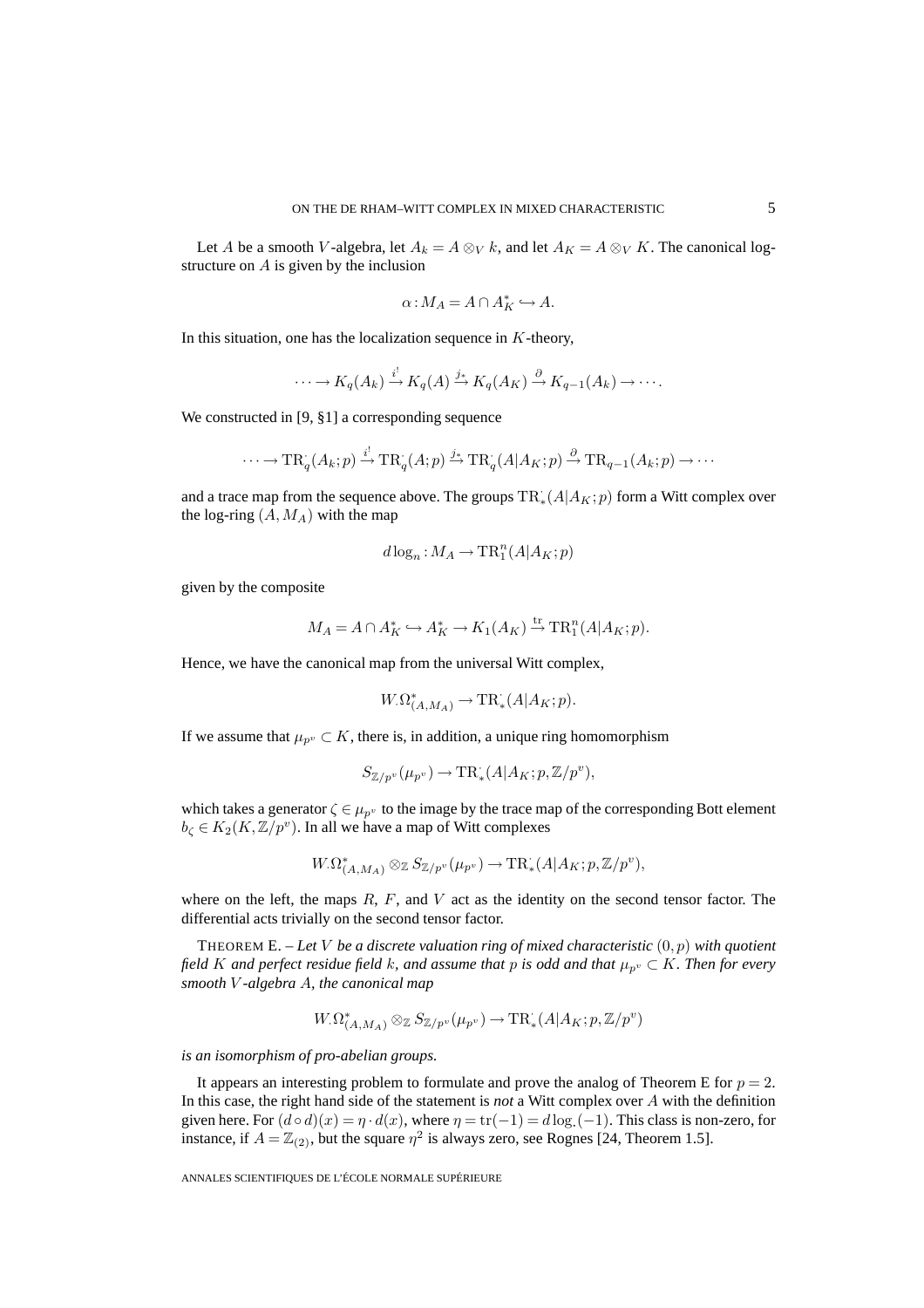Finally, we mention that at the same time as this paper was written, A. Langer and T. Zink introduced a relative version of the de Rham–Witt complex [15], which to a map of  $\mathbb{Z}_{(p)}$ -algebras  $R \to A$  associates a Witt complex  $W_{\cdot} \Omega^*_{A/R}$ . Hence, there is a canonical map  $W_{\cdot} \Omega^*_{A} \to W_{\cdot} \Omega^*_{A/R}$ . This map is always surjective, but it is not injective if  $R = \mathbb{Z}_{(p)}$ . The elements of the kernel are important for the relation to  $K$ -theory. For example, we show in Example 1.2.5 below that the map

$$
d\log\!:\! \mathbb{Z}_p^*/\mathbb{Z}_p^{*p^v} \rightarrow W_{\cdot}\Omega^1_{\mathbb{Z}_p}/p^vW_{\cdot}\Omega^1_{\mathbb{Z}_p}
$$

is an isomorphism of the domain onto the sub-pro-abelian group of the target fixed by the Frobenius operator. It takes the class of  $exp(p/(p-1))$ , which generates the domain, to the class of  $\sum_{s\geqslant 1} dV^s(1)$ . But  $W.\Omega^1_{\mathbb{Z}_p/\mathbb{Z}_{(p)}}/p^v W.\Omega^1_{\mathbb{Z}_p/\mathbb{Z}_{(p)}}$ , in comparison, is zero. See also [4].

Unless otherwise stated, all rings considered in this paper will be commutative and unital  $\mathbb{Z}_{(p)}$ -algebras with p an odd prime. We denote by N (respectively by N<sub>0</sub>, respectively by  $I_p$ ) the set of positive integers (respectively non-negative integers, respectively positive integers prime to p). By a pro-object of a category C we mean a functor from  $\mathbb N$ , viewed as a category with one arrow from  $n + 1$  to n, to C, and by a *strict* map between pro-objects we mean a natural transformation. A general map between pro-objects  $X$  and  $Y$  of  $C$  is an element of

$$
\operatorname{Hom}_{\text{pro} -\mathcal{C}}(X, Y) = \lim_{n} \operatorname{colim}_{m} \operatorname{Hom}_{\mathcal{C}}(X_m, Y_n).
$$

We view objects of  $\mathcal C$  as constant pro-objects of  $\mathcal C$ .

#### **1. Witt complexes**

**1.1.** We briefly recall Witt vectors and the de Rham complex. For a fuller discussion, we refer the reader to [23, Appendix] and [21], respectively.

The de Rham complex of a ring  $A$  is characterized by the following universal property: given a differential graded ring  $E^*$  and a ring homomorphism  $\lambda: A \to E^0$ , there exists a unique map of differential graded rings

 $\Omega^*_A \to E^*,$ 

which in degree zero is given by the map  $\lambda$ . It is also easy to construct. Let I be the kernel of the multiplication  $A \otimes A \to A$ . It is generated as an A-module by the elements  $a \otimes 1 - 1 \otimes a$ ,  $a \in A$ . The two A-module structures on I define the same A-module structure on  $\Omega_A^1 = I/I^2$ , and the map

$$
d: A \to \Omega^1_A
$$

which takes a to  $(a \otimes 1 - 1 \otimes a) + I^2$  is a derivation. This is the universal derivation from A to an A-module. One now defines the de Rham-complex to be the exterior algebra

$$
\Omega^*_A = \Lambda^*_A \Omega^1_A
$$

with differential

$$
d(a_0 da_1 \dots da_n) = da_0 da_1 \dots da_n.
$$

It is a differential graded ring and clearly has the universal property stated above.

The ring  $W_n(A)$  of Witt vectors of length n in A is the set of n-tuples in A but with a new ring structure characterized by the requirement that the "ghost" map

$$
w: W_n(A) \to A^n
$$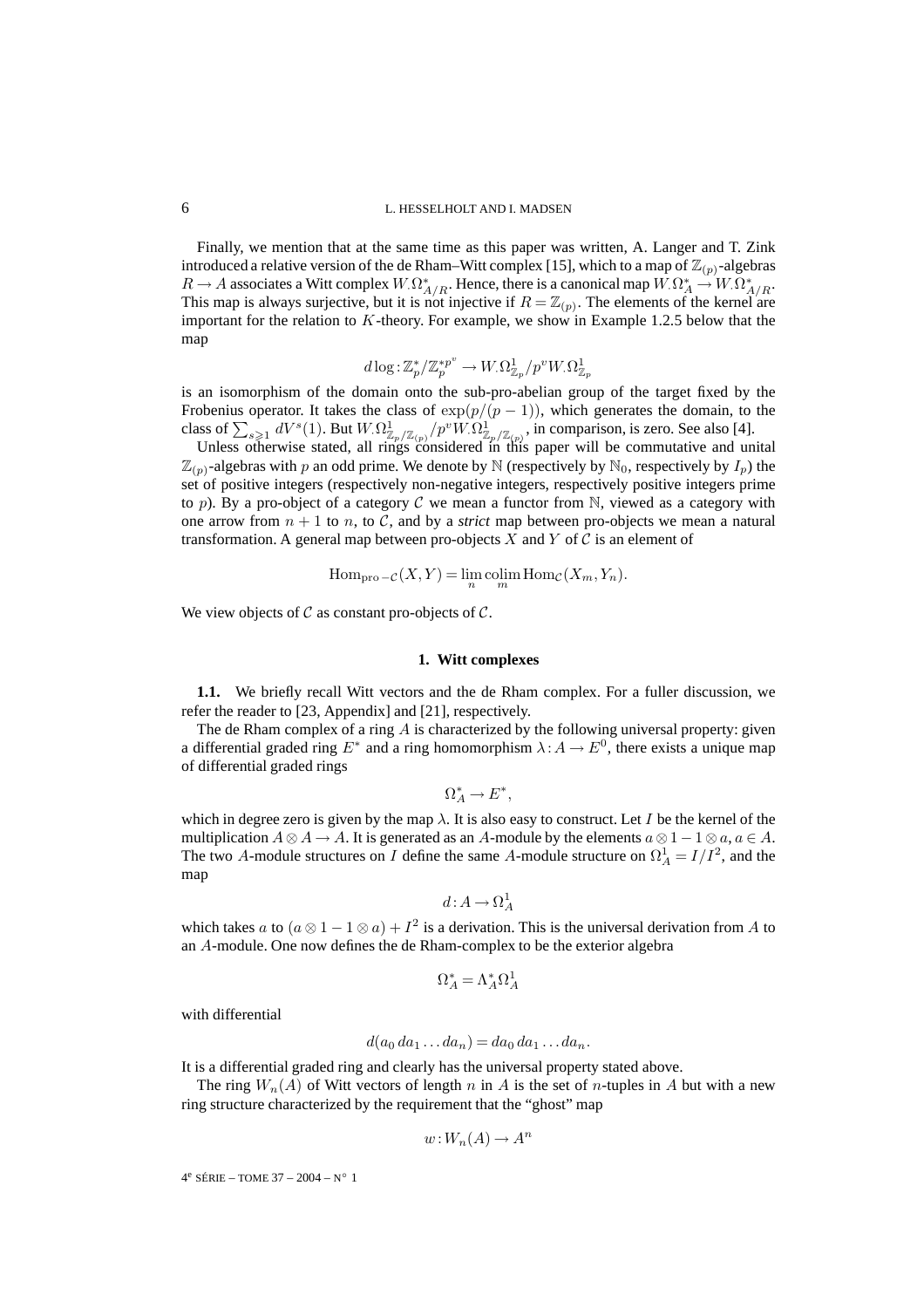which takes the vector  $(a_0, a_1, \ldots, a_{n-1})$  to the sequence  $(w_0, w_1, \ldots, w_{n-1})$  with

 $w_i = a_0^{p^i} + p a_1^{p^{i-1}} + \cdots + p^i a_i,$ 

be a natural transformation of functors from rings to rings. If the ring  $\vec{A}$  is p-torsion free, the ghost map is injective. If, in addition, there exists a ring homomorphism  $f: A \rightarrow A$  with the property that  $f(a) \equiv a^p$  modulo pA, then a sequence  $(x_0, \ldots, x_{n-1})$  is in the image of the ghost map if and only if

$$
x_i \equiv f(x_{i-1}) \mod p^i A,
$$

for all  $0 < i < n$ . The latter statement, the lemma of Dwork, encodes the congruences needed to construct every map involving Witt vectors. As an example of how this works, we construct the addition on  $W_n(A)$ .

By naturality, it suffices to consider  $A = \mathbb{Z}[a_0, \ldots, a_{n-1}, b_0, \ldots, b_{n-1}]$  and define the sum of the vectors  $a = (a_0, \ldots, a_{n-1})$  and  $b = (b_0, \ldots, b_{n-1})$ . The ring homomorphism  $f : A \to A$ , which raises the variables to the *pth* power, is a lift of the Frobenius, so we can use the lemma of Dwork to identify the image of the ghost map. One verifies immediately that the sequence  $w(a) + w(b)$  is in the image of the ghost map. Hence, there exists a vector  $s = (s_0, \ldots, s_{n-1})$ such that

$$
w(s_0,\ldots,s_{n-1})=w(a_0,\ldots,a_{n-1})+w(b_0,\ldots,b_{n-1}),
$$

and since  $A$  is  $p$ -torsion free, the vector  $s$  is unique. The only possible definition, therefore, is that  $a + b = s$ .

The projection on the first  $n - 1$  factors is a ring homomorphism

$$
R: W_n(A) \to W_{n-1}(A),
$$

called *restriction*, and this makes  $W(A)$  a pro-ring. There is a second ring homomorphism, the *Frobenius*,

$$
F: W_n(A) \to W_{n-1}(A),
$$

characterized by the formula

$$
w(F(a_0,...,a_{n-1}))=(w_1(a),...,w_{n-1}(a)),
$$

and a  $W_n(A)$ -linear map, the *Verschiebung*,

$$
V: F_*W_{n-1}(A) \to W_n(A)
$$

given by

$$
V(a_0,\ldots,a_{n-2})=(0,a_0,\ldots,a_{n-1}).
$$

Here the notation  $F_*W_{n-1}(A)$  indicates that  $W_{n-1}(A)$  is considered a  $W_n(A)$ -module via the Frobenius  $F:W_n(A) \to W_{n-1}(A)$ . Thus, the linearity of the Verschiebung is the statement that for all  $x \in W_n(A)$  and  $y \in W_{n-1}(A)$ , the Frobenius reciprocity formula  $xV(y) = V(F(x)y)$ holds. The Frobenius and Verschiebung both commute with the restriction. The *Teichmüller* map is the multiplicative map

$$
[\ ]_n : A \to W_n(A),
$$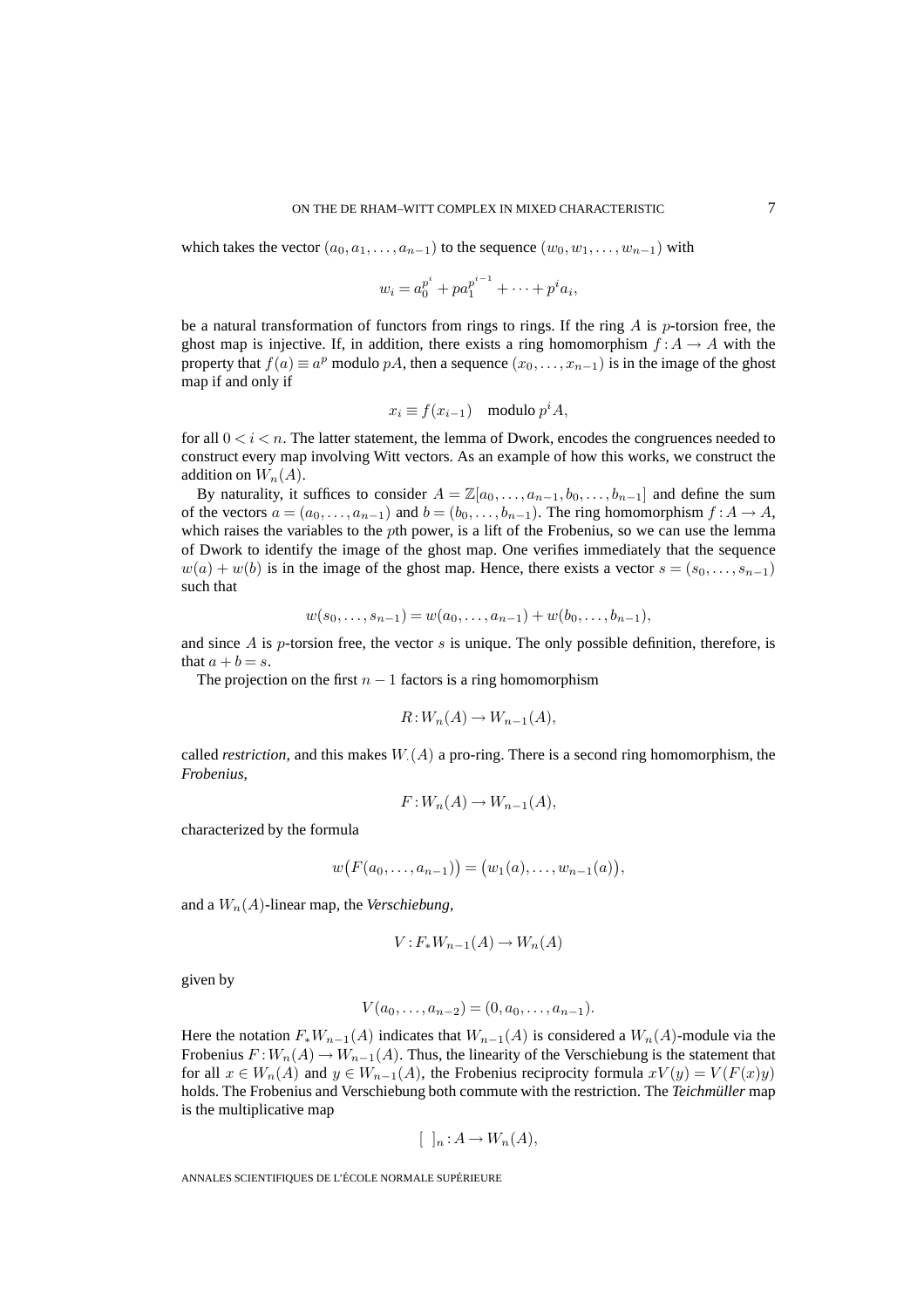given by  $[a]_n = (a, 0, \ldots, 0)$ . In particular,  $[1]_n$  is the multiplicative unit in  $W_n(A)$ . The following relations hold

$$
F([a]_n) = [a]_{n-1}^p, \quad FV = p,
$$

where on the right, p denotes multiplication by  $p = [1] + \cdots + [1]$  (p times). In general, it is very difficult to describe the coordinates of the vector  $p \cdot a$  in terms of the coordinates of a. It is often convenient to display a Witt vector as

$$
(a_0,\ldots,a_{n-1})=\sum_{i=0}^{n-1}V^i([a_i]_{n-i}).
$$

**1.2.** The definition of a Witt complex over A was given in the introduction. The following result will be used repeatedly throughout the paper.

LEMMA 1.2.1. – *Let* E<sup>∗</sup> · *be a Witt complex over* A*. Then*

$$
dF = pFd, \quad Vd = p dV, \quad V(x dy) = V(x) dV(y).
$$

*Proof.* – Let  $x, y \in E_n^*$ . Then

$$
V(x \, dy) = V(x \, dV(y)) = V(x) \, dV(y);
$$
  
\n
$$
dF(x) = F \, dV F(x) = F \, d(V(1)x) = F (dV(1)x + V(1) \, dx)
$$
  
\n
$$
= F \, dV(1)F(x) + FV(1)F \, dx = d(1)F(x) + pF \, dx = pF \, dx;
$$
  
\n
$$
V \, d(x) = V(1) \, dV(x) = d(V(1)V(x)) - dV(1) \cdot V(x)
$$
  
\n
$$
= dV (FV(1)x) - V (F \, dV(1)x) = dV(px) - V (d(1)x) = p \, dV(x).
$$

This completes the proof.  $\square$ 

*Proof of Theorem A.* – The existence of an initial object follows from the Freyd adjoint functor theorem, [18, p. 116]. The category  $W_A$  clearly has all small limits, so it suffices to verify the solution set condition. To this end, we show that for every  $E = E^*$  in  $\mathcal{W}_A$ , the image of the map induced from  $\lambda$ ,

$$
\lambda: \Omega^*_{W_{\cdot}(A)} \to E^*,
$$

is a (sub) Witt complex of  $E$ . Since the isomorphism classes of such images form a set, the proposition will follow. We must show that the Frobenius and Verschiebung of  $E^*$  preserve the image of the canonical map. To prove the statement for the Frobenius, it suffices, since  $F$  is multiplicative, to show that for all  $n \geq 1$  and all  $a \in W_n(A)$ ,  $F d\lambda(a)$  is in the image of the canonical map. But, using the formula

$$
a = [a_0]_n + V([a_1]_{n-1}) + V^2([a_2]_{n-2}) + \cdots + V^{n-1}([a_{n-1}]_1),
$$

we find

$$
F d\lambda(a) = \lambda([a_0]_{n-1})^{p-1} d\lambda([a_0]_{n-1}) + d\lambda([a_1]_{n-1}) + \cdots + dV^{n-1}\lambda([a_{n-1}]_1),
$$

and this sum clearly is in the image of the canonical map. The statement for the Verschiebung follows immediately from Lemma 1.2.1. This proves that an initial object exists.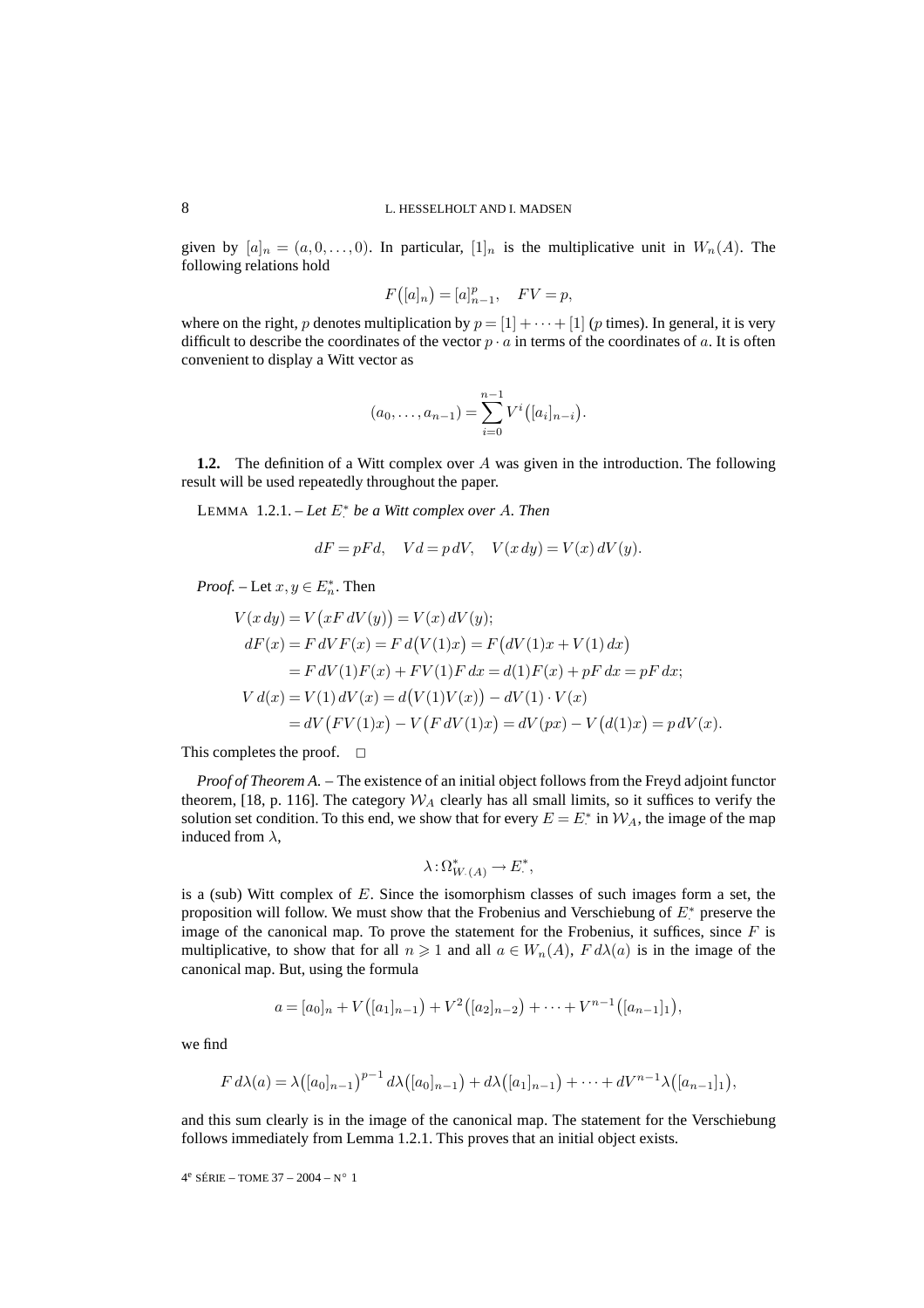Finally, we show that the map  $\pi$  is surjective, or equivalently, that the inclusion of the image E of this map is a surjection. Since E is a Witt complex, there is a unique map  $W.\Omega^*_A \to E^*$  of Witt complexes. But then also the composition

$$
W_{\cdot}\Omega^*_{A} \to E^* \to W_{\cdot}\Omega^*_{A}
$$

is a map of Witt complexes. And since  $W.\Omega^*_A$  is the initial object, this composite is the identity map. The statement follows.  $\square$ 

*Remark* 1.2.2. – Theorem A shows, in particular, that the canonical map

$$
W_{\cdot}(A) \to W_{\cdot} \Omega_A^0
$$

is surjective. In effect, this is an isomorphism. For  $E^* = W(A)$  is a Witt complex over A. We will prove later that also the canonical map  $\Omega^*_A \to W_1 \Omega^*_A$  is an isomorphism. The proof of this, however, requires Theorem D.

The direct image functor  $f_* : W_B \to W_A$  associated with a ring homomorphism  $f : A \to B$ takes  $E^*$  to  $E^*$  and replaces the map  $\lambda$  by the composite  $\lambda W(f)$ .

PROPOSITION 1.2.3. – *The direct image functor* f<sup>∗</sup> *has a left adjoint*

$$
f^*: \mathcal{W}_A \to \mathcal{W}_B,
$$

*the inverse image functor.*

*Proof.* – The proof, which is similar to the proof of Theorem A, is an application of the adjoint functor theorem, [18, p. 116]. Given an object  $E = E^*$  in  $W_A$ , the object  $f^*E$  in  $W_B$  is the initial object in the over category  $E/f_*$ . This category has small limits, so we must verify the solution set condition.

We first construct, for all  $n \geqslant 1$ , a non-commutative graded ring  $T^{*}_{n}$  which depends only on  $E.$ Assume, inductively, that  $T_{n-1}^*$  has been constructed (we let  $T_0^* = \{0\}$ ), and let

$$
S_n^* = \{e, de \mid e \in W_n(B) \otimes_{W_n(A)} E_n^*\} \cup \{V(e'), dV(e') \mid e' \in T_{n-1}^*\}
$$

be the graded set, where e and  $V(e')$  are assigned the degree of e and  $e'$ , respectively, and where the degree of de and  $dV(e')$  is one higher than the degree of e and e'. Then we define  $T_n^*$  to be the free non-commutative graded ring generated by the graded set of  $S_n^*$ .

Given an object  $(D, \varphi : E \to f_*D)$  of the over category  $E/f_*$ , we recursively define maps of graded rings

$$
\psi_n: T_n^* \to D_n^*.
$$

The given map of graded  $W_n(A)$ -algebras  $\varphi_n : E_n^* \to f_*D_n^*$  induces a map of graded  $W_n(B)$ -algebras

$$
\hat{\varphi}_n: W_n(B) \otimes_{W_n(A)} E_n^* \to D_n^*,
$$

and with  $\psi_{n-1}: T_{n-1}^* \to D_{n-1}^*$  already defined, we let  $\psi'_n: S_n^* \to D_n^*$  be the map of graded sets given by  $\psi_n(e) = \hat{\varphi}_n(e), \psi_n(de) = d(\hat{\varphi}_n(e)),$  for  $e \in W_n(B) \otimes_{W_n(A)} E_n^*$ , and by

$$
\psi_n(V(e')) = V(\psi_{n-1}(e')), \quad \psi_n(dV(e')) = dV(\psi_{n-1}(e')),
$$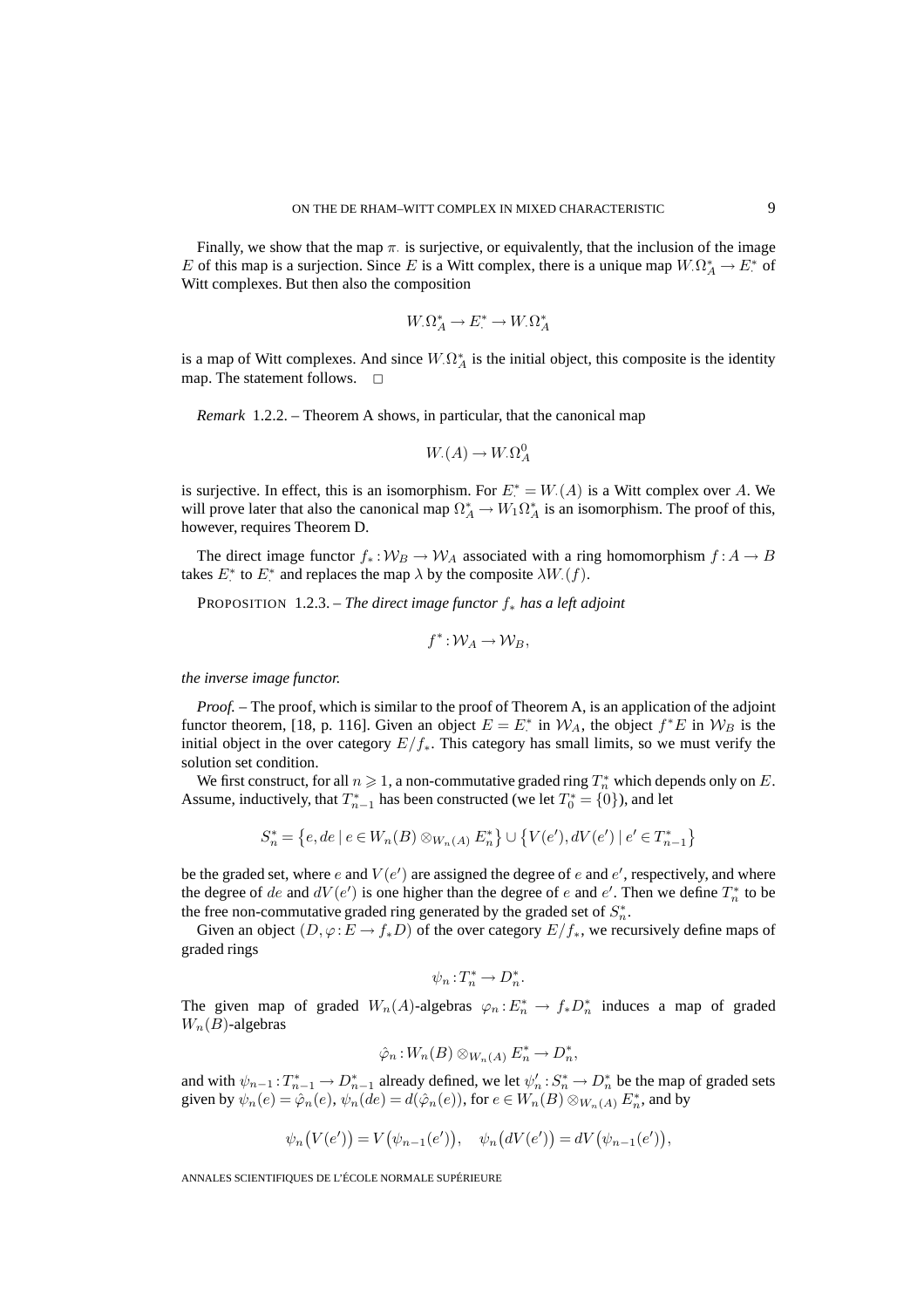for  $e' \in T_{n-1}^*$ . Then  $\psi_n : T_n \to D_n$  is the unique map of graded rings which extends  $\psi'_n$ . One shows, as in the proof of Theorem A, that the images

$$
I_{(D,\varphi)} = \left\{ \text{im}(\psi_n) \right\}_{n \geqslant 1}
$$

form a Witt complex over B, and that the map  $\varphi': E \to f_* I_{(D,\varphi)}$ , which takes  $e \in E_n^d$  to  $\psi_n(1 \otimes e) \in I^d_{(D,\varphi),n}$ , is a map of Witt complexes over B. Hence, the canonical inclusion  $I_{(D,\varphi)} \to D$  defines a map

$$
(I_{(D,\varphi)},\varphi'\!:\! E\rightarrow f_*I_{(D,\varphi)})\rightarrow (D,\varphi\!:\! E\rightarrow f_*D)
$$

in the over category  $E/f_*$ . Since the isomorphism classes of the objects of  $E/f_*$  of the form  $(I_{(D,\varphi)}, \varphi': E \to f_* I_{(D,\varphi)})$  form a set, the solution set condition is satisfied.  $\Box$ 

*Example* 1.2.4. – We consider  $W_{\cdot}\Omega_{\mathbb{Z}_{(p)}}^*$ . In general, an integer invertible in A is also invertible in  $W_n(A)$ , and hence, the ring  $W_n(\mathbb{Z}_{(p)})$  is a  $\mathbb{Z}_{(p)}$ -algebra. We claim that as a  $\mathbb{Z}_{(p)}$ -module,

$$
W_n(\mathbb{Z}_{(p)}) = \prod_{i=0}^{n-1} \mathbb{Z}_{(p)} \cdot V^i(1)
$$

with the product given by

$$
V^i(1) \cdot V^j(1) = p^i V^j(1),
$$

for  $0 \leq i \leq j \leq n$ . The first statement follows by an induction argument based on the exact sequences

$$
0 \to \mathbb{Z}_{(p)} \xrightarrow{V^{n-1}} W_n(\mathbb{Z}_{(p)}) \xrightarrow{R} W_{n-1}(\mathbb{Z}_{(p)}) \to 0,
$$

and the product formula is an immediate consequence of the relations  $FV = p$  and  $xV(y) = V(F(x)y)$ . In general, it is difficult to find the coordinates of  $a \in W_n(\mathbb{Z}_{(p)})$  with respect to the basis  $V^i(1)$ ,  $0 \le i < n$ .

We can use the canonical surjection

$$
\Omega^*_{W_n(\mathbb{Z}_{(p)})} \to W_n \Omega^*_{\mathbb{Z}_{(p)}}
$$

to get an upper bound for the right hand side. The map is an isomorphism in degree zero, and in degree one we have the relations that for  $0 \le i \le j < n$ ,

$$
V^{i}(1) dV^{j}(1) = V^{i}(F^{i} dV^{j}(1)) = V^{i} dV^{j-i}(1) = p^{i} dV^{j}(1),
$$
  
\n
$$
V^{j}(1) dV^{i}(1) = V^{j}(F^{j} dV^{i}(1)) = V^{j} F^{j-i} d(1) = 0.
$$

It follows that  $p^i dV^i(1)$  and  $dV^i(1) dV^j(1)$  are zero, for all  $0 \leq i, j < n$ . Hence  $W_n \Omega_{\mathbb{Z}_{(p)}}^q$ vanishes for  $q > 1$ , and there is canonical surjection

$$
\prod_{i=0}^{n-1} \mathbb{Z}/p^i \mathbb{Z} \cdot dV^i(1) \to W_n \Omega^1_{\mathbb{Z}_{(p)}}.
$$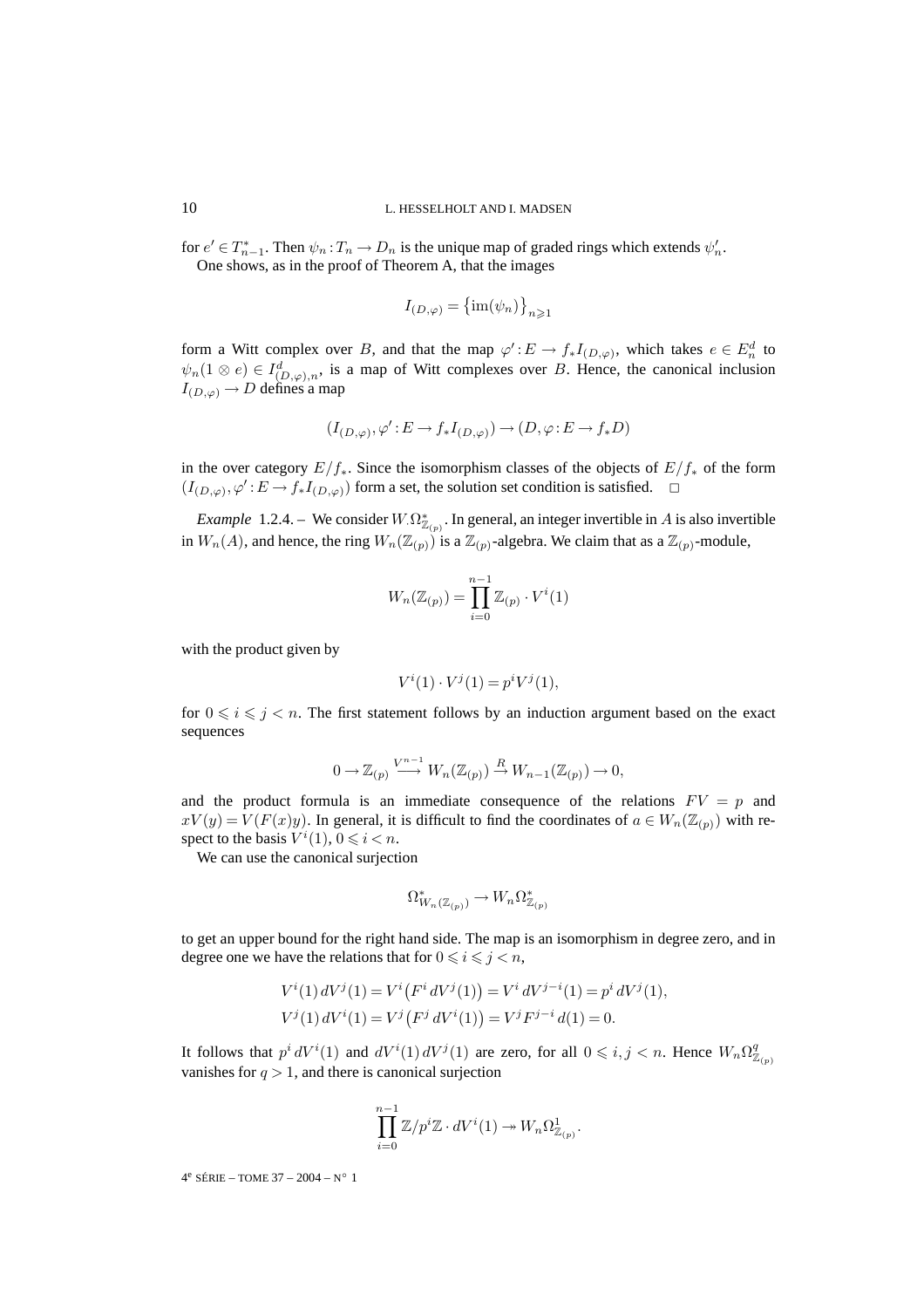In fact, this is an isomorphism. To prove injectivity, it suffices to find a Witt complex  $E = E^*$ . such that the canonical map

$$
\prod_{i=0}^{n-1} \mathbb{Z}/p^i \mathbb{Z} \cdot dV^i(1) \to E_n^1
$$

is injective. We show in Proposition 2.6.1 below that  $\text{TR}_{\ast}(\mathbb{Z}_{(p)}; p)$  is such a Witt complex.

*Example* 1.2.5. – We next consider  $W.\Omega^*_{\mathbb{Z}_p}$ . One proves by induction on  $n \geq 1$  that for all  $q \geq 0$  and  $v \geq 1$ , the completion map induces an isomorphism

$$
W_n\Omega^q_{\mathbb{Z}_{(p)}}/p^vW_n\Omega^q_{\mathbb{Z}_{(p)}}\stackrel{\sim}{\to}W_n\Omega^q_{\mathbb{Z}_p}/p^vW_n\Omega^q_{\mathbb{Z}_p}.
$$

We wish to evaluate the map

$$
d\log_n: \mathbb{Z}_p^*/\mathbb{Z}_p^{*p^v} \to W_n\Omega_{\mathbb{Z}_p}^q/p^vW_n\Omega_{\mathbb{Z}_p}^q,
$$

which to the class of  $x \in \mathbb{Z}_p^*$  assigns the class of  $[x]_n^{-1} d[x]_n \in W_n \Omega^1_{\mathbb{Z}_p}$ . We have

$$
[x]_n = x \cdot [1]_n + \sum_{0 < s < n} p^{-s} (x^{p^s} - x^{p^{s-1}}) \cdot V^s ([1]_{n-s}),
$$

where we use that the  $\mathbb{Z}_{(p)}$ -module structure on  $W_n \Omega^1_{\mathbb{Z}_p}$  extends to a  $\mathbb{Z}_p$ -module structure by continuity. Indeed, as one readily verifies, the two sides of the equality have the same image by the ghost map, and the ghost map is injective. If we differentiate this formula and multiply by  $[x]_n^{-1} = [x^{-1}]_n$ , we find that

$$
d\log_n x = \sum_{0 < s < n} p^{-s} \left( x^{p^{s-1}(p-1)} - 1 \right) \cdot dV^s \left( [1]_{n-s} \right).
$$

In particular, the class of  $exp(p/(p-1))$ , which generates the domain of  $d \log_n$ , is mapped to the class of  $\sum_{0 \le s \le n} dV^s(1)$ . It is not difficult from Example 1.2.4 to see that as  $n \ge 1$  varies, the latter class generates the sub-pro-abelian group of the target of  $d \log_n$  that is fixed by the Frobenius operator.

# **2.** The Witt complex  $TR_*^{\cdot}(A;p)$

**2.1.** In this paragraph we recall the Witt complex  $TR_*(A; p)$  associated with a ring A. Details may be found in [5,8–10]. See also [19].

Let  $G$  be a compact Lie group. The  $G$ -stable category is a triangulated category and a closed symmetric monoidal category, and the two structures are compatible, [16, II.3.13]. The objects of the  $G$ -stable category are called  $G$ -spectra. A monoid for the smash product is called a ring G-spectrum. We denote the set of maps between two G-spectra T and T' by  $[T, T']_G$ .

Associated with a pointed  $G$ -space  $X$  one has the suspension  $G$ -spectrum which we denote by  $\text{sup}_{G}(X)$  or simply by X. If V is an orthogonal G-representation, we denote by  $S<sup>V</sup>$  the one-point compactification. Then the suspension homomorphism

$$
[T,T']_G\stackrel{\sim}{\rightarrow}[T\wedge S^V,T'\wedge S^V]_G
$$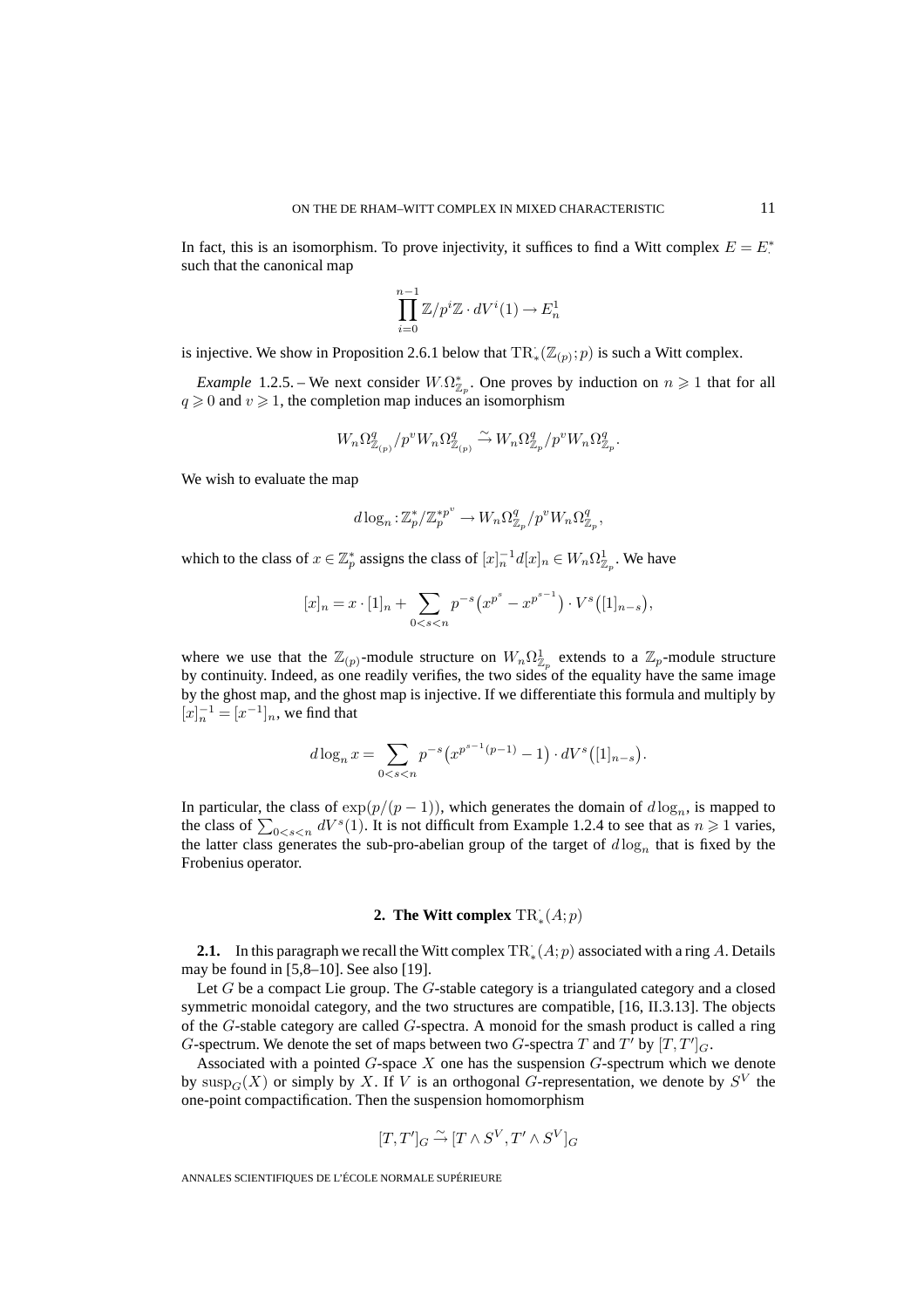is an isomorphism, [16, I.6.1]. Let  $H \subset G$  be a closed subgroup, let q be an integer, and let T be a G-spectrum. We define the (derived) homotopy group

$$
\pi_q^H(T) = [G/H_+ \wedge S^q, T]_G,
$$

where the subscript  $+$  indicates the addition of a disjoint  $G$ -fixed basepoint. There is a canonical isomorphism

$$
\pi_q^H(T) \cong \pi_q(T^H),
$$

where  $T^H$  is the H-fixed point  $W_GH$ -spectrum. More generally, given a pair of closed subgroups  $K \subset H \subset G$  with K normal in H, there is a canonical isomorphism

$$
\pi_q^H(T) \cong \pi_q^{H/K}(T^K).
$$

A map in the G-stable category is an isomorphism if and only if the induced map of homotopy groups is an isomorphism, for all  $H \subset G$  and all q, [16, I.5.12].

Let  $H \subset G$  be a closed subgroup. The diagonal map of the space  $G/H$  induces a map in the G-stable category

$$
\Delta: G/H_+ \to G/H_+ \wedge G/H_+,
$$

and if  $T$  and  $T'$  are  $G$ -spectra, this gives rise to a pairing

$$
\pi_q^H(T) \otimes \pi_{q'}^H(T') \to \pi_{q+q'}^H(T \wedge T').
$$

If  $T$  is a ring  $G$ -spectrum, we may compose with the map of homotopy groups induced by the multiplication  $\mu: T \wedge T \to T$ . This way the homotopy groups  $\pi_*^H(T)$  form a graded ring, and if  $T$  is commutative, this graded ring is commutative in the graded sense.

Finally, we mention the Segal-tom Dieck splitting, [25, Satz 2]. If  $H \subset G$  is finite and if X is a pointed G-space, there is a canonical isomorphism

(2.1.1) 
$$
\bigoplus_{(K)} \pi_q\big(\text{susp}\big(E(W_HK)_+ \wedge_{W_HK} X^K\big)\big) \xrightarrow{\sim} \pi_q^H\big(\text{susp}_G(X)\big),
$$

where the sum is over conjugacy classes of subgroups of H, and  $E(W_HK)$  is the universal cover of the classifying space  $B(W_H K)$ .

**2.2.** Let  $\mathbb{T}$  be the circle group. Associated with every ring A one has the topological Hochschild spectrum  $T(A)$ . This is a ring  $\mathbb T$ -spectrum, and by definition,

$$
\operatorname{TR}_q^n(A;p) = \left[ S^q \wedge \mathbb{T}/C_{p^{n-1}+}, T(A) \right]_{\mathbb{T}},
$$

where  $C_{p^{n-1}}$  ⊂ T denotes the finite subgroup of the indicated order. The maps

(2.2.1) 
$$
F: \operatorname{TR}_q^n(A;p) \to \operatorname{TR}_q^{n-1}(A;p),
$$

$$
V: \operatorname{TR}_q^{n-1}(A;p) \to \operatorname{TR}_q^n(A;p),
$$

$$
d: \operatorname{TR}_q^n(A;p) \to \operatorname{TR}_{q+1}^n(A;p),
$$

which are part of the structure of a Witt complex, are induced by maps in the  $\mathbb{T}$ -stable category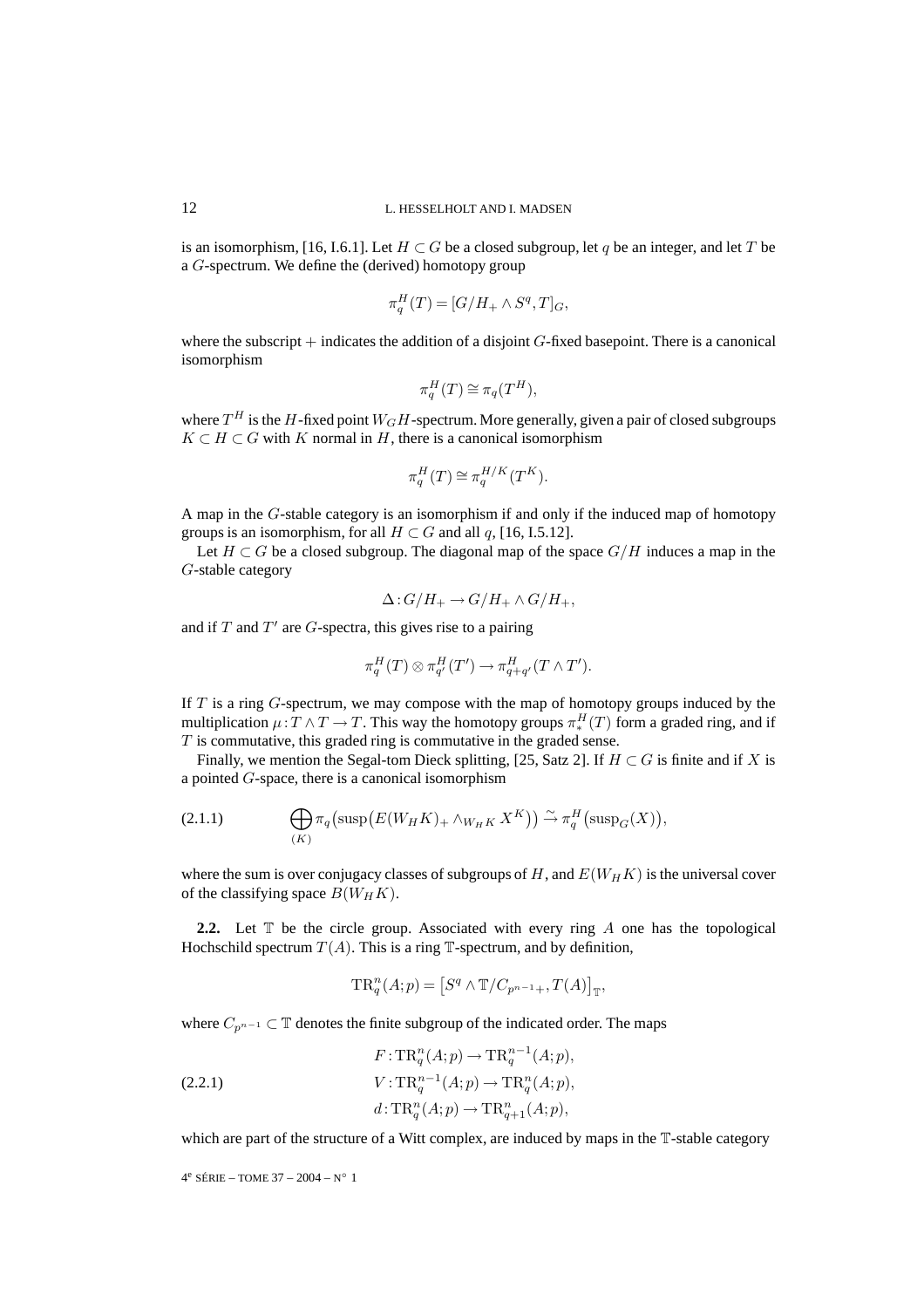(2.2.2) 
$$
f: \mathbb{T}/C_{p^{n-2}+} \to \mathbb{T}/C_{p^{n-1}+},
$$

$$
v: \mathbb{T}/C_{p^{n-1}+} \to \mathbb{T}/C_{p^{n-2}+},
$$

$$
\delta: \mathbb{T}/C_{p^{n-1}+} \wedge S^1 \to T/C_{p^{n-1}+},
$$

the definition of which we briefly recall.

The map f is induced by the canonical projection of  $\mathbb{T}$ -spaces, and v is the corresponding transfer map defined as follows. Let  $i:\mathbb{T}/C_{p^{n-2}} \hookrightarrow V$  be an embedding into an orthogonal T-representation, and consider the product embedding  $(\text{pr}, i)$  :  $\mathbb{T}/C_{p^{n-2}} \hookrightarrow \mathbb{T}/C_{p^{n-1}} \times V$ . The normal bundle of the latter is trivial, and the linear structure on V gives a preferred trivialization. Hence, by the Pontryagin–Thom construction, which collapses the complement of a tubular neighborhood to the base point, we have a map of pointed T-spaces

$$
\mathbb{T}/C_{p^n+} \wedge S^V \to \mathbb{T}/C_{p^{n-1}+} \wedge S^V,
$$

and (under the suspension isomorphism) this induces the map v. Finally, the map  $\delta$  is induced from a map of pointed T-spaces

$$
\delta: \mathbb{T}/C_{p^{n-1}+} \wedge S^{m+1} \to \mathbb{T}/C_{p^{n-1}+} \wedge S^m.
$$

The set of T-homotopy classes of such maps, if  $m \ge 2$ , is a direct sum of an infinite cyclic group and a cyclic group of order 2, and the map  $\delta$  is a generator of an infinite cyclic summand. The induced map on reduced homology,

$$
\tilde{H}_{m+1}(\mathbb{T}/C_{p^{n-1}+}\wedge S^{m+1})\stackrel{\delta}{\to} \tilde{H}_{m+1}(\mathbb{T}/C_{p^{n-1}+}\wedge S^{m}),
$$

takes the generator on the left which, under the canonical isomorphism

$$
\tilde{H}_q(X_+ \wedge S^m) \cong H_{q-m}(X),
$$

corresponds to class of the point  $C_{p^{n-1}}$  in  $H_0(\mathbb{T}/C_{p^{n-1}})$  to the generator on the right which corresponds to the fundamental class  $[\mathbb{T}/C_{p^{n-1}}] \in H_1(\mathbb{T}/C_{p^{n-1}})$ .

If we ignore 2-torsion, these maps satisfy the following relations

(2.2.3) 
$$
vf = p \cdot id, \qquad f\delta = p\delta f, \qquad \delta v = pv\delta,
$$

$$
v\delta f = \delta, \qquad \delta\delta = 0,
$$

and hence the dual relations hold among the maps (2.2.1). Moreover, there are further relations among the maps f, v,  $\delta$ , and the diagonal map  $\Delta$ . The relations

$$
(f \wedge f)\Delta = \Delta f, \qquad (f \wedge id)\Delta v = (\mathrm{id} \wedge v)\Delta,
$$

show that  $F$  is a map of graded rings, and that  $V$  is a map of graded modules. And the relation

$$
\Delta \delta = (\delta \wedge \mathrm{id} \vee \mathrm{id} \wedge \delta) \tau \nabla \Delta,
$$

valid up to 2-torsion, shows that d is a derivation. Here  $\tau$  permutes the appropriate smash factors, and  $\nabla$  is the fold map. The proof of these facts may be found in [10, Lemma 3.3] and [8, 1.4.2, 1.5.1].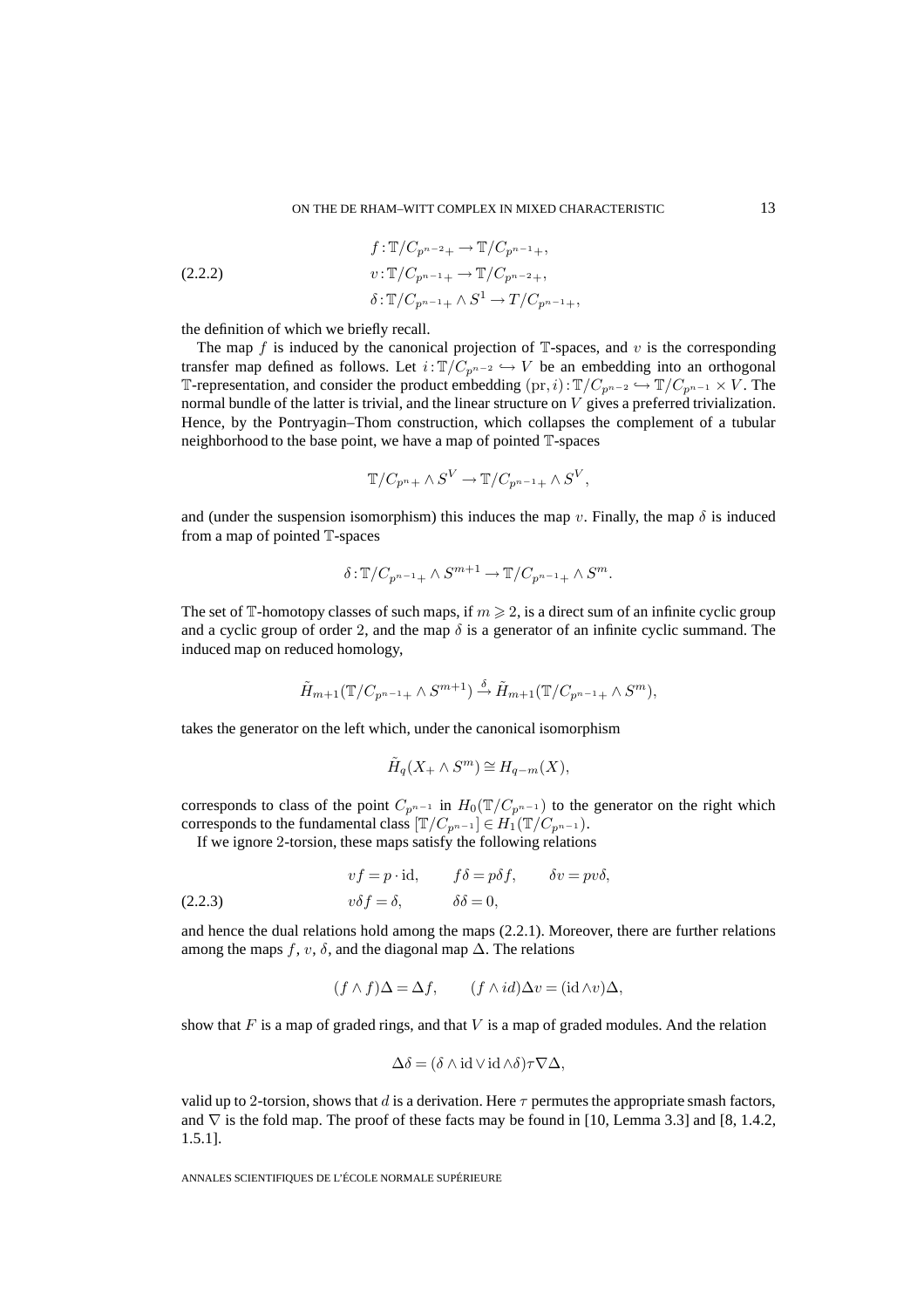*Remark* 2.2.4. – Up to 2-torsion, the full subcategory of the T-stable category with objects  $\mathbb{T}/C_{p^{n-1}+}\wedge S^q$ , where  $0\leqslant q\leqslant 2$  and  $n\in \mathbb{N}$ , is equal to the ringoid generated by the maps  $(2.2.2)$  subject to the relations  $(2.2.3)$ . In more detail, if m is the minimum of r and s, then:

(i) The maps from  $\mathbb{T}/C_{p^s+}$  to  $\mathbb{T}/C_{p^r+}$  form a free abelian group of rank  $m+1$  generated by  $f^{r-i}v^{s-i}$  with  $0 \leq i \leq m$ .

(ii) The abelian group of maps from  $T/C_{p^s+} \wedge S^1$  to  $T/C_{p^r+}$  is, up to 2-torsion, the sum of a free abelian group of rank  $m + 1$  and, for every  $1 \leqslant i \leqslant m$ , a copy of  $\mathbb{Z}/p^i\mathbb{Z}$ . If  $r \geqslant s$ (respectively if  $r \leq s$ ) then  $f^{r-i}v^{s-i}\delta$  (respectively  $\delta f^{r-i}v^{s-i}$ ) is a generator of a summand  $\mathbb{Z}$ , and in either case,  $p^{r-m} \delta f^{r-i} v^{s-i} - p^{s-m} f^{r-i} v^{s-i} \delta$  generates a summand  $\mathbb{Z}/p^{m-i} \mathbb{Z}$ .

(iii) The abelian group of maps from  $\mathbb{T}/C_{p^s+} \wedge S^2$  to  $\mathbb{T}/C_{p^r+}$  is, up to 2-torsion, the sum for  $1 \leq i \leq m$ , of a copy of  $\mathbb{Z}/p^{m-i}\mathbb{Z}$  generated by  $\delta f^{r-i}v^{s-i}\delta$ .

(iv) If  $q > 0$  then every map from  $T/C_{p^s+}$  to  $T/C_{p^{r+}} \wedge S^q$  is zero. This follows from the Segal–tom Dieck splitting, (2.1.1).

**2.3.** An isomorphism  $f: G \to G'$  of compact Lie groups induces an equivalence of categories f<sup>\*</sup> from the G'-stable category to the G-stable category, [16, II.1.7]. If  $H \subset G$  is a closed subgroup, we let  $H' \subset G'$  be the closed subgroup  $H' = f(H)$ . Then for every closed subgroup  $H \subset G$  and every integer q, there is a canonical isomorphism of G-spectra

$$
G/H_+ \wedge S^q \cong f^*(G'/H' \wedge S^q),
$$

and this induces, for every  $G'$ -spectrum  $T'$ , a canonical isomorphism

$$
\pi_q^H(f^*(T')) \cong \pi_q^{H'}(T').
$$

In the case of the circle group, we have the isomorphism

$$
\rho_p: \mathbb{T} \stackrel{\sim}{\to} \mathbb{T}/C_p
$$

given by the pth root. If T is a T-spectrum, then  $T^{C_p}$  is a  $T/C_p$ -spectrum, and hence,  $\rho_p^*(T^{C_p})$ is a T-spectrum. We have the canonical isomorphisms

$$
\pi_q^{C_{p^{n-2}}}(\rho_p^*(T^{C_p})) \cong \pi_q^{C_{p^{n-1}}/C_p}(T^{C_p}) \cong \pi_q^{C_{p^{n-1}}}(T),
$$

and these are compatible with the maps  $F$ ,  $V$ , and  $d$  induced from (2.2.2).

The topological Hochschild  $\mathbb{T}$ -spectrum  $T(A)$  is a *cyclotomic* spectrum in the sense of [10, Definition 2.2]. This implies that there is a map of  $\mathbb{T}$ -spectra

$$
r \colon \rho_p^* \big( T(A)^{C_p} \big) \to T(A).
$$

Hence, we have the map

$$
R: \mathrm{TR}^n_q(A;p) \to \mathrm{TR}^{n-1}_q(A;p)
$$

defined as the composite

$$
\pi_q^{C_{p^{n-1}}}(T(A)) \cong \pi_q^{C_{p^{n-2}}}(\rho_p^*(T(A)^{C_p})) \stackrel{r}{\to} \pi_q^{C_{p^{n-2}}}(T(A)),
$$

and this map commutes with the operators  $F$ ,  $V$ , and  $d$ . Moreover,  $r$  is a map of ring  $\mathbb{T}$ -spectra, and hence  $R$  is a map of graded rings.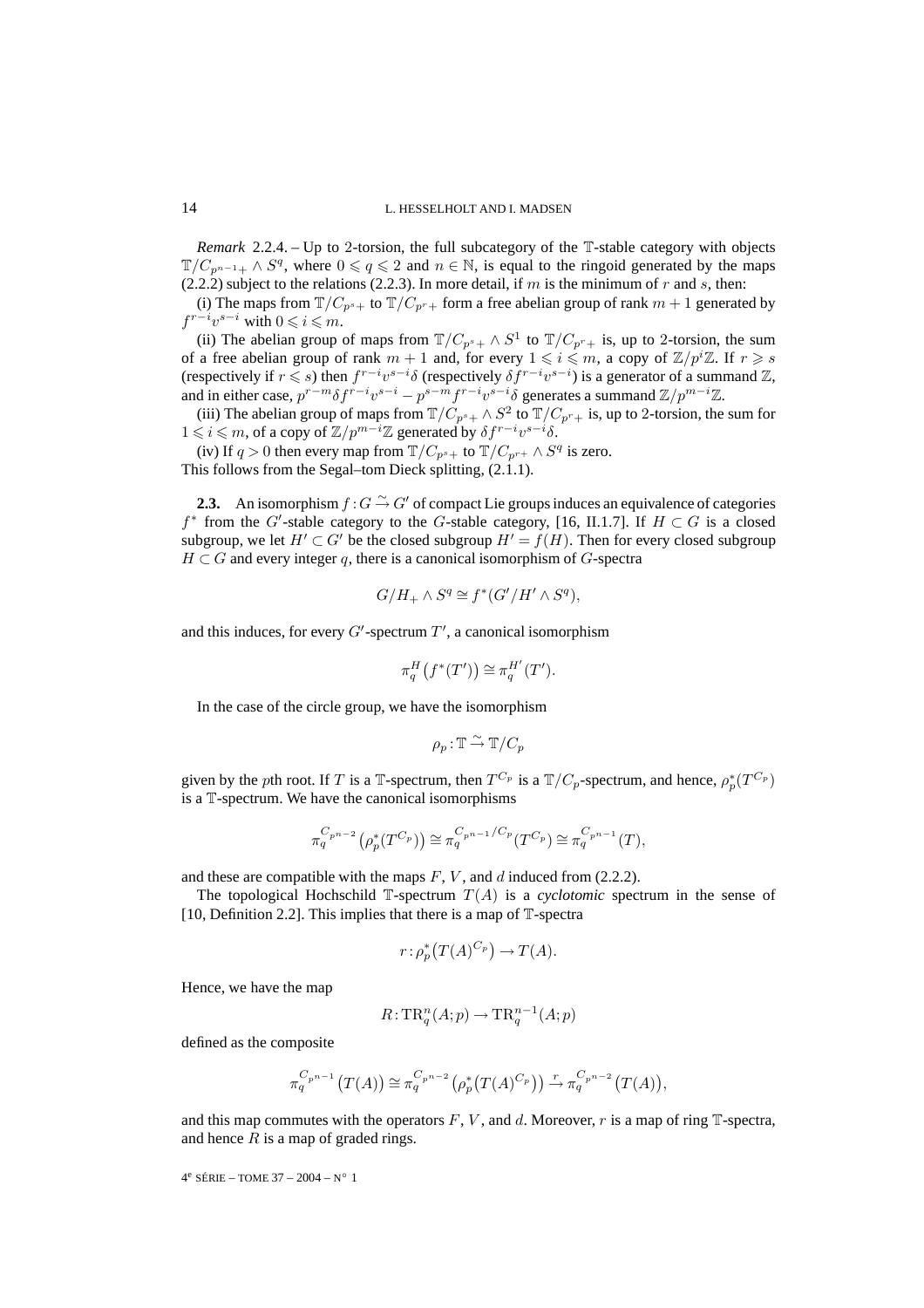**2.4.** In order to construct the  $\mathbb{T}$ -spectrum  $T(A)$  we need a model category for the  $\mathbb{T}$ -stable category. The model category we use is the category of symmetric spectra in the category of orthogonal T-spectra, [20]. This model has a closed symmetric monoidal product which induces the smash product on the T-stable category. We first recall the topological Hochschild space THH $(A)$ . See [5, §1] and [10, §2] for more details.

If  $A$  is a ring and  $X$  a pointed simplicial set, the homotopy groups of the space

$$
A(X) = |A\{X\}/A\{x_0\}|
$$

are canonically isomorphic to the reduced singular homology groups of  $|X|$  with coefficients in A [22, Theorem 22.1]. Here  $A\{X\}$  denotes the degree-wise free A-module generated by X. Let  $S^1 = \Delta[1]/\partial \Delta[1]$  be the standard simplicial circle and let  $S^i$  be the smash product of i copies of  $S^1$ . Then

$$
\tilde{A}_i = A(S^i)
$$

is an Eilenberg–MacLane space for A concentrated in degree i. It has a natural  $\Sigma_i$ -action given by permuting the smash factors in  $S<sup>i</sup>$ . Moreover, there are natural maps

$$
e: S^i \to \tilde{A}_i, \qquad \mu: \tilde{A}_i \wedge \tilde{A}_{i'} \to \tilde{A}_{i+i'},
$$

which are  $\Sigma_i$ -equivariant and  $\Sigma_i \times \Sigma_{i'}$ -equivariant, respectively. This constitutes a symmetric ring spectrum  $\hat{A}$  in the sense of [11], commutative if A is. The space THH(E) is defined for every symmetric ring spectrum E.

Let  $I$  be the category with objects the finite sets

$$
\underline{i} = \{1, 2, \dots, i\}, \quad i \geqslant 0,
$$

and morphisms all injective maps  $(0 = \emptyset)$ . It is a strict monoidal (but not symmetric monoidal) category under concatenation of sets and maps. Let  $E$  be a symmetric ring spectrum and let  $X$ be a pointed space. There is a functor  $G_k(E; X)$  from  $I^{k+1}$  to pointed spaces, which on objects is given by the pointed function space

$$
G_k(E;X)(\underline{i_0},\ldots,\underline{i_k})=F(S^{i_0}\wedge\cdots\wedge S^{i_k},E_{i_0}\wedge\cdots\wedge E_{i_k}\wedge X).
$$

The homotopy colimit

$$
\mathrm{THH}_k(E;X) = \underset{I^{k+1}}{\mathrm{holim}}\, G_k(E;X)
$$

is naturally the space of  $k$ -simplices in a cyclic space, and by definition

$$
\text{THH}(E;X) = |[k] \mapsto \text{THH}_k(E;X)|.
$$

This is a T-space, [17, 7.1.4].

More generally, let  $(n)$  be the finite ordered set  $\{1, 2, \ldots, n\}$ . The product category  $I^{(n)}$  is a strict monoidal category under component-wise concatenation of sets and maps. (The category  $I^{(0)}$  is the category with one object and one morphism.) Concatenation of sets and maps according to the ordering of  $(n)$  defines a functor

$$
\sqcup_n: I^{(n)} \to I,
$$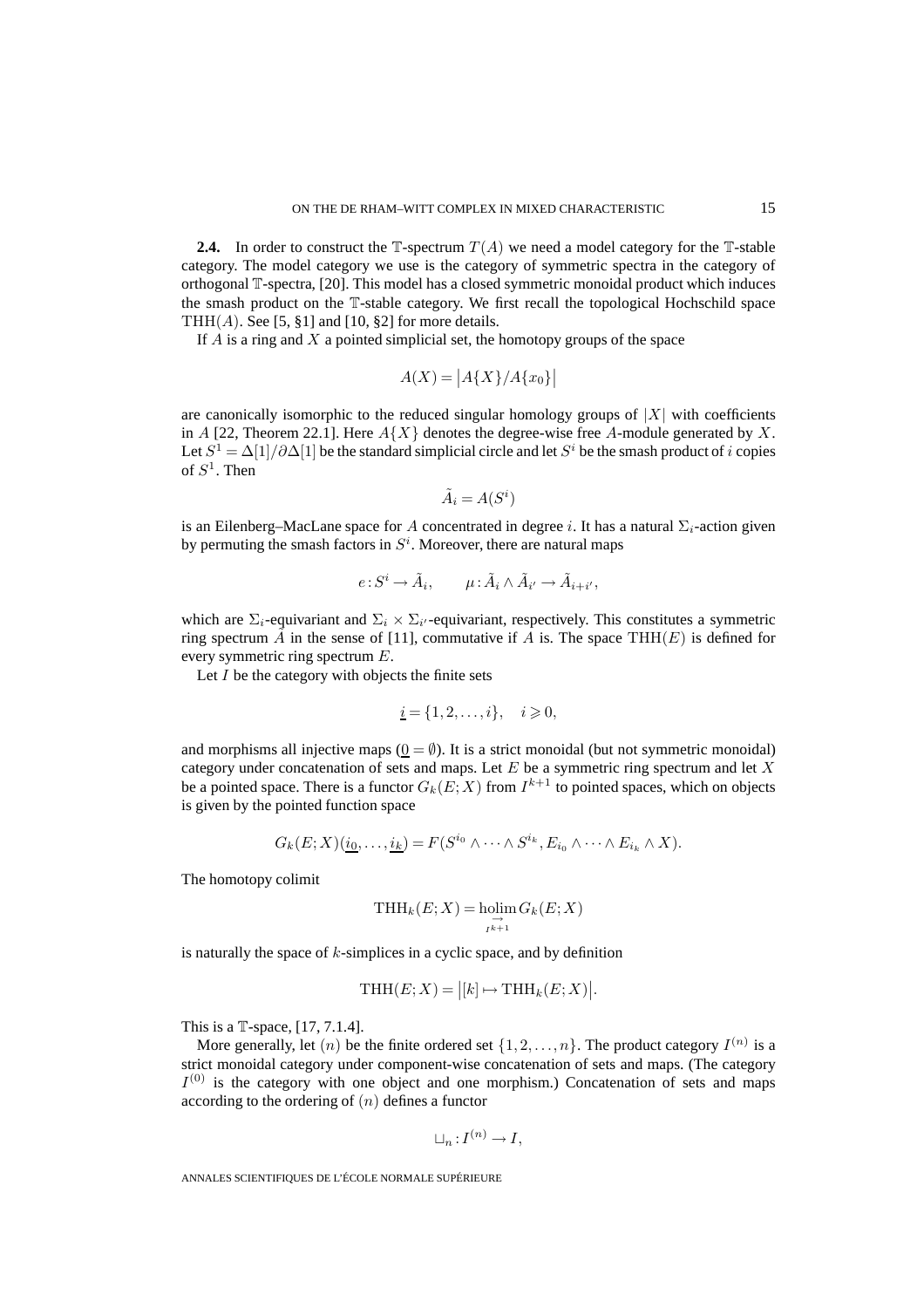but this does *not* preserve the monoidal structure. (The functor  $\Box_0$  takes the unique object to 0.) We let  $G_k^{(n)}(E;X)$  be the functor from  $(I^{(n)})^{k+1}$  to the category of pointed spaces given by

$$
G_k^{(n)}(E;X) = G_k(E;X) \circ (\sqcup_n)^{k+1},
$$

and define

$$
\operatorname{THH}_k^{(n)}(E;X) = \underset{(I^{(n)})^{k+1}}{\operatorname{holim}} G_k^{(n)}(E;X).
$$

This again is the space of  $k$ -simplices in a cyclic space, and we define

$$
\text{THH}^{(n)}(E;X) = |[k] \mapsto \text{THH}_k^{(n)}(E;X)|.
$$

It is a  $\Sigma_n \times \mathbb{T}$ -space. If E is commutative, there is a natural product

$$
\operatorname{THH}^{(m)}(E;X) \wedge \operatorname{THH}^{(n)}(E;Y) \to \operatorname{THH}^{(m+n)}(E;X \wedge Y),
$$

which is  $\Sigma_m \times \Sigma_n \times \mathbb{T}$ -equivariant with  $\mathbb{T}$  acting diagonally on the left.

Let V be a finite dimensional orthogonal  $\mathbb{T}$ -representation. We define the  $(n, V)$ th space in the symmetric orthogonal  $\mathbb{T}$ -spectrum  $T(E)$  by

(2.4.1) 
$$
T(E)_{n,V} = THH^{(n)}(E; S^{\mathbb{R}^n \oplus V}).
$$

There are two T-actions on this space: one which comes from the topological Hochschild space, and another induced from the T-action on  $S^V$ . There are also two  $\Sigma_n$ -actions: one which comes from the  $\Sigma_n$ -action on the topological Hochschild space, and another induced from the permutation representation of  $\Sigma_n$  on  $\mathbb{R}^n$ . We give  $T(E)_{n,V}$  the diagonal  $\Sigma_n \times \mathbb{T}$ -action. If E is commutative, there is, in addition, a  $\Sigma_m \times \Sigma_n \times \mathbb{T}$ -equivariant product

$$
T(E)_{m,V} \wedge T(E)_{n,W} \to T(E)_{m+n,V \oplus W}.
$$

This product makes  $T(E)$  a monoid in the symmetric monoidal category of symmetric orthogonal T-spectra.

**2.5.** A pointed monoid is a monoid Π in the category of pointed spaces and smash product. The unit and multiplication are maps

$$
e: S^0 \to \Pi, \qquad \mu: \Pi \wedge \Pi \to \Pi.
$$

The  $(k + 1)$ -fold smash product

$$
N_k^{\text{cy}}(\Pi)=\Pi^{\wedge(k+1)}
$$

is the  $k$ -simplices of a cyclic space. The geometric realization

$$
N^{\text{cy}}(\Pi) = |[k] \mapsto N_k^{\text{cy}}(\Pi)|
$$

is a pointed T-space called the cyclic bar construction of  $\Pi$ , see [17, 7.3.10]. It comes equipped with a natural  $\mathbb{T}$ -equivariant homeomorphism [2, 1.1, 2.3]

$$
\Delta N^{\text{cy}}(\Pi) \stackrel{\sim}{\rightarrow} \rho_{p^{n-1}}^* (N^{\text{cy}}(\Pi)^{C_{p^{n-1}}}).
$$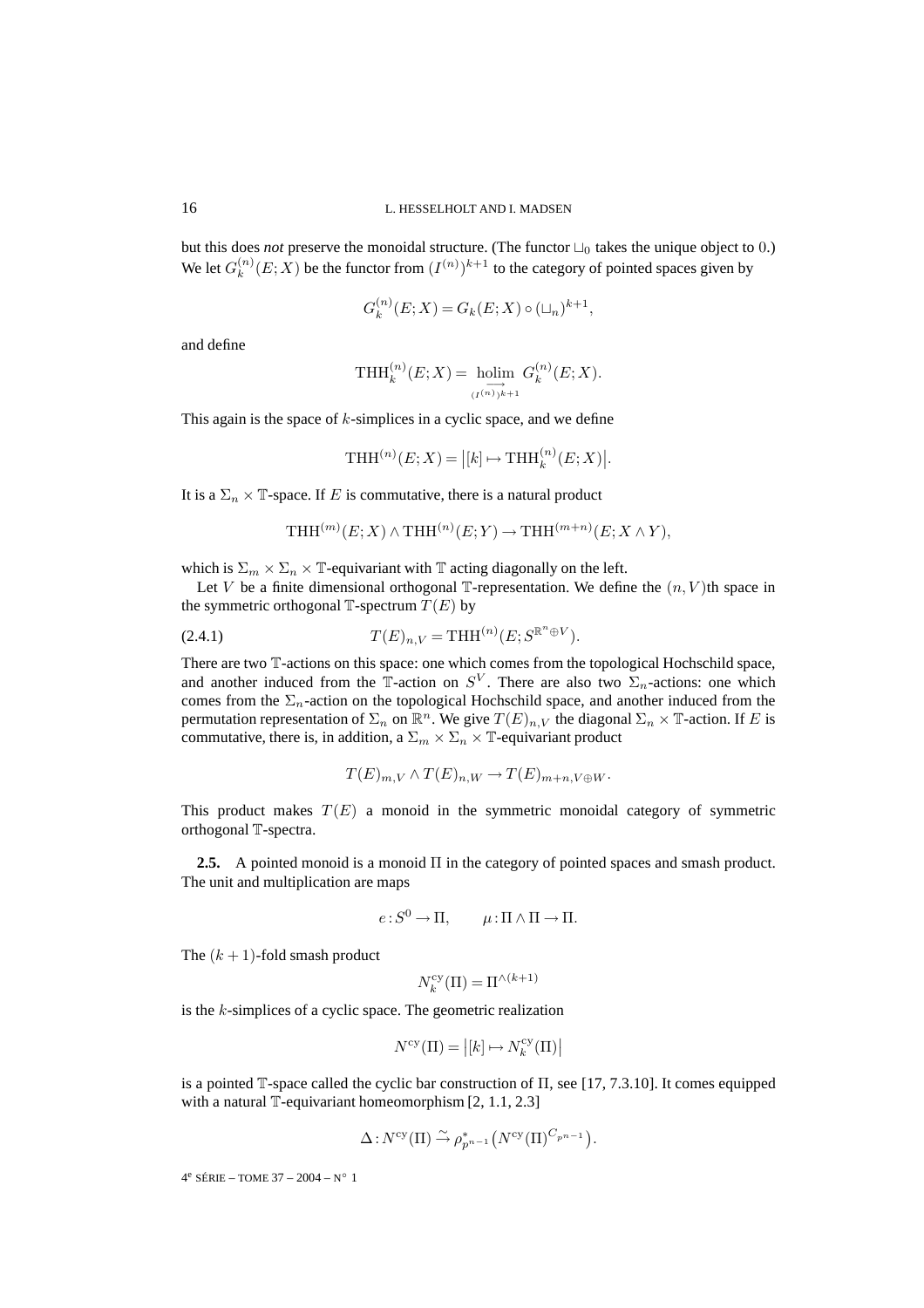If E is a symmetric ring spectrum, then the 0th space  $E_0$  is a pointed monoid. In the case  $E = A$ , this is the underlying multiplicative monoid of the ring A with basepoint 0. In the symmetric orthogonal T-spectrum  $T(E)$  defined above, the  $(0, 0)$ th space is

$$
T(E)_{0,0} = N^{\text{cy}}(E_0).
$$

Hence, there is a canonical map

$$
k: \pi_q(\rho_{p^{n-1}}^* N^{\text{cy}}(E_0)^{C_{p^{n-1}}}) \to \pi_q(\rho_{p^{n-1}}^* T(E)^{C_{p^{n-1}}}) = \text{TR}_q^n(E; p).
$$

We define a map of pointed sets

$$
\omega_n : \pi_0(E_0) \to \operatorname{TR}_0^n(E; p)
$$

to be the composite

$$
\pi_0(E_0) \to \pi_0(N^{\text{cy}}(E_0)) \xrightarrow{\Delta} \pi_0(\rho_{p^{n-1}}^* N^{\text{cy}}(E_0)^{C_{p^{n-1}}}) \xrightarrow{k} \pi_0(\rho_{p^{n-1}}^* T(E)^{C_{p^{n-1}}}),
$$

where the left hand map is induced by the inclusion of the vertices. If  $E$  is commutative, this is a multiplicative map. It is proved in [8, Lemma 1.5.6] that for every  $x \in \pi_0(E_0)$ ,

F dωn(x) = ω<sup>n</sup>−<sup>1</sup>(x) <sup>p</sup>−<sup>1</sup> (2.5.1) dω<sup>n</sup>−<sup>1</sup>(x).

For  $E = \tilde{A}$ , we now define the map

$$
\lambda: W_n(A) \to \text{TR}^n_0(A; p)
$$

by the formula

$$
\lambda(a_0,\ldots,a_n) = \sum_{s=0}^{n-1} V^s(\omega_{n-s}(a_s)).
$$

It is proved in [10, Theorem F] that this is an isomorphism of rings. This completes our recollection of the Witt complex  $\text{TR}^{\cdot}_*(A;p)$ .

**2.6.** Let S be the symmetric ring spectrum with  $S_i = S^i$ . This is the sphere spectrum. It was proved in [2, 3.7], but see also [19, 4.4.4], that the unit for the ring spectrum structure

$$
\operatorname{sup}_{\mathbb{T}}(S^0) \to T(\mathbb{S})
$$

induces an isomorphism of homotopy groups, for all integers q and all finite subgroups of  $\mathbb{T}$ . Hence, we have a canonical isomorphism

$$
\operatorname{TR}_q^n(\mathbb{S};p) \cong [\mathbb{T}/C_{p^{n-1}+} \wedge S^q, S^0]_{\mathbb{T}}.
$$

The groups on the right are well-known, at least for small values of  $q$ , by (2.1.1). We will use the result for  $0 \leqslant q \leqslant 2$ . Under the isomorphism above, the multiplicative unit corresponds to the map of suspension T-spectra

$$
e: \mathbb{T}/C_{p^{n-1}+} \to S^0
$$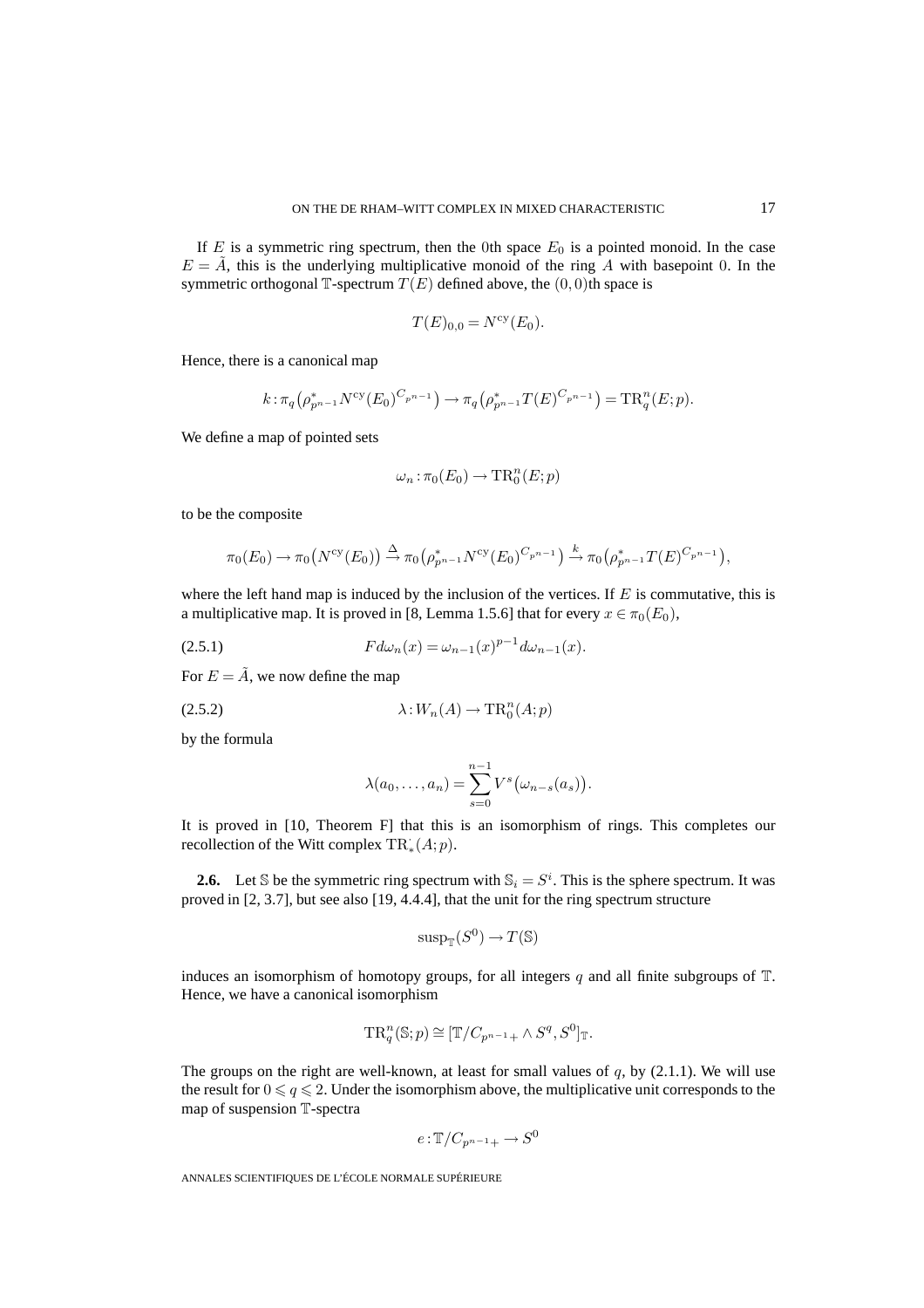induced from the projection which collapses  $\mathbb{T}/C_{p^{n-1}}$  to the non-basepoint in  $S^0$ . Composition with e defines a map

$$
[\mathbb{T}/C_{p^{n-1}+}\wedge S^q,\mathbb{T}/C_{p^{n-1}+}]_{\mathbb{T}}\to [\mathbb{T}/C_{p^{n-1}+}\wedge S^q,S^0]_{\mathbb{T}}.
$$

If  $0 \leq q \leq 2$ , the group on the left was described, up to 2-torsion, in 2.2.4 above. Since d is a derivation,  $e\delta$  is zero. This is the only extra relation. Hence:

(i) The maps from  $T/C_{p^{n-1}+}$  to  $S^0$  form a free abelian group of rank n generated by  $ef^s v^s$ with  $0 \le s < n$ .

(ii) The abelian group of maps from  $\mathbb{T}/C_{p^{n-1}+} \wedge S^1$  to  $S^0$  is, up to 2-torsion, the sum for  $1 \le s < n$ , of a copy of  $\mathbb{Z}/p^s\mathbb{Z}$  generated by  $\overset{\sim}{e}f^s v^s \delta$ .

(iii) Up to 2-torsion, every map from  $\mathbb{T}/C_{p^{n-1}+}\wedge S^2$  to  $S^0$  is null.

The unit map  $\mathbb{S} \to \tilde{\mathbb{Z}}$  induces an isomorphism of homotopy groups with  $\mathbb{Z}_{(p)}$ -coefficients in degrees less than  $2p - 3$ . And the functor  $\text{TR}^n(-; p)$  preserves connectivity. Thus we have:

PROPOSITION 2.6.1. – *The group*  $\text{TR}^n_0(\mathbb{Z}_{(p)}; p)$  *is a free*  $\mathbb{Z}_{(p)}$ *-module of rank* n *generated by*  $V^s(1)$ ,  $0 \le s < n$ . The group  $\text{TR}_1^n(\mathbb{Z}_{(p)}; p)$  is a sum for  $1 \le s < n$ , of a copy of  $\mathbb{Z}/p^s\mathbb{Z}$  generated by  $dV^s(1)$ . The group  $\text{TR}^n_2(\mathbb{Z}_{(p)};p)$  is zero.

#### **3. Polynomial extensions**

**3.1.** In this section we prove Theorem C of the introduction. We briefly recall the statement. The ring homomorphism given by the inclusion of the constant polynomials,

$$
\pi: A \to A[x],
$$

induces a map of Witt complexes over A,

$$
f: \mathrm{TR}^{\cdot}_*(A;p) \to \pi_* \mathrm{TR}^{\cdot}_*(A[x];p),
$$

where on the right  $\pi_*$  is the direct image functor. And as part of the structure of a Witt complex, we have the map of pro-rings

$$
\lambda: W. (A[x]) \to \mathrm{TR}^{\cdot}_0 (A[x]; p).
$$

We wish to show that for all  $n \geq 1$  and  $q \geq 0$ , every element of  $\text{TR}^n_q(A[x]; p)$  can be written uniquely as a finite sum

$$
f(a_{0,0}^{(n)}) + \sum_{j \in \mathbb{N}} \left( f(a_{0,j}^{(n)}) \lambda([x]_n^j) + f(b_{0,j}^{(n)}) \lambda([x]_n^{j-1}) d\lambda([x]_n) \right)
$$
  
(3.1.1) 
$$
+ \sum_{s=1}^{n-1} \sum_{j \in I_p} \left( V^s \left( f(a_{s,j}^{(n-s)}) \lambda([x]_{n-s}^j) \right) + dV^s \left( f(b_{s,j}^{(n-s)}) \lambda([x]_{n-s}^j) \right) \right)
$$

with  $a_{s,j}^m \in \text{TR}_{q}^{m}(A;p)$  and  $b_{s,j}^{(m)} \in \text{TR}_{q-1}^{m}(A;p)$ .<br>We recall that, by definition, the group  $\text{TR}_{q}^{n}(A[x];p)$  is the qth homotopy group of the T-spectrum

$$
\rho_{p^{n-1}}^* T(A[x])^{C_{p^{n-1}}}.
$$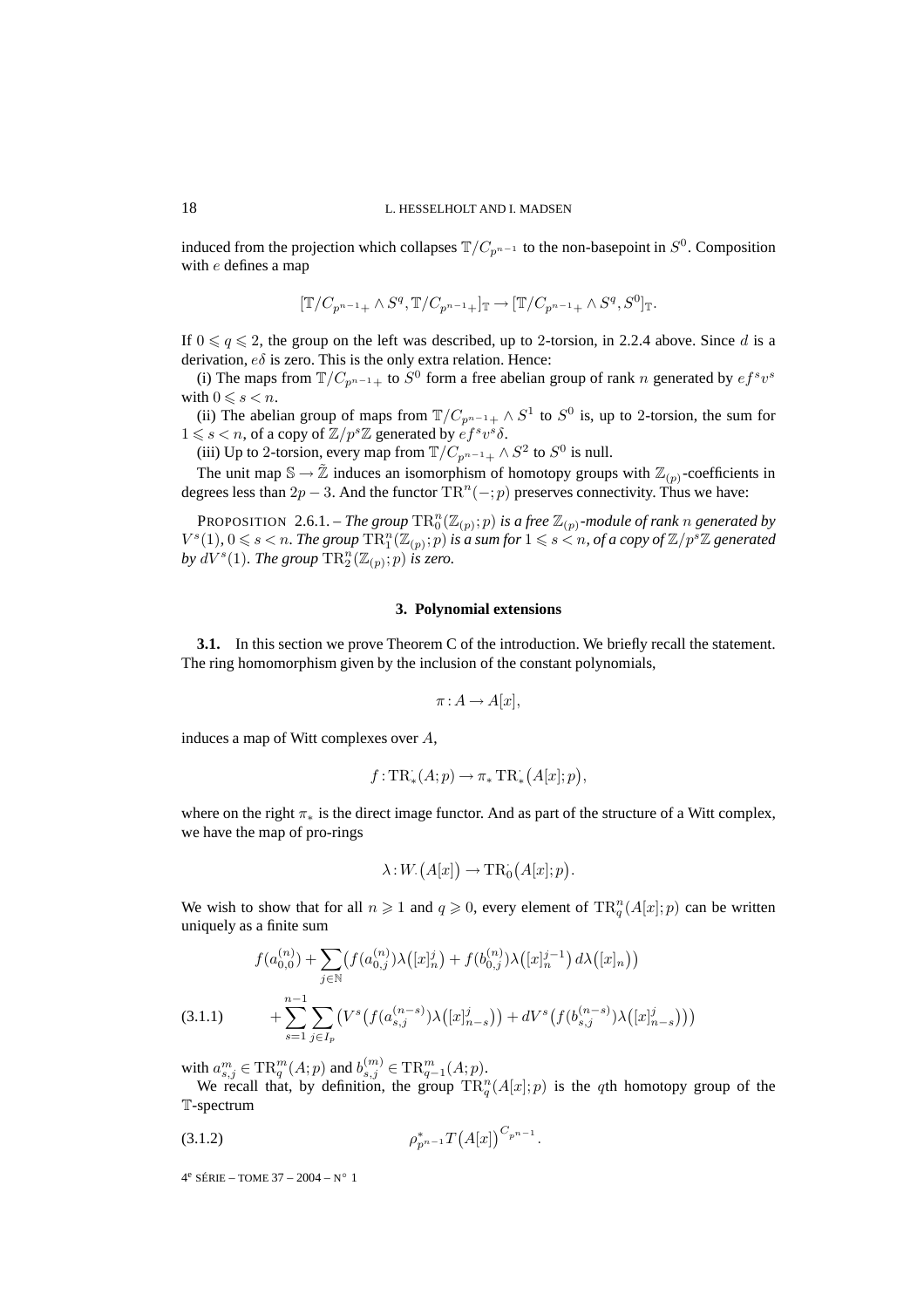Let  $\Pi = \{0, 1, x, x^2, \ldots\}$  be the sub-pointed monoid of  $A[x]$  generated by the variable x. The T-space  $N^{cy}(\Pi)$  decomposes as a wedge sum

$$
\bigvee_{i \in \mathbb{N}_0} N^{\text{cy}}(\Pi, i) \stackrel{\sim}{\to} N^{\text{cy}}(\Pi),
$$

where the *i*th summand is the realization of the pointed cyclic subset of  $N_{\cdot}^{\text{cy}}(II)$  generated by the 0-simplex 1, if  $i = 0$ , and by the  $(i - 1)$ -simplex  $x \wedge \cdots \wedge x$ , if  $i > 0$ . Hence, the T-spectrum (3.1.2) can then be expressed as a wedge sum

$$
\bigvee_{j \in \mathbb{N}_0} \rho_{p^{n-1}}^* T(A)^{C_{p^{n-1}}} \wedge N^{\text{cy}}(\Pi, j)
$$
\n(3.1.3) 
$$
\vee \bigvee_{s=1}^{n-1} \bigvee_{j \in I_p} \rho_{p^s}^* \big(\rho_{p^{n-1-s}}^* T(A)^{C_{p^{n-1-s}}} \wedge N^{\text{cy}}(\Pi, j)\big)^{C_{p^s}}.
$$

We recall below how this equivalence is defined and show that the homotopy groups of  $(3.1.3)$ are given by the finite sums of the form (3.1.1). This will prove Theorem C.

**3.2.** We prove in [10, Theorem 7.1] that the composite

$$
T(A) \wedge N^{\text{cy}}(\Pi) \xrightarrow{f \wedge \iota} T(A[x]) \wedge N^{\text{cy}}(A[x]) \xrightarrow{\mu} T(A[x]),
$$

where  $\iota$  is the inclusion, is a natural equivalence of T-spectra. Since A and  $\Pi$  are commutative, this equivalence is multiplicative with the componentwise multiplication on the left. This induces an equivalence of T-spectra

$$
\rho_{p^{n-1}}^*(T(A) \wedge N^{\text{cy}}(\Pi))^{C_{p^{n-1}}} \overset{\sim}{\to} \rho_{p^{n-1}}^*T(A[x])^{C_{p^{n-1}}},
$$

and the wedge decomposition of the T-space  $N^{\text{cy}}(\Pi)$  induces one of T-spectra

$$
\bigvee_{i\in\mathbb{N}_0}\rho_{p^{n-1}}^*\big(T(A)\wedge N^{\text{cy}}(\Pi,i)\big)^{C_{p^{n-1}}}\stackrel{\sim}{\to}\rho_{p^{n-1}}^*\big(T(A)\wedge N^{\text{cy}}(\Pi)\big)^{C_{p^{n-1}}}.
$$

Regrouping the wedge summands after the p-adic valuation of the index, we can write the left hand side in the following way.

$$
\bigvee_{j \in \mathbb{N}_0} \rho_{p^{n-1}}^* (T(A) \wedge N^{\text{cy}} (\Pi, p^{n-1} j))^{C_{p^{n-1}}} \vee \bigvee_{s=1}^{n-1} \bigvee_{j \in I_p} \rho_{p^s}^* \big(\rho_{p^{n-1-s}}^* (T(A)^{C_{p^{n-1-s}}} \wedge N^{\text{cy}} (\Pi, p^{n-1-s} j))^{C_{p^{n-1-s}}} \big)^{C_{p^s}}.
$$

Finally, we have the equivalence of T-spectra given by the pairing

$$
\rho_{p^v}^* T(A)^{C_{p^v}} \wedge \rho_{p^v}^* N^{\text{cy}}(\Pi, p^v j)^{C_{p^v}} \xrightarrow{\sim} \rho_{p^v}^* (T(A) \wedge N^{\text{cy}}(\Pi, p^v j))^{C_{p^v}}
$$

and the T-equivariant homeomorphism

$$
\Delta N^{\text{cy}}(\Pi, j) \xrightarrow{\sim} \rho_{p^v}^* N^{\text{cy}}(\Pi, p^v j)^{C_{p^v}}.
$$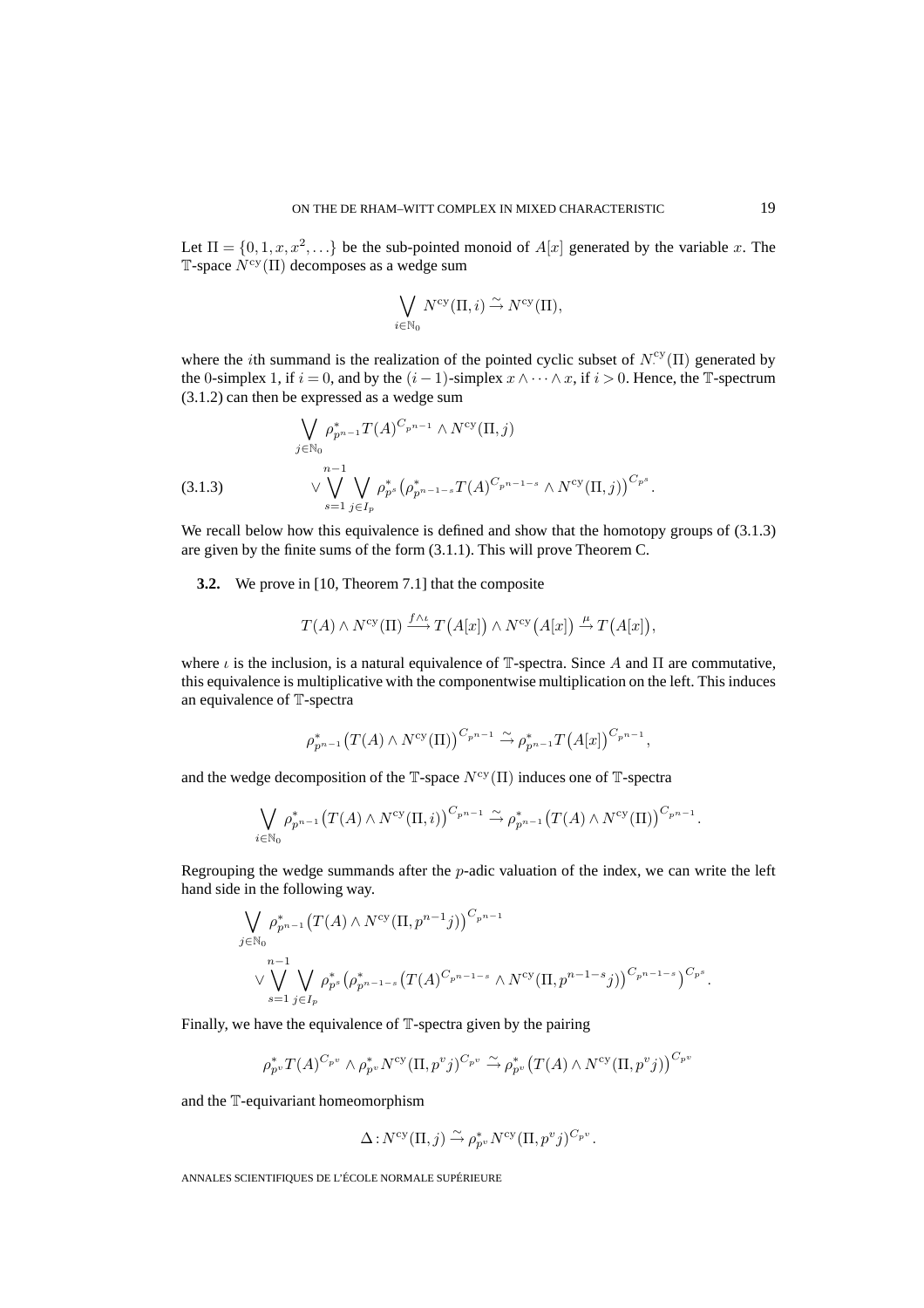This gives the desired equivalence of  $\mathbb{T}$ -spectra from the wedge sum (3.1.3) to the  $\mathbb{T}$ -spectrum (3.1.2).

**3.3.** We first consider the restriction of the equivalence described above to the top summand in  $(3.1.3)$ . This amounts to a map of  $\mathbb{T}$ -spectra

$$
\rho_{p^{n-1}}^* T(A)^{C_{p^{n-1}}} \wedge N^{\text{cy}}(\Pi) \to \rho_{p^{n-1}}^* T(A[x])^{C_{p^{n-1}}},
$$

which is multiplicative, if the left hand side is given the componentwise multiplication. Hence, the induced map on homotopy groups

$$
\pi_*\left(\rho_{p^{n-1}}^*T(A)^{C_{p^{n-1}}}\wedge N^{\text{cy}}(\Pi)\right)\to\text{TR}^n_*(A[x];p)
$$

identifies the left hand side with a sub-differential graded ring of the differential graded ring on the right.

We recall the structure of the T-spaces  $N^{\text{cy}}(\Pi, i)$ , but see also [10, Section 7.2] and [8, Section 2.2]. The space  $N^{\text{cy}}(\Pi, 0)$  is the discrete space  $\{0, 1\}$ , and for  $i > 0$ , there is a canonical T-equivariant homeomorphism  $\Lambda^{i-1}/C_i \overset{\sim}{\to} N^{cy}(\Pi, i)$ . Here  $\Lambda^{i-1}$  is the cyclic standard  $(i - 1)$ -simplex, and the cyclic group  $C_i$  acts through the (co)cyclic operator  $\tau_{i-1}$ . We show in [10, Section 7.2] that there is a T-equivariant homeomorphism  $\Lambda^{i-1} \approx \mathbb{T} \times \Delta^{i-1}$ such that, on the right, the cocyclic operator acts on  $\mathbb T$  by multiplication by  $e^{2\pi\sqrt{-1}/i}$  and on  $\Delta^{i-1}$  by the affine map which cyclically permutes the vertices. It follows that the inclusion of the barycenter of  $\Delta^{i-1}$  gives rise to a strong deformation retract of T-spaces

$$
\mathbb{T}/C_{i+} \xrightarrow{\sim} N^{\text{cy}}(\Pi, i).
$$

The multiplication on  $N^{\text{cy}}(\Pi)$  restricts to a pairing of the *i*th and *i'* th summands to the  $(i + i')$ th summand. The equivalences above are compatible with this pairing in that there is a homotopy commutative diagram of pointed T-spaces

$$
N^{\text{cy}}(\Pi, i) \land N^{\text{cy}}(\Pi, i') \xrightarrow{\mu} N^{\text{cy}}(\Pi, i + i')
$$

$$
\uparrow \sim \qquad \qquad \uparrow \sim \qquad \qquad \uparrow \sim
$$

$$
\mathbb{T}/C_{i+} \land \mathbb{T}/C_{i'+} \xrightarrow{\qquad \qquad \mathbb{T}/C_{(i+i')+},}
$$

where the lower horizontal map takes  $(zC_i, z'C_{i'})$  to  $(z^i z'^{i'})^{1/(i+i')}C_{i+i'}$ .

LEMMA 3.3.1. – *The map of differential graded rings*

$$
\mathrm{TR}^n_*(A;p) \otimes \Omega^*_{\mathbb{Z}[x]} \to \mathrm{TR}^n_*(A[x];p)
$$

*which takes*  $a \otimes 1$  *to*  $f(a)$  *and*  $1 \otimes x$  *to*  $\lambda([x]_n)$  *is an isomorphism onto the sub-differential graded*  $ring \pi_*(\rho_{p^{n-1}}^*T(A)^{\tilde{C}_{p^{n-1}}}\wedge N^{\text{cy}}(\Pi)).$ 

*Proof. –* We first show that the map of the statement lands in the indicated sub-differential graded ring. The map of components induced from the composite

$$
\Pi \to N^{\text{cy}}(\Pi) \xrightarrow{\Delta} \rho_{p^{n-1}} N^{\text{cy}}(\Pi)^{C_{p^{n-1}}} \to \rho_{p^{n-1}}^* T(A[x])^{C_{p^{n-1}}}
$$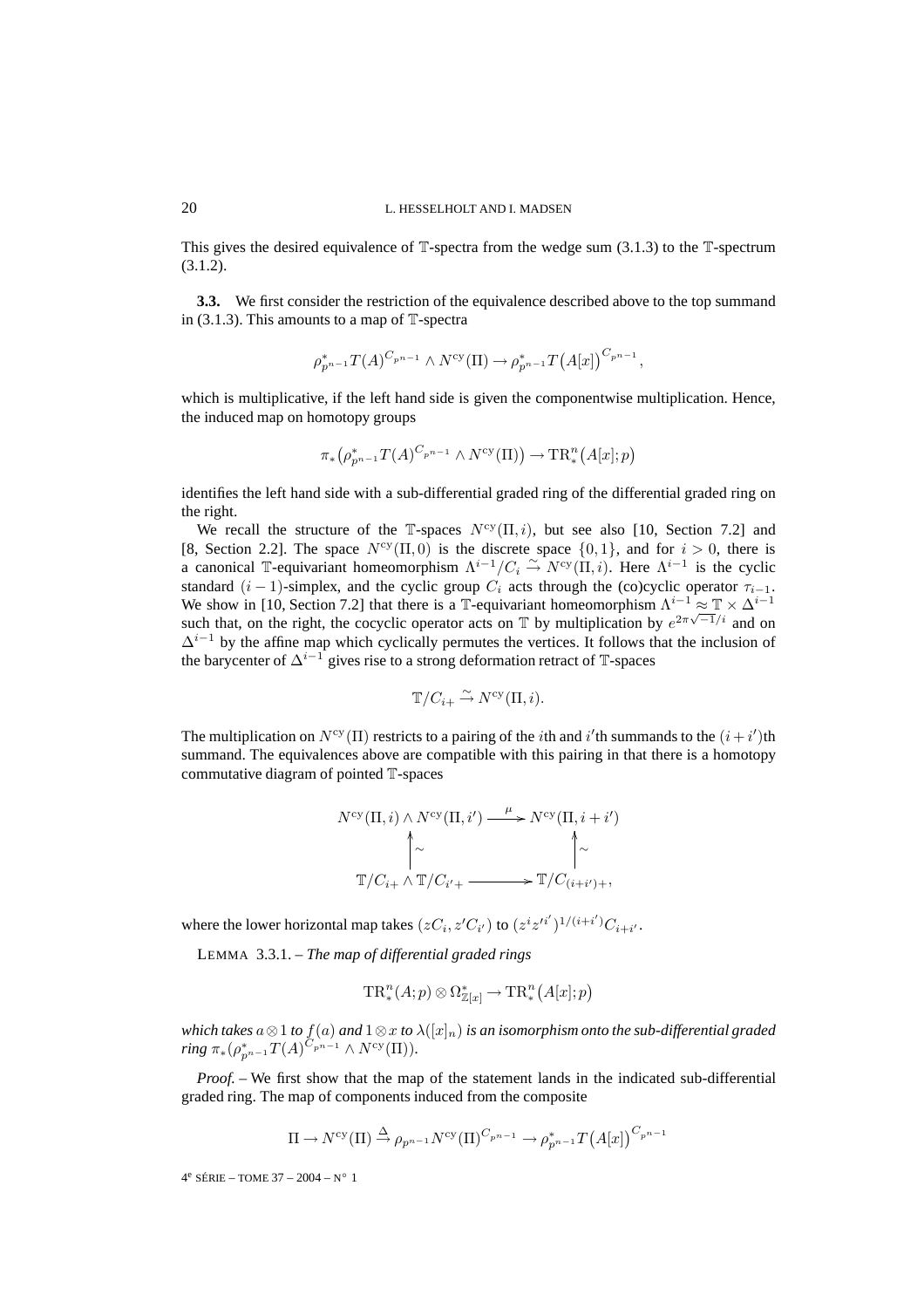takes  $x^i$  to  $\lambda([x]_n^i)$ . For by definition, the map  $A[x] \to \text{TR}^n_0(A[x]; p)$ , which takes g to  $\lambda([g]_n)$ , is the map of components induced by the composite

$$
A[x] \to N^{\text{cy}}(A[x]) \xrightarrow{\Delta} \rho_{p^{n-1}} N^{\text{cy}}(A[x])^{C_{p^{n-1}}} \to \rho_{p^{n-1}}^{*}T(A[x])^{C_{p^{n-1}}}.
$$

And the composite

$$
\rho_{p^{n-1}}^{*}T(A)^{C_{p^{n-1}}}\stackrel{\sim}{\to}\rho_{p^{n-1}}^{*}T(A)^{C_{p^{n-1}}}\wedge N^{\text{cy}}(\Pi,0)\to\rho_{p^{n-1}}^{*}T(A[x])^{C_{p^{n-1}}},
$$

where the left hand map is the canonical isomorphism, is equal to the map induced from  $\pi: A \to A[x].$ 

Let  $x_i \in \tilde{H}_0(N^{\text{cy}}(\Pi))$  be the image of the generator of  $\tilde{H}_0(\mathbb{T}/C_{i+})$  given by the point  $C_i$ . We show that the map of differential graded rings

$$
\Omega^*_{\mathbb{Z}[x]} \xrightarrow{\sim} \tilde{H}_*\left(N^{\text{cy}}(\Pi)\right),
$$

which takes x to  $x_1$  is an isomorphism. The map in homology induced by the product

$$
\mathbb{T}/C_{i+} \wedge \mathbb{T}/C_{i'+} \to \mathbb{T}/C_{(i+i')+}
$$

takes the cycles  $C_i \otimes C_{i'}$  to the cycle  $C_{i+i'}$ , and hence,  $x_i x_{i'} = x_{i+i'}$ . This proves that the map is an isomorphism in degree zero. To prove that it is an isomorphism in degree one, it suffices to show that  $x^{i-1} dx$  is a generator of  $\tilde{H}_1(N^{cy}(\Pi, i))$ . But  $ix^{i-1} dx = d(x^i)$  and  $d(x^i)$  is i times a generator; compare [9, (2.1.2)] and (2.2.1) and (2.2.2) above.

Since the homology of  $N^{\text{cy}}(\Pi)$  is torsion free, the spectral sequence obtained from the skeleton filtration of  $N^{\text{cy}}(\Pi)$  takes the form

$$
E^2 = \mathrm{TR}^n_*(A;p) \otimes \tilde{H}_*\left(N^{\mathrm{cy}}(\Pi)\right) \Rightarrow \pi_*\left(\rho_{p^{n-1}}^*T(A)^{C_{p^{n-1}}}\wedge N^{\mathrm{cy}}(\Pi)\right).
$$

The spectral sequence is concentrated on the lines  $E_{0,*}^2$  and  $E_{1,*}^2$ , and hence all differentials are zero. In particular, the edge homomorphism is an isomorphism. We can write this as the composite

$$
\mathrm{TR}^n_*(A;p)\otimes \mathbb{Z}[x]\to \mathrm{TR}^n_*(A;p)\otimes \Omega^*_{\mathbb{Z}[x]}\to \pi_*(\rho_{p^{n-1}}^*T(A)^{C_{p^{n-1}}}\wedge N^{\mathrm{cy}}(\Pi)),
$$

where the left hand map is the inclusion and the right hand map is the map of the statement. It remains to show that the induced map

$$
\left(\mathrm{TR}^n_*(A;p)\otimes \Omega_{\mathbb{Z}[x]}^*\right)/\left(\mathrm{TR}^n_*(A;p)\otimes \mathbb{Z}[x]\right)\to \mathrm{TR}_*(A;p)\otimes \tilde{H}_1\left(N^{\text{cy}}(\Pi)\right)
$$

is an isomorphism. The domain and range are both free  $TR_*(A;p) \otimes \mathbb{Z}[x]$ -modules of rank one. And the generator  $1 \otimes dx = d(1 \otimes x)$  on the left maps to the generator  $1 \otimes dx$  on the right. This completes the proof.  $\square$ 

**3.4.** It remains to prove that the homotopy groups of the lower wedge summands in (3.1.3) correspond to the lower summands in (3.1.1). This follows from Lemma 3.3.1 and the following

LEMMA 3.4.1. – Let T be a  $\mathbb{T}$ -spectrum, let  $j \in I_p$ , and let  $\iota$ :  $C_j/C_j \to \mathbb{T}/C_j$  be the *canonical inclusion. Then for all integers* q and  $v \ge 0$ , the map

$$
V^{v} \iota + dV^{v} \iota : \pi_{q}(T) \oplus \pi_{q-1}(T) \xrightarrow{\sim} \pi_{q}(T \wedge \mathbb{T}/C_{j+})^{C_{p^{v}}}
$$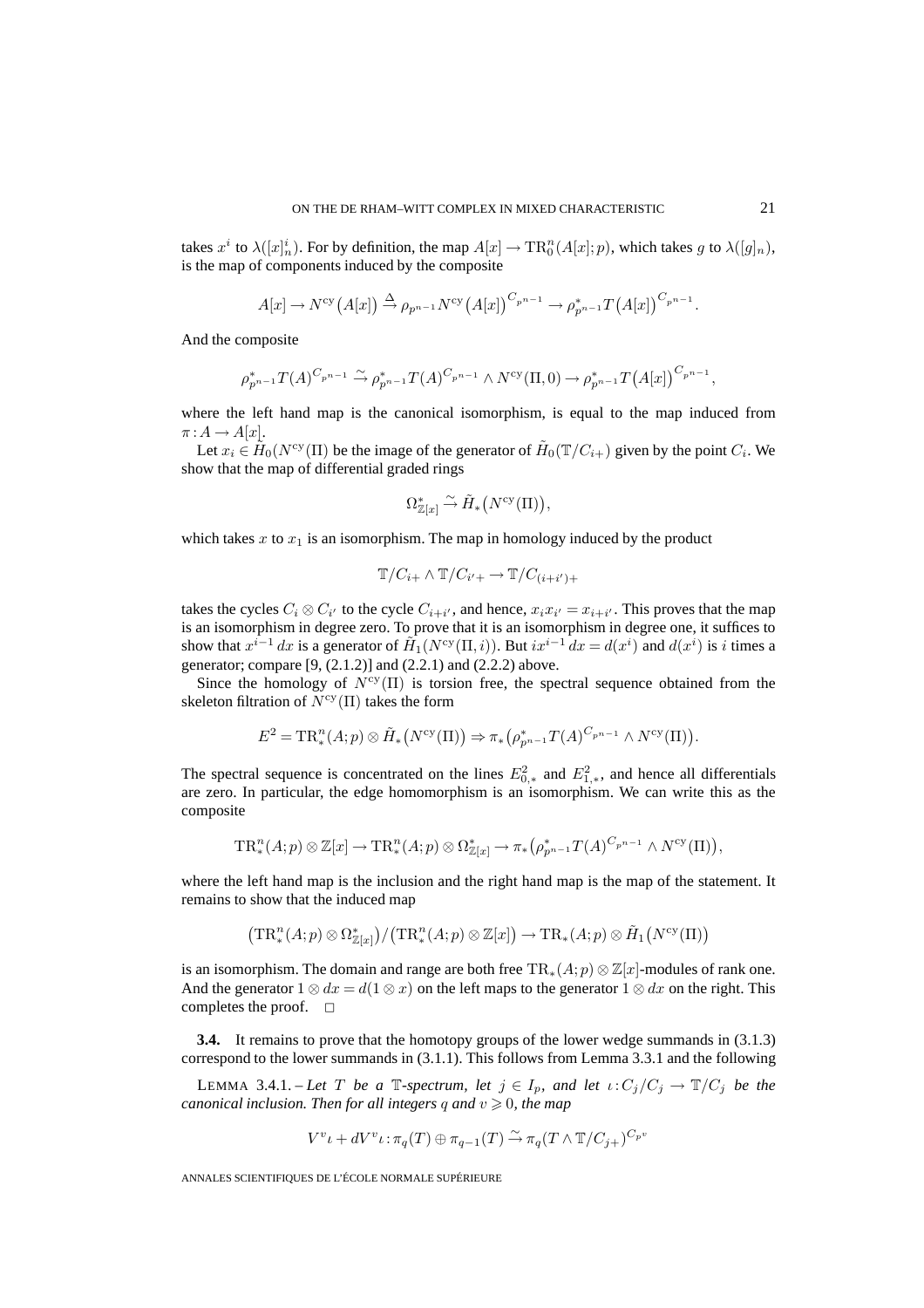*is an isomorphism.*

*Proof.* – If X is a pointed  $C_{p^v}$ -CW-complex, the skeleton filtration gives rise to a spectral sequence

$$
E_{s,t}^1 = \pi_{s+t}((T \wedge X_s/X_{s-1})^{C_{p^v}}) \Rightarrow \pi_{s+t}((T \wedge X)^{C_{p^v}}).
$$

And if the  $C_{p^v}$ -action on X is free away from the base point, the canonical map

 $\pi_{s+t}((T\wedge X)^{C_{p^v}})\stackrel{\sim}{\rightarrow} (\pi_{s+t}(T\wedge X))^{C_{p^v}}$ 

is an isomorphism. And since, non-equivariantly,  $X_s/X_{s-1}$  is a wedge of s-spheres, there are  $C_{p^v}$ -equivariant isomorphisms

$$
\pi_{s+t}(T \wedge X_s/X_{s-1}) \stackrel{\sim}{\leftarrow} \pi_t(T) \otimes \pi_s(X_s/X_{s-1}) \stackrel{\sim}{\rightarrow} \pi_t(T) \otimes \tilde{H}_s(X_s/X_{s-1}).
$$

Here the left hand map is the natural pairing and the right hand map is the Hurewitz homomorphism. Hence, we have a natural isomorphism of chain complexes

$$
E_{*,t}^1 \cong (\pi_t(T) \otimes \tilde{C}_*(X))^{C_{p^v}},
$$

where  $\tilde{C}_*(X)$  is the reduced cellular complex of X.

In the case at hand, we give  $X = \mathbb{T}/C_j$  a  $C_{p^v}$ -CW-structure with one free cell in dimensions zero and one. Let g be the generator  $e^{2\pi i/p^v} \in C_{p^v}$ . Then the attaching maps

$$
\alpha_s: D^s \times C_{p^v} \to X_s
$$

are given by  $\alpha_0(g^n) = g^n C_j$  and  $\alpha_1(x, g^n) = g^n e^{\pi i(x+1)/p^v} C_j$ , respectively. We define  $W(j)$ to be the complex of  $\mathbb{Z}[C_{p^v}]$ -modules which in degrees  $s = 0, 1$  is a free  $\mathbb{Z}[C_{p^v}]$ -module on a single generator  $y_s$  with differential  $d(y_1)=(g^j - 1)y_0$ . Then the attaching maps define an isomorphism of complexes

$$
W(j) \stackrel{\sim}{\rightarrow} C_*(\mathbb{T}/C_j),
$$

which takes  $y_s$  to the image of the generator of  $H_s(D^s, \partial D^s)$  corresponding to the standard orientation of  $D^s$ . Since T is a T-spectrum the action of  $C_{p^v}$  on  $\pi_t(T)$  is trivial. Hence

$$
E_{s,t}^1 \cong \pi_t(T) \cdot Ny_s, \quad s = 0, 1,
$$

where  $N \in \mathbb{Z}[C_{p^v}]$  is the norm element. Moreover,

$$
(g^j - 1)N = N - N = 0,
$$

so the  $d<sup>1</sup>$ -differential vanishes. The higher differentials are zero for degree reasons, and hence, the groups  $\pi_q((T \wedge \mathbb{T}/C_{j+})^{C_{p^v}})$  are as stated, at least up to an extension.

It remains to show that the map of the statement is an isomorphism. We also have a spectral sequence

$$
E_{s,t}^1 = \pi_{s+t}(T \wedge X_s / X_{s-1}) \Rightarrow \pi_{s+t}(T \wedge X).
$$

In the case at hand, the same reasoning as above gives a natural isomorphism of complexes

$$
E^1_{*,t} \cong \pi_t(T) \otimes W(j).
$$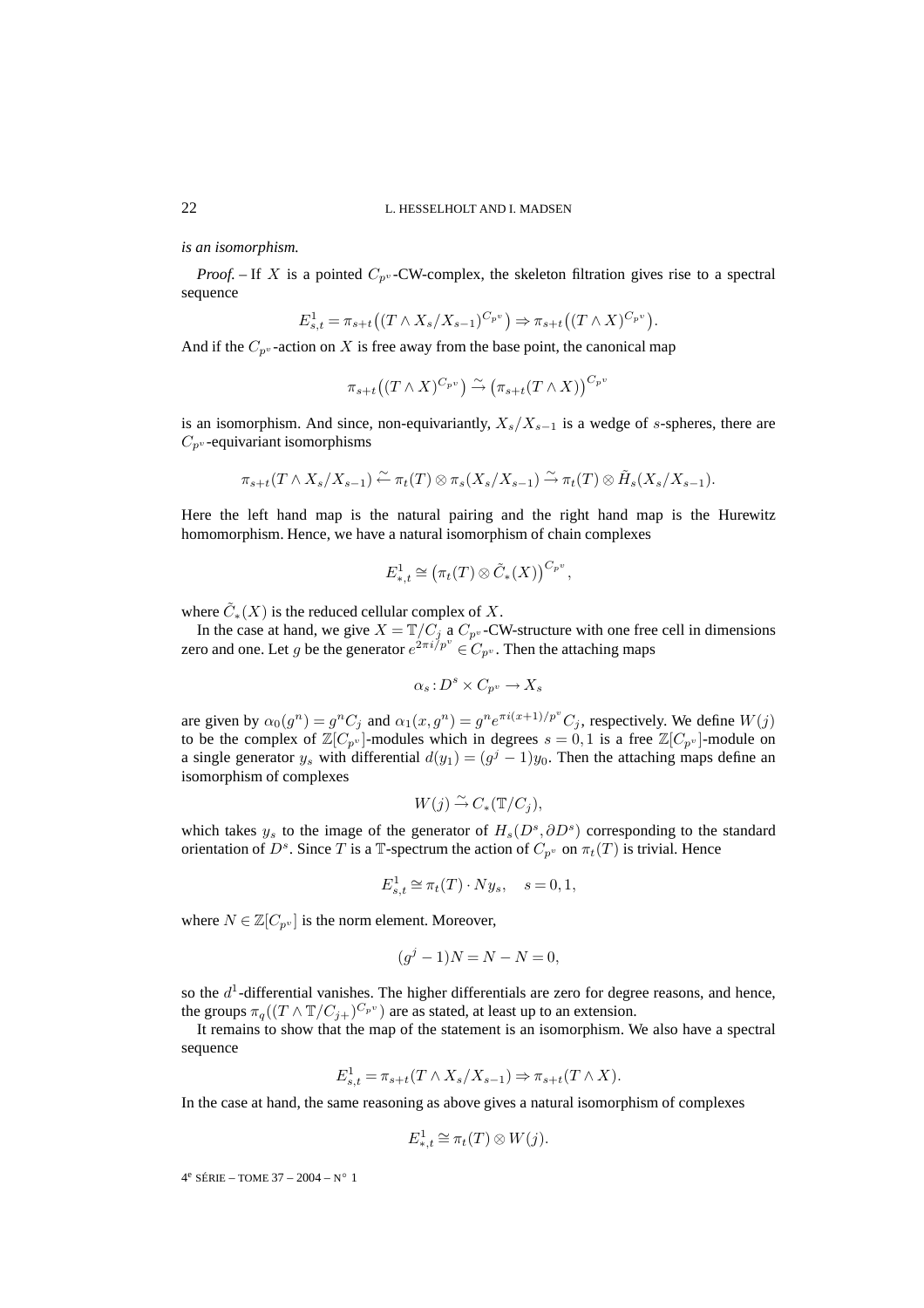It follows that  $E_{0,t}^2 \cong \pi_t(T) \cdot y_0$  and  $E_{1,t}^2 \cong \pi_t(T) \cdot Ny_1$ . The map

$$
V^v : \pi_*(T \wedge \mathbb{T}/C_{j+}) \to \pi_*((T \wedge \mathbb{T}/C_{j+})^{C_{p^v}})
$$

induces a map of spectral sequences. With our identification of the  $E<sup>1</sup>$ -terms, this corresponds to the norm map

$$
N: \pi_t(T) \otimes W(j) \to (\pi_t(T) \otimes W(j))^{C_{p^v}}.
$$

The induced map on  $E_{0,t}^2$  maps  $x \cdot y_0$  to  $x \cdot Ny_0$ , and hence, is an isomorphism. We also note that the induced map on  $E_{1,t}^2$  maps  $x \cdot Ny_1$  to  $x \cdot NNy_1 = p^v x \cdot Ny_1$ .

Finally, we show that under the above identifications, the composite

$$
E_{0,t}^2 \rightarrow \pi_t((T \wedge \mathbb{T}/C_{j+})^{C_{p^v}}) \xrightarrow{d} \pi_{t+1}((T \wedge \mathbb{T}/C_{j+})^{C_{p^v}}) \rightarrow E_{1,t}^2
$$

takes  $x \cdot Ny_0$  to  $jx \cdot Ny_1$ . By naturality, we may assume that  $\pi_t(T)$  is torsion free. For given  $x \in \pi_t(T)$ , we can find a map of T-spectra  $S^t \wedge T_+ \to T$  such that the induced map on homotopy groups maps a generator of  $\pi_t(S^t \wedge \mathbb{T}_+) \cong \mathbb{Z}$  to x. Hence, it suffices to show that the composite

$$
E_{0,t}^2 \rightarrowtail \pi_t((T \wedge \mathbb{T}/C_{j+})^{C_{p^v}}) \xrightarrow{p^v d} \pi_{t+1}((T \wedge \mathbb{T}/C_{j+})^{C_{p^v}}) \rightarrowtail E_{1,t}^2
$$

takes  $x \cdot Ny_0$  to  $p^v jx \cdot Ny_1$ . But  $x \cdot Ny_0 = V^v(x \cdot y_0)$ , and hence it suffices to show that the composite

$$
E_{0,t}^2 \rightarrowtail \pi_t(T \wedge \mathbb{T}/C_{j+}) \stackrel{d}{\rightarrow} \pi_{t+1}(T \wedge \mathbb{T}/C_{j+}) \rightarrowtail E_{1,t}^2
$$

takes  $x \cdot y_0$  to  $jx \cdot Ny_1$ . This is the statement that the map

$$
H_1(\mathbb{T}) \otimes H_0(\mathbb{T}/C_j) \stackrel{\times}{\to} H_1(\mathbb{T} \times \mathbb{T}/C_j) \stackrel{\mu}{\to} H_1(\mathbb{T}/C_j)
$$

takes  $\mathbb{T} \otimes y_0$  to  $jNy_1$ , which is standard.  $\Box$ 

# **4.** The functor  $P(-)$

### **4.1.** We first evaluate the Witt ring  $W_n(A[x])$ .

LEMMA 4.1.1. – Let A be a ring. Then every element  $f^{(n)} \in W_n(A[x])$  may be written *uniquely*

$$
f^{(n)} = \sum_{j \in \mathbb{N}_0} a_{0,j}^{(n)} [x]_n^j + \sum_{s=1}^{n-1} \sum_{j \in I_p} V^s (a_{s,j}^{(n-s)} [x]_{n-s}^j)
$$

with  $a_{s,j}^{(n-s)} \in W_{n-s}(A)$ , and where all but finitely many  $a_{s,j}^{(n-s)}$  are zero.

*Proof.* – Let  $Q_n$  be the set of expressions of the form

$$
f^{(n)} = \sum_{j \in \mathbb{N}_0} a_{0,j}^{(n)} [x]_n^j + \sum_{s=1}^{n-1} \sum_{j \in I_p} V^s (a_{s,j}^{(n-s)} [x]_{n-s}^j),
$$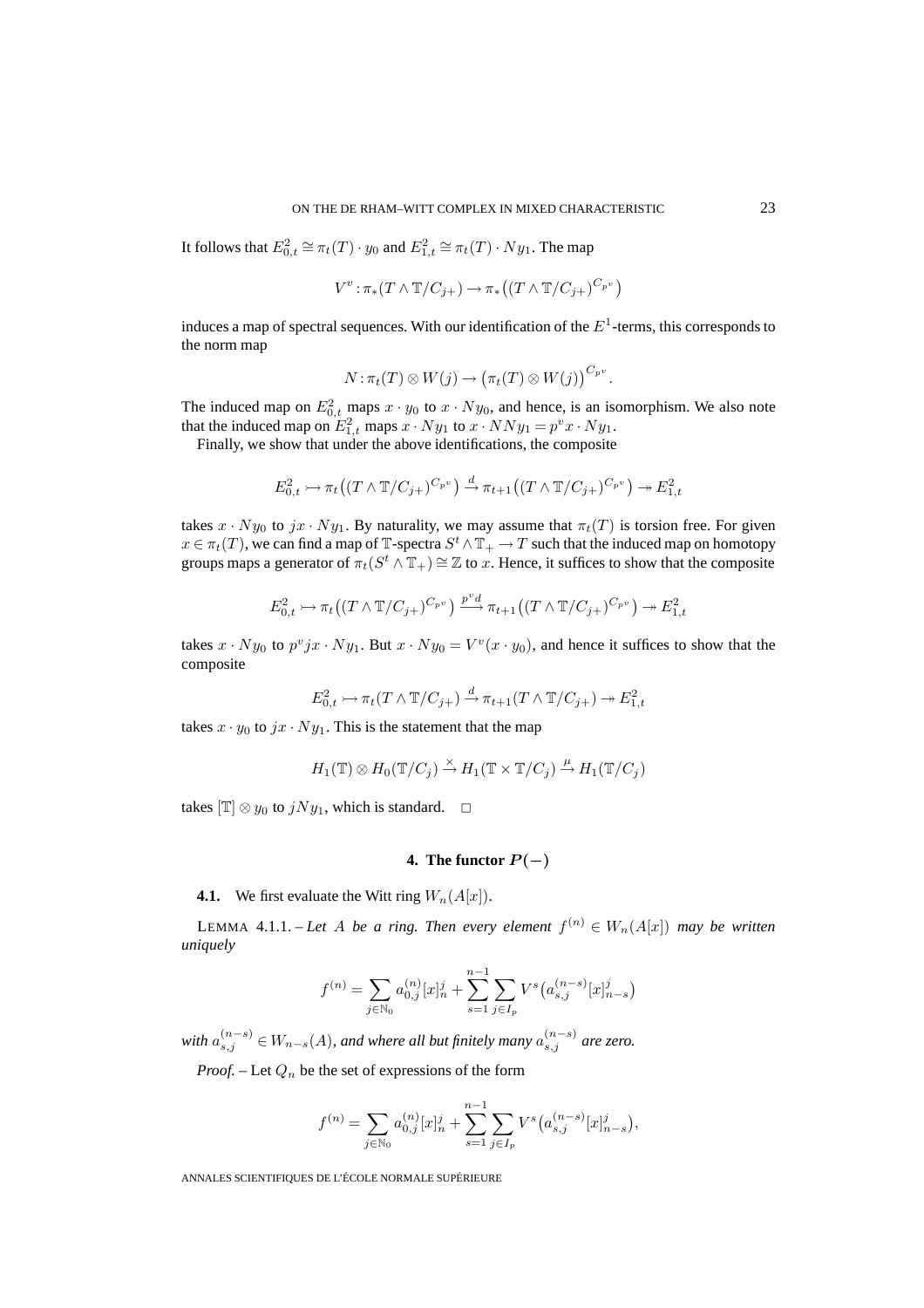with the components  $a_{s,j}^{(n-s)} \in W_{n-s}(A)$ , all but finitely many of which are zero. We consider  $Q_n$  an abelian group under componentwise addition. Moreover, interpreting the expression  $f^{(n)}$ as an element of  $W_n(A[x])$  defines an additive map

$$
Q_n \to W_n(A[x]),
$$

and it is clear that this is an isomorphism, for  $n = 1$ . The proof of the general case is by induction on  $n$  based on the diagram

$$
0 \longrightarrow Q_1 \xrightarrow{V^{n-1}} Q_n \xrightarrow{R} Q_{n-1} \longrightarrow 0
$$
  
\n
$$
\downarrow \qquad \qquad \downarrow
$$
  
\n
$$
0 \longrightarrow A[x] \xrightarrow{V^{n-1}} W_n(A[x]) \xrightarrow{R} W_{n-1}(A[x]) \longrightarrow 0.
$$

The lower sequence is exact and the right and left vertical maps are isomorphisms by the inductive hypothesis. It thus suffices to show that the upper sequence is exact. The restriction  $R:Q_n \to Q_{n-1},$ 

$$
Rf^{(n)} = \sum_{j \in \mathbb{N}_0} Ra_{0,j}^{(n)} [x]_{n-1}^j + \sum_{s=1}^{n-2} \sum_{j \in I_p} V^s (Ra_{s,j}^{(n-s)} [x]_{n-1-s}),
$$

is surjective since  $R:W_n(A) \to W_{n-1}(A)$  is surjective, and  $V^{n-1}:Q_1 \to Q_n$ ,

$$
V^{n-1}(f^{(1)}) = \sum_{j \in \mathbb{N}_0} V^{n-1}(a_{0,p^{n-1}j}^{(1)})[x]_n^j + \sum_{s=1}^{n-1} \sum_{j \in I_p} V^s \left( V^{n-1-s}(a_{0,p^{n-1-s}j}^{(1)})[x]_{n-s}^j \right),
$$

is injective since the maps  $V^m: A \to W_m(A)$ ,  $1 \leq m < n$ , are injective. It is also clear that the composite  $RV^{n-1}$  is zero. Finally,  $Rf^{(n)}$  vanishes if and only if each  $a_{s,i}^{(n-s)}$  is in the kernel of  $R:W_{n-s}(A) \to W_{n-1-s}(A)$ , or equivalently, if  $a_{s,j}^{(n)} = V^{n-1-s}(a_{p^{n-1-s}j}^{(1)})$ . Hence  $f^{(n-1)} = V^{n-1}(\sum_{j \in \mathbb{N}_0} a_j^{(1)} x^j). \quad \Box$ 

**4.2.** Let  $\pi: A \to A[x]$  be the inclusion of the constant polynomials. In this paragraph, we give an explicit construction of the inverse image functor

$$
\pi^* \!:\! \mathcal{W}_A \!\to\! \mathcal{W}_{A[x]}.
$$

Let  $E = E^*$  be a Witt complex over A, we let  $P(E) = P(E)^*$  be the pro-graded abelian group with  $P(E)_{n}^{q}$  equal to the set of all (finite) formal sums of the form

$$
\sum_{j \in \mathbb{N}_0} a_{0,j}^{(n)} [x]_n^j + \sum_{j \in \mathbb{N}} b_{0,j}^{(n)} [x]_n^{j-1} d[x]_n
$$
\n
$$
(4.2.1) \qquad \sum_{s=1}^{n-1} \sum_{j \in I_p} \left( V^s \big( a_{s,j}^{(n-s)} [x]_{n-s}^j \big) + dV^s \big( b_{s,j}^{(n-s)} [x]_{n-s}^j \big) \right),
$$

with components  $a_{s,j}^{(m)} \in E_m^q$  and  $b_{s,j}^{(m)} \in E_m^{q-1}$ . Addition is component-wise, and the structure maps in the pro-system are induced from the ones in E. Given a Witt complex  $E' = E'^*$  over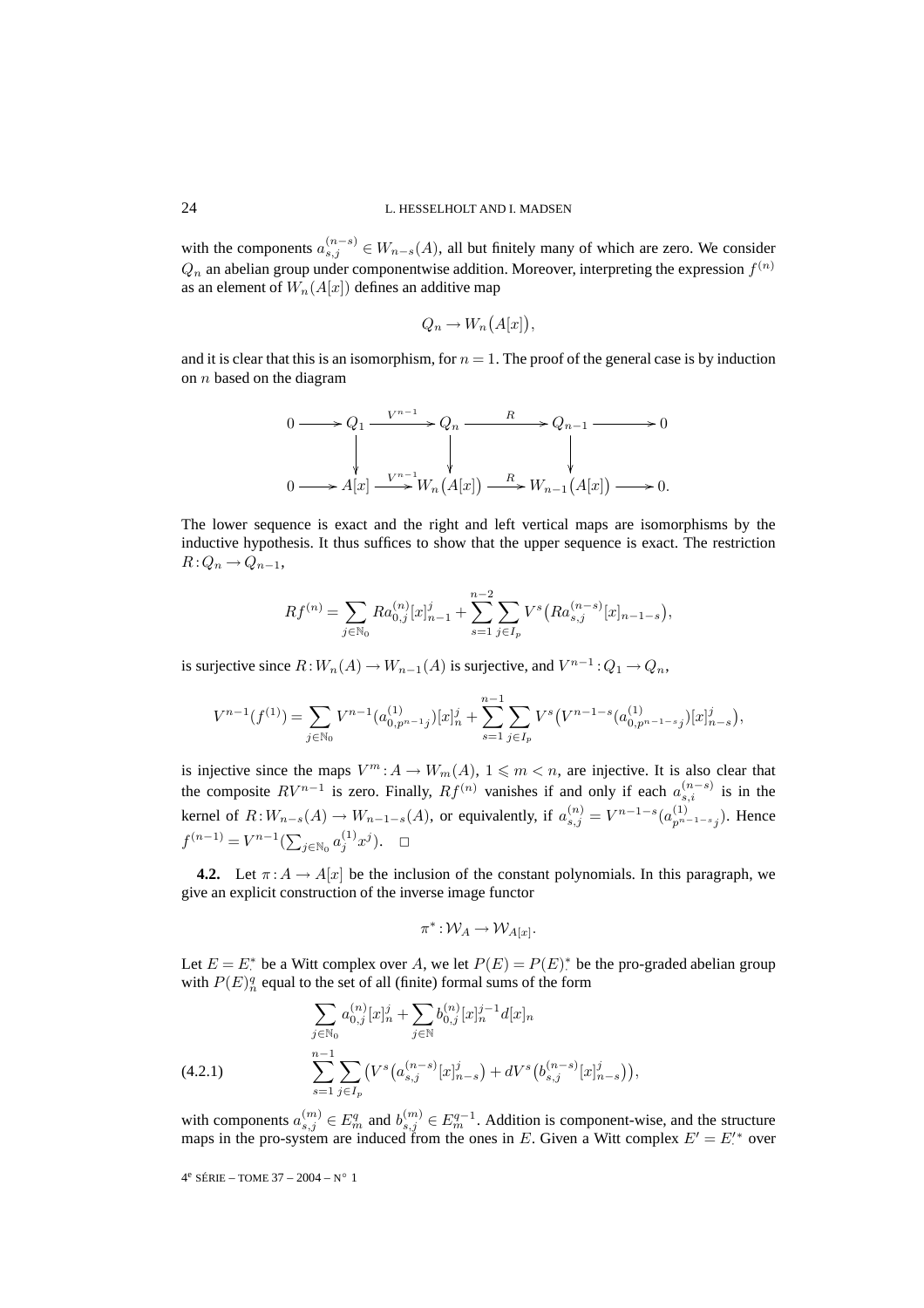$A[x]$  and a map  $f: E \to \pi_* E'$  of Witt complexes over A, the induced strict map of pro-graded abelian groups

$$
(4.2.2) \quad \tilde{f}: P(E) \to E'
$$

maps the formal sum (4.2.1) to the sum

$$
\sum_{j \in \mathbb{N}_0} f(a_{0,j}^{(n)}) \lambda'([x]_n^j) + \sum_{j \in \mathbb{N}} f(b_{0,j}^{(n)}) \lambda'([x]_n^{j-1}) d\lambda'([x]_n)
$$
  

$$
\sum_{s=1}^{n-1} \sum_{j \in I_p} (V^s(f(a_{s,j}^{(n-s)}) \lambda'([x]_{n-s}^j)) + dV^s(f(b_{s,j}^{(n-s)}) \lambda'([x]_{n-s}^j)))
$$

in  $E_q'^n$ . The requirement that for all  $E'$  in  $W_{A'}$ , this be a map of Witt complexes leaves only one possible way to define a product, a differential, and the maps F and V on  $P(E)$ . We give the formulas which define these operations. There are several special cases to consider, and to enhance readability, we suppress all non-essential indices. It is understood that the formulas are valid for all possible values of non-restricted indices.

The differential

(4.2.3) 
$$
d: P(E)^q_n \to P(E)^{q+1}_n
$$

is given by the following formulas:

$$
d(Vs(a[x]j)) = (da)[x]j + (-1)qja[x]j-1d[x], if s = 0,= dVs(a[x]j), if s > 0;
$$
d(b[x]j-1d[x]) = (db)[x]j-1d[x];d(dVs(b[x]j)) = 0.
$$
$$

The Frobenius

(4.2.4) 
$$
F: P(E)^q_n \to P(E)^q_{n-1}
$$

is given by

$$
F(Vs(a[x]j)) = F(a)[x]pj, \text{ if } s = 0,
$$
  
=  $pVs-1(a[x]j)$ , if  $s > 0$ ;  
 $F(b[x]j-1d[x]) = F(b)[x]pj-1d[x];$   
 $F(dVs(b[x]j)) = dVs-1(b[x]j).$ 

The Verschiebung

(4.2.5) 
$$
V: P(E)_{n-1}^q \to P(E)_n^q
$$

is given by

$$
V(Vs(a[x]j)) = Vs+1(a[x]j),
$$
  
\n
$$
V(b[x]j-1 d[x]) = (-1)q-1 \frac{p}{j} dV(b[x]j) - (-1)q-1 \frac{1}{j} V((db)[x]j), \text{ if } v_p(j) = 0,
$$
  
\n
$$
= V(b)[x]^{p^{-1}j-1} d[x], \text{ if } v_p(j) > 0;
$$
  
\n
$$
V(dVs(b[x]j)) = p dVs+1(b[x]j).
$$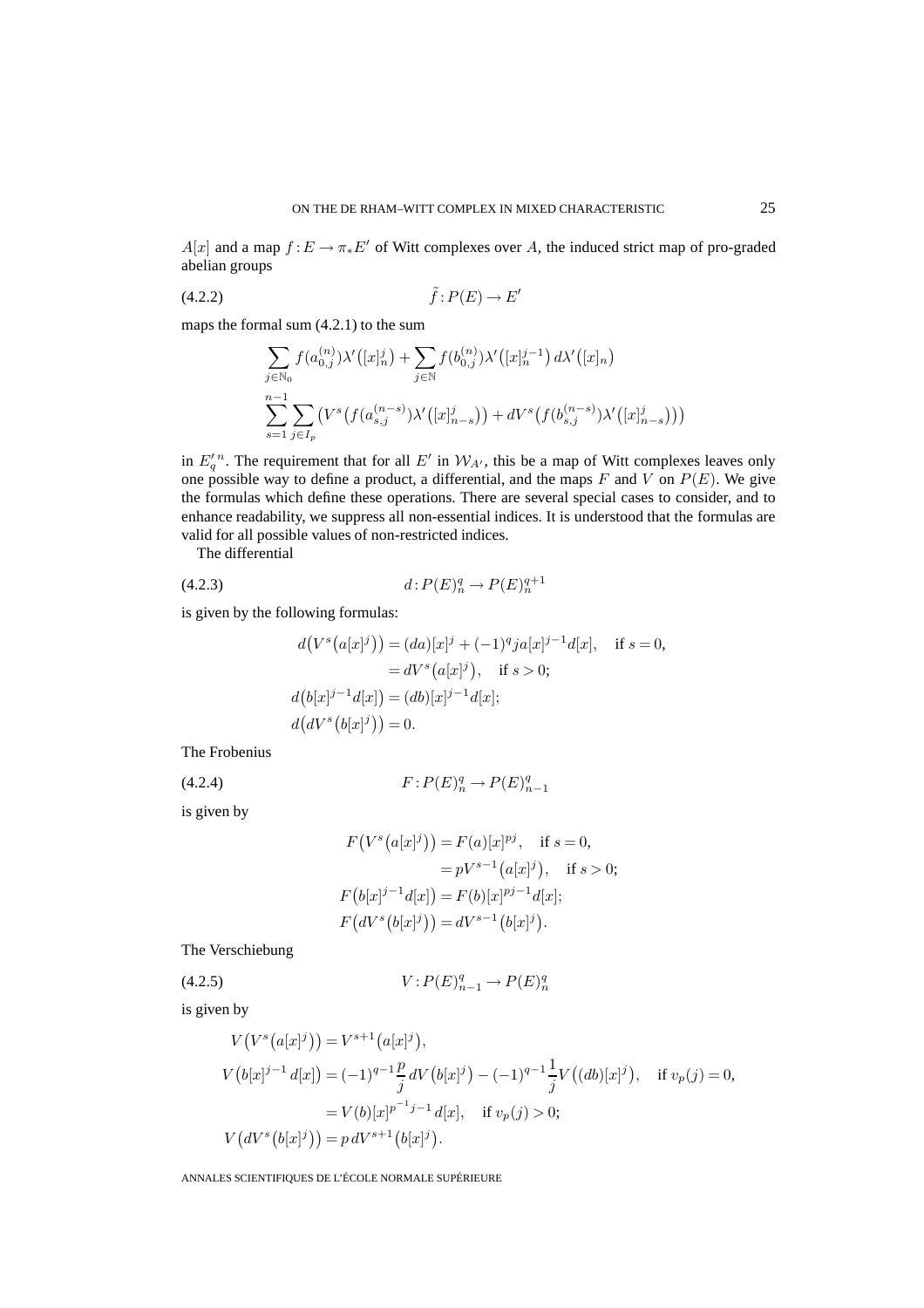The product

(4.2.6) 
$$
\mu_n : P(E)_n^q \otimes P(E)_n^{q'} \to P(E)_n^{q+q'}
$$

is given by

$$
V^{s}(a[x]^{j})V^{s'}(a'[x]^{j'})
$$
  
\n
$$
=p^{s}V^{s'}(F^{s'-s}(a)a'[x]^{p^{s'-s}j+j'}), \text{ if } 0 \le s < s',
$$
  
\n
$$
=p^{s}V^{s'-v}(V^{v}(aa')[x]^{p^{-v}(j+j')}), \text{ if } 0 \le s = s' \text{ and } v = v_{p}(j+j') < s',
$$
  
\n
$$
=p^{s}V^{s'}(aa')[x]^{p^{-s'}(j+j')}, \text{ if } 0 \le s = s' \text{ and } v = v_{p}(j+j') \ge s';
$$
  
\n
$$
V^{s}(a[x]^{j})b'[x]^{j'-1}d[x] = ab'[x]^{j+j'-1}d[x], \text{ if } s = 0,
$$
  
\n
$$
= (-1)^{q+q'}\frac{1}{j+p^{s}j'}V^{s}(d(aF^{s}(b'))[x]^{j+p^{s}j'})
$$
  
\n
$$
-(-1)^{q+q'}\frac{p^{s}}{j+p^{s}j'}dV^{s}(aF^{s}(b')[x]^{j+p^{s}j'}), \text{ if } 0 < s;
$$
  
\n
$$
dV^{s}(b[x]^{j})V^{s'}(a'[x]^{j'})
$$
  
\n
$$
=V^{s'}(F^{s'-s}(db)a'[x]^{p^{s'-s}j+j'})+\frac{p^{s'}j}{p^{s'-s}j+j'}dV^{s'}(F^{s'-s}(b)a'[x]^{p^{s'-s}j+j'})
$$
  
\n
$$
-\frac{j}{p^{s'-s}j+j'}V^{s'}(d(F^{s'-s}(b)a')[x]^{p^{s'-s}j+j'}), \text{ if } 0 \le s < s',
$$
  
\n
$$
=V^{s'-v}(V^{v}(d(b)a')[x]^{p^{-v}(j+j')})+\frac{p^{s'}j}{j+j'}dV^{s'-v}(V^{v}(ba')[x]^{p^{-v}(j+j')})
$$
  
\n
$$
-\frac{p^{v}j}{j+j'}V^{s'-v}(dV^{v}(ba')[x]^{p^{-v}(j+j')}), \text{ if } 0 < s = s' \text{ and } v = v_{p}(j+j') < s
$$

$$
-\frac{p^{v}j}{j+j'}V^{s'-v}(dV^{v}(ba')[x]^{p^{-v}(j+j')}), \quad \text{if } 0 < s = s' \text{ and } v = v_p(j+j') < s',
$$
\n
$$
= V^{s'}(d(b)a')[x]^{p^{-s'}(j+j')}
$$
\n
$$
-(-1)^{q+q'}jV^{s'}(ba')[x]^{p^{-s'}(j+j')-1}d[x], \quad \text{if } 0 < s = s' \text{ and } v = v_p(j+j') \ge s',
$$
\n
$$
= (-1)^{q}V^{s}(bF^{s-s'}(da')[x]^{j+p^{s-s'}j'}) + \frac{p^{s'}j}{j+p^{s-s'}j'}dV^{s}(bF^{s-s'}(a')[x]^{j+p^{s-s'}j'})
$$
\n
$$
+\frac{j'}{j+p^{s-s'}j'}V^{s}(d(bF^{s-s'}(a'))[x]^{j+p^{s-s'}j'}), \quad \text{if } 0 \le s' < s;
$$
\n
$$
b[x]^{j-1}d[x]b'[x]^{j'-1}d[x] = 0;
$$
\n
$$
dV^{s}(b[x]^{j})b'[x]^{j'-1}d[x] = (-1)^{q-1+q'}\frac{1}{j+p^{s}j'}dV^{s}(dbF^{s}(b')[x]^{j+p^{s}j'}), \quad \text{if } 0 < s;
$$

$$
dV^{s}(b[x]^{j}) dV^{s'}(b'[x]^{j'})
$$
  
=  $(-1)^{q} dV^{s'}(F^{s'-s}(db)b'[x]^{p^{s'-s}j+j'})$   
 $-(-1)^{q} \frac{j}{p^{s'-s}j+j'} dV^{s'}(d(F^{s'-s}(b)b')[x]^{p^{s'-s}j+j'}), \text{ if } 0 < s < s'.$ 

Finally, the map

 $4^e$  SÉRIE – TOME  $37 - 2004 - N^{\circ}$  1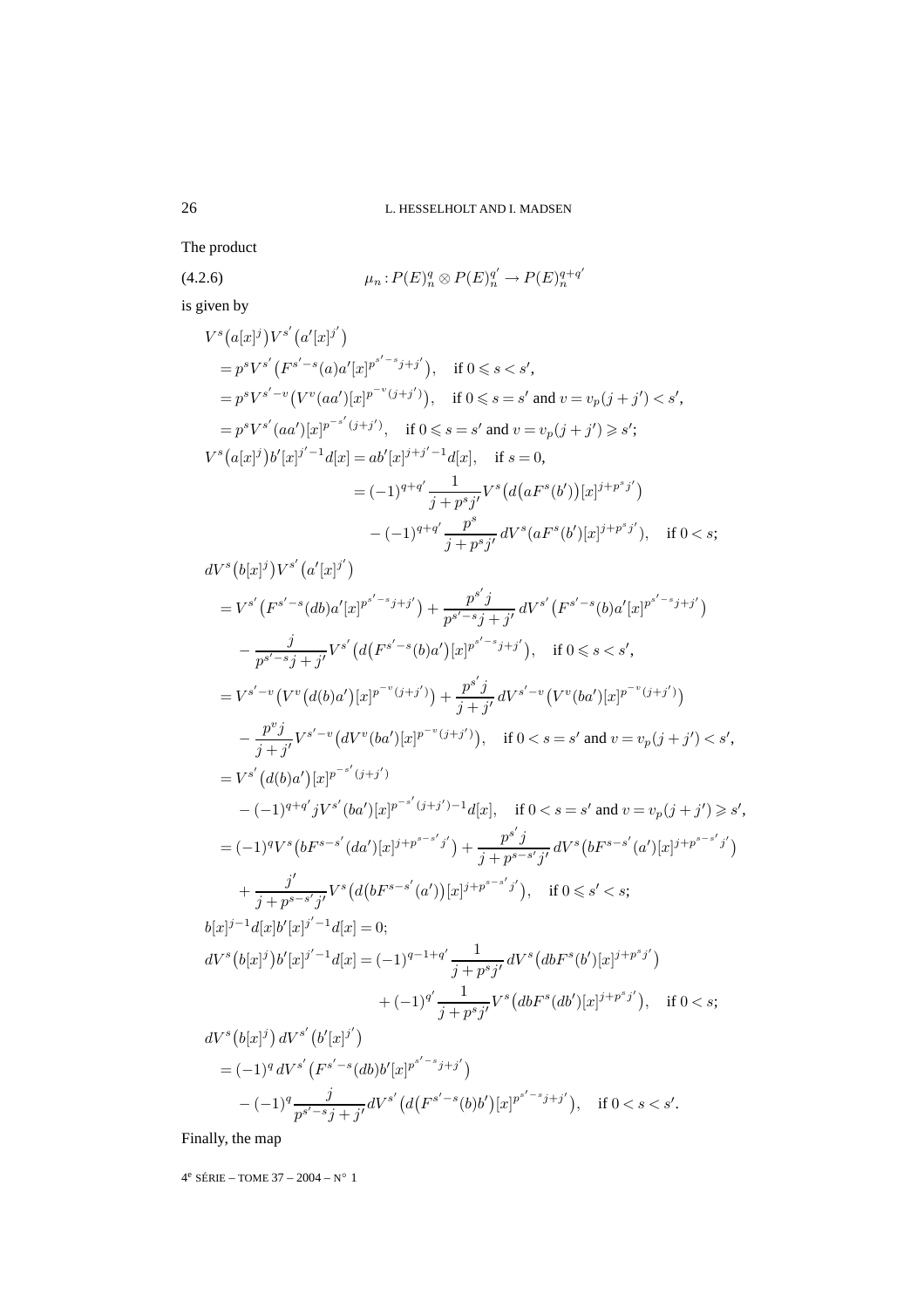$$
\lambda: W_n\big(A[x]\big) \longrightarrow P(E)^0_n
$$

is given by

$$
\lambda(V^s\big(a[x]^j\big)\big) = V^s\big(\lambda(a)[x]^j\big).
$$

Here we use Lemma 4.1.1 to write every element of  $W_n(A[x])$  as a sum of elements of the form  $V^s(a[x]^j)$  with  $a \in W_{n-s}(A)$ .

THEOREM  $4.2.8.$  – *The formulas*  $(4.2.3)$ – $(4.2.7)$  *make*  $P(W.\Omega_A^*)$  *a Witt complex over*  $A[x]$ *. Moreover, the canonical map*

$$
W_{\cdot} \Omega^*_{A[x]} \to P(W_{\cdot} \Omega^*_A)
$$

*is an isomorphism.*

*Proof.* – Suppose that  $P(W.\Omega_A^*)$  is a Witt complex over  $A[x]$ . Then the composition of the map of the statement and the map

$$
P(W_{\cdot} \Omega_A^*) \to W_{\cdot} \Omega_{A[x]}^*
$$

induced from the unique map  $W_{\cdot}\Omega^*_{A} \to \pi_*W_{\cdot}\Omega^*_{A[x]}$  is a self map of  $W_{\cdot}\Omega^*_{A[x]}$ . But the only self map of an initial object is the identity, and hence the map of the statement is injective. It is surjective because the composition

$$
\Omega^*_{W_{\cdot}(A[x])} \to W_{\cdot}\Omega^*_{A[x]} \to P(W_{\cdot}\Omega^*_{A})
$$

is surjective. We proceed to prove that  $P(W_{\cdot}\Omega_A^*)$  is a Witt complex. The proof is in two steps.

Suppose first that A is a finitely generated polynomial algebra over  $\mathbb{Z}_{(p)}$ . We prove by induction on the number of variables that  $P(W.\Omega_A^*)$  is a Witt complex and that the canonical map

$$
W_{\cdot} \Omega^*_{A[x]} \to \mathrm{TR}^{\cdot}_{*}(A[x]; p)
$$

is injective. The proof of the basic case  $A = \mathbb{Z}_{(p)}$  and the induction step are similar. In both cases, the starting point is the fact that the canonical map

$$
W_{\cdot}\Omega^*_{A} \to \mathrm{TR}^{\cdot}_{*}(A;p)
$$

is injective. We proved in Example 1.2.4. and Proposition 2.6.1 that this is true if  $A = \mathbb{Z}_{(p)}$ , and in the induction step, it follows from the previous case. It follows that the induced map

$$
P(W_{\cdot}\Omega_A^*) \to P\big(\mathrm{TR}^{\cdot}_*(A;p)\big)
$$

is injective. But the canonical map

$$
P\big(\mathrm{TR}^\cdot_*(A;p)\big) \to \mathrm{TR}^\cdot_*\big(A[x];p\big)
$$

is an isomorphism by Theorem C, and hence the canonical map

$$
P(W_{\cdot}\Omega_A^*) \to \mathrm{TR}^*_{*}\big(A[x];p\big)
$$

is injective. The definitions  $(4.2.3)$ – $(4.2.7)$  were made such that this map is multiplicative and commutes with the maps d, F, V, and  $\lambda$ . Hence, since  $TR_*^{\cdot}(A[x]; p)$  is a Witt complex over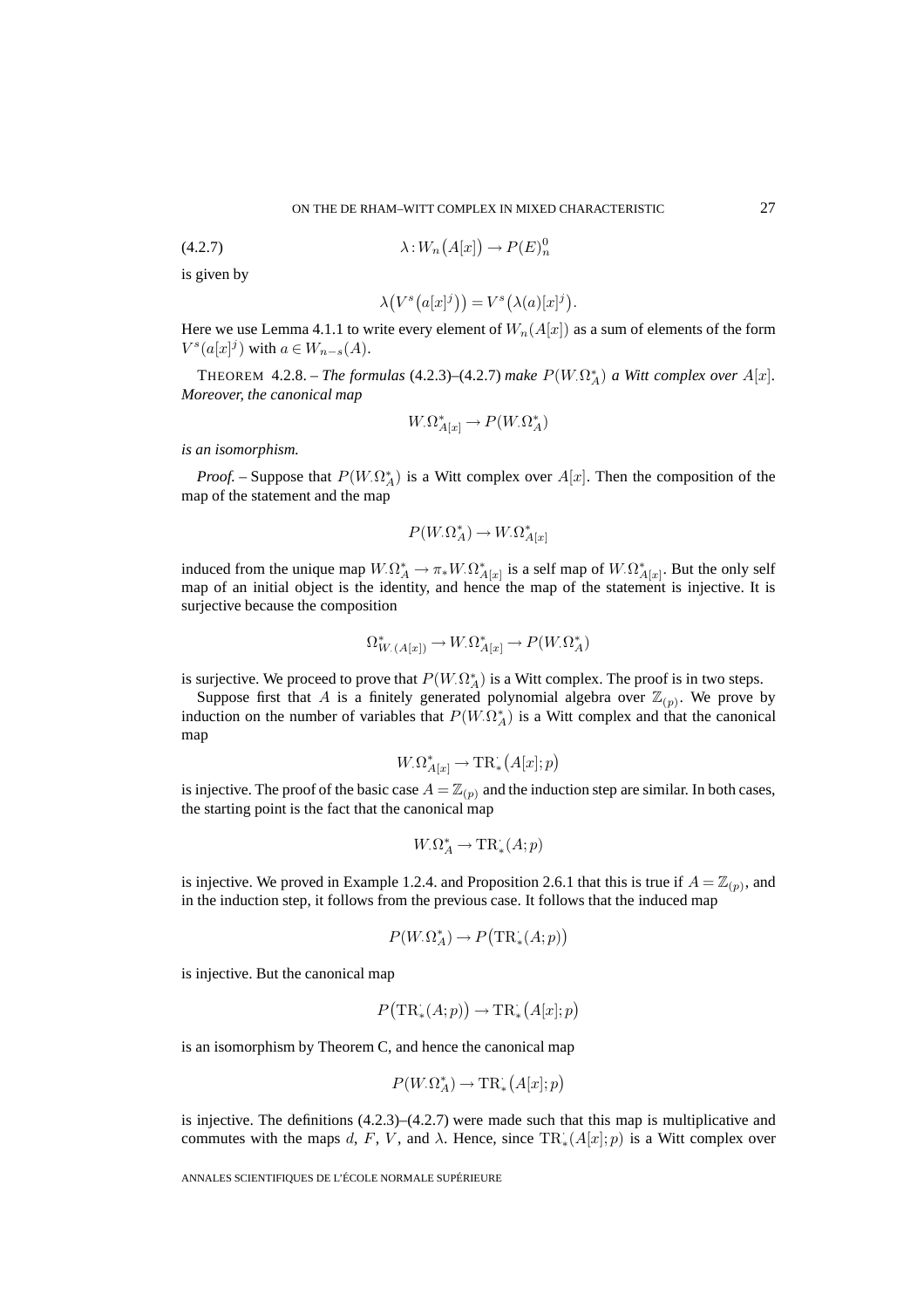$A[x]$ , so is  $P(W.\Omega_A^*)$ . Finally, in the diagram



the top horizontal map is injective and the vertical maps are isomorphisms. Hence the lower horizontal map is injective.

Let A be a general  $\mathbb{Z}_{(p)}$ -algebra. To show that  $P(W.\Omega_A^*)$  is a Witt complex over  $A[x]$  we must verify a number of relations. Each relation involves only a finite number of elements from  $W.\Omega^*_A$ . Hence, it suffices to show that given a finite set of elements of  $W.\Omega^*_A$ , we can find a ring homomorphism  $A' \to A$  from a finitely generated polynomial algebra over  $\mathbb{Z}_{(p)}$  such that this finite set of elements is in the image of the induced map

$$
W_{\cdot}\Omega^*_{A'} \to W_{\cdot}\Omega^*_{A^{\cdot}}
$$

Indeed, we already know that  $P(W_{\cdot} \Omega_{A'}^*)$  is a Witt complex, so the corresponding relations hold there. It is clear that given a finite set of elements of  $\Omega^*_{W(A)}$ , we can find  $A' \to A$ , where  $A'$  is a finitely generated  $Z_{(p)}$ -algebra, such that these elements are in the images of  $\Omega^*_{W,(A')} \to \Omega^*_{W,(A)}$ . And since  $\Omega^*_{W \cdot (A)} \to W \cdot \Omega^*_{A}$  is surjective, we are done.  $\square$ 

PROPOSITION 4.2.9. – *Let* E *be a Witt complex over* A*. Then the product* (4.2.6) *and the differential* (4.2.3) *make* P(E) *a pro-differential graded ring, and the map* (4.2.7) *is a map of pro-rings. The Frobenius* (4.2.4) *is multiplicative, and the Frobenius* (4.2.4) *and Verschiebung* (4.2.5) *satisfy Frobenius reciprocity.*

*Proof. –* This is a long straightforward but tedious calculation which we omit. Along the way one uses the relations among  $F$ , d and V in E. As an example, we verify the associativity relation

$$
(dVs(a[x]j)b'[x]j'-1d[x])b''[x]j''-1d[x] = dVs(a[x]j) (b'[x]j'-1d[x]b''[x]j''-1d[x]).
$$

The right hand side, by definition, is zero, so we must show that the left hand side, too, is zero. This is easy if  $s = 0$ , so we consider the case  $s > 0$ . The product in the parenthesis is equal to the unit  $(-1)^{q'}/(j + p^s j')$  times

$$
(-1)^{q-1} \, dV^s \big( db F^s(b') [x]^{j+p^s j'} \big) + V^s \big( db F^s (db') [x]^{j+p^s j'} \big).
$$

If we multiply the first summand by  $b''[x]^{j''-1}d[x]$  from the right, we get the unit  $(-1)^{q''}/(j + p^{s}j' + p^{s}j'')$  times

$$
\begin{aligned} & (-1)^{q'} dV^s \big( d\big( dbF^s(b')\big) F^s(b'') [x]^{j+p^sj'+p^sj''} \big) \\ & + (-1)^{q-1} V^s \big( d\big( dbF^s(b')\big) F^s (db'') [x]^{j+p^sj'+p^sj''} \big) \\ & = (-1)^{q+q'} p^s \, dV^s \big( dbF^s (db')F^s(b'') [x]^{j+p^sj'+p^sj''} \big) \\ &- p^s V^s \big( dbF^s (db')F^s (db'') [x]^{j+p^sj'+p^sj''} \big). \end{aligned}
$$

Here we use the relation  $dF^s = p^s F^s d$  in E. Similarly, the product of the second summand with  $b''[x]^{j''-1}d[x]$  is the same unit  $(-1)^{q''}/(j+p^sj'+p^sj'')$  times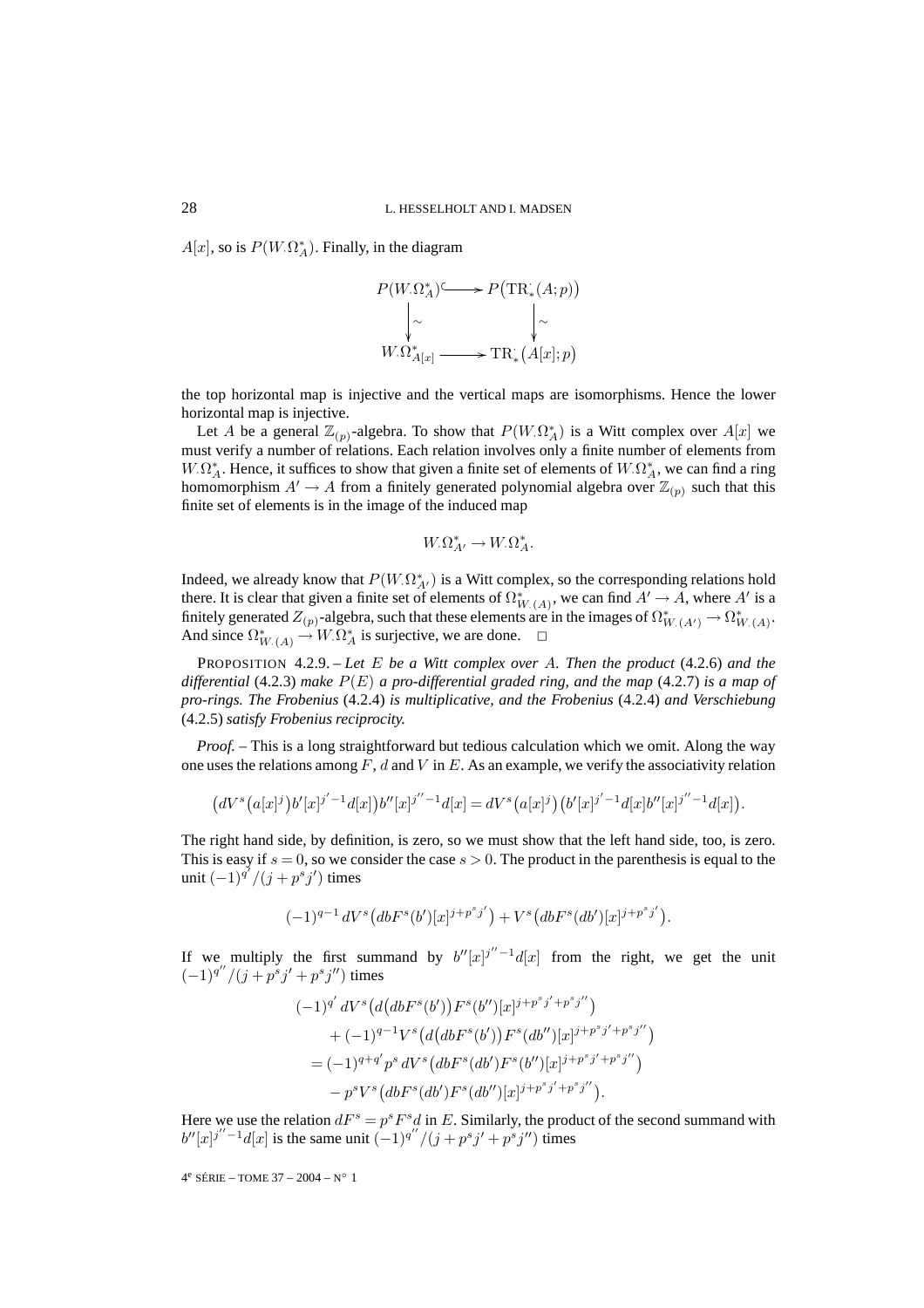$$
\begin{split} &(-1)^{q+q'}V^s\big(d\big(dbF^s(db')\big)F^s(b'')[x]^{j+p^sj'+p^sj''}\big) \\ &-(-1)^{q+q'}p^s\,dV^s\big(dbF^s(db')F^s(b'')[x]^{j+p^sj'+p^sj''}\big) \\ &=p^sV^s\big(dbF^s(db')F^s(db')[x]^{j+p^sj'+p^sj''}\big) \\ &-(-1)^{q+q'}p^s\,dV^s\big(dbF^s(db')F^s(b'')[x]^{j+p^sj'+p^sj''}\big). \end{split}
$$

The sums cancel as desired.  $\square$ 

*Proof of Theorem B.* – To show that  $P(E)$  is a Witt complex over  $A[x]$ , it remains to verify that for all  $f \in A[x]$ ,

$$
F d\lambda([f]_n) = \lambda([f]_{n-1})^{p-1} d\lambda([f]_{n-1}).
$$

This is a relation between elements in the image of the map  $P(W.\Omega_A^*) \to P(E)$  induced by the unique map  $W.\Omega^*_A \to E$ . And the relation holds in  $P(W.\Omega^*_A)$  by Theorem 4.2.8. Hence it also holds in  $P(E)$ .

The second part of the theorem is equivalent to the statement that the map

$$
\mathrm{Hom}_{\mathcal{W}_A}(E, \pi_* E') \to \mathrm{Hom}_{\mathcal{W}_{A[x]}}(P(E), E'),
$$

which takes  $f: E \to \pi_* E'$  to the induced map  $\tilde{f}: P(E) \to E'$  is a bijection. The inverse map takes  $g: P(E) \to E'$  to the composite

$$
E \stackrel{\eta}{\rightarrow} \pi_* P(E) \stackrel{\pi_* g}{\rightarrow} \pi_* E',
$$

where the right hand map takes  $a \in E_n^q$  to  $a[x]^0 \in P(E)_n^q$ .  $\Box$ 

*Remark* 4.2.10. – The proof of [15, Proposition 1.3] shows that

$$
r(f) = F d\lambda ((f|_{n}) - \lambda ((f|_{n-1})^{p-1} d\lambda ((f|_{n-1}))
$$

is an *additive* function of f. This makes it possible to prove that  $r(f) = 0$  without the use of Theorem 4.2.8, hence completing a purely algebraic proof of Theorem B.

We conclude with the following result, which we shall need in Section 7 below.

LEMMA 4.2.11. – Let E', E, and E'' be Witt complexes and suppose there is a long-exact *sequence of strict maps of pro-abelian groups*

$$
\cdots \longrightarrow E^{\prime q}_{\cdot} \stackrel{f^q}{\longrightarrow} E^q_{\cdot} \stackrel{g^q}{\longrightarrow} E^{\prime q}_{\cdot} \stackrel{h^q}{\longrightarrow} E^{\prime q-1}_{\cdot} \longrightarrow \cdots
$$

*such that the maps commute with* F*,* d*, and* V *. Then there is an induced long-exact sequence of strict maps of pro-abelian groups*

$$
\cdots \to P(E')^q \overset{f^q}{\to} P(E)^q \overset{g^q}{\to} P(E'')^q \overset{h^q}{\to} P(E')^{q-1} \to \cdots
$$

*and the maps commute with* F*,* d*, and* V *.*

*Proof.* – Indeed, as an abelian group  $P(E)^q$  is the direct sum of copies of  $E^q_m$  and  $E^{q-1}_m$  with  $1 \leqslant m \leqslant n. \quad \Box$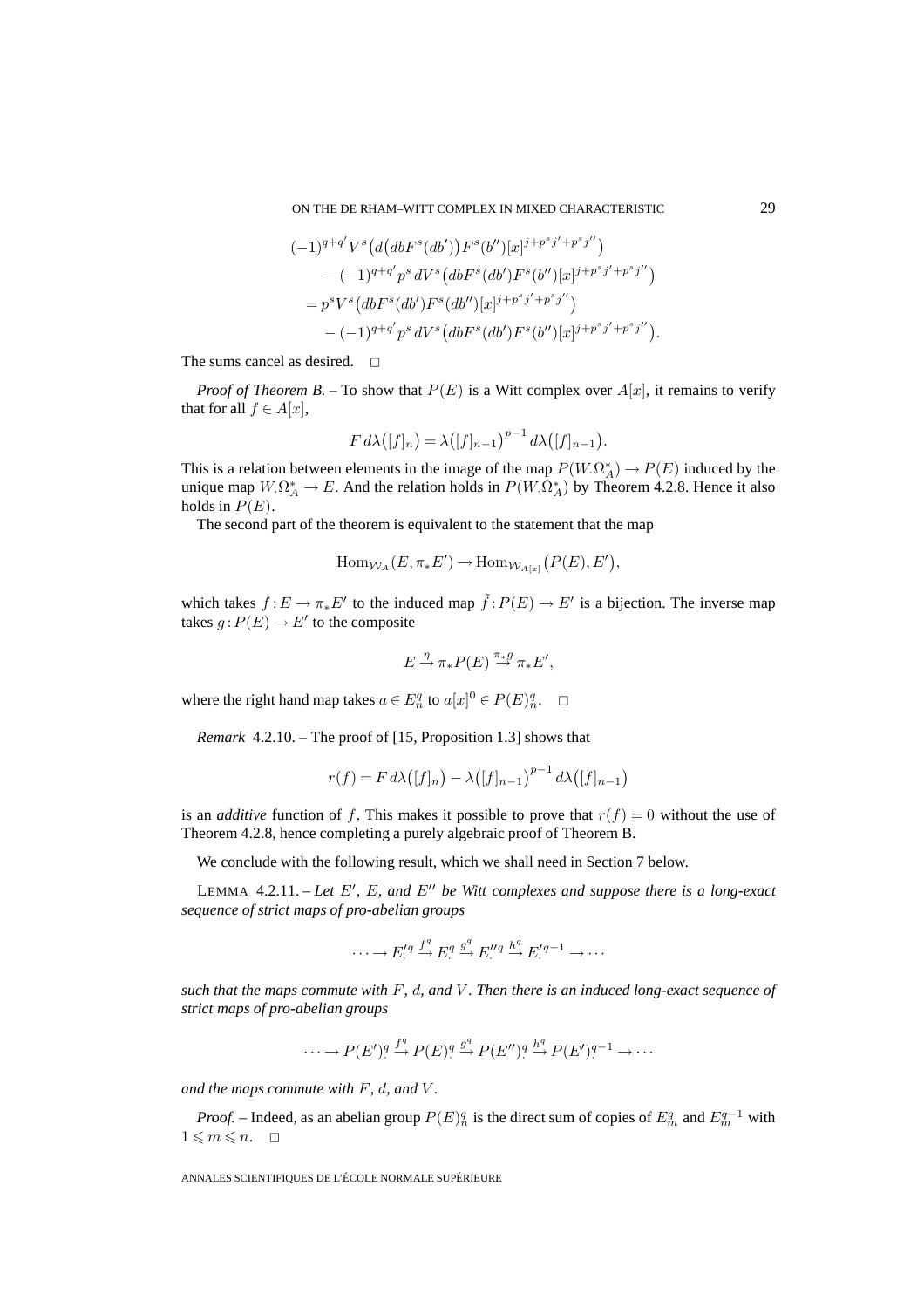#### **5. The de Rham–Witt complex of Bloch–Deligne–Illusie**

**5.1.** For  $\mathbb{F}_p$ -algebras, [13] contains a construction of the de Rham–Witt complex that is somewhat more concrete than the construction in Theorem A. In this paragraph we extend Illusie's method to  $\mathbb{Z}_{(p)}$ -algebras. We recall from [13, I] that a *V*-pro-complex over A consists of:

(i) a pro-differential graded ring  $D^*$  and a strict map of pro-rings

$$
\lambda: W_{\cdot}(A) \to D^0_{\cdot};
$$

(ii) a strict map of pro-graded abelian groups

$$
V: D_{-1}^* \to D^*
$$

such that  $\lambda V = V \lambda$  and such that for all  $x, y \in D^*$  and  $a \in A$ ,

$$
V(x\,dy) = V(x)\,dV(y), \qquad V(x)\,d\lambda([a]_n) = V(x\lambda([a]_{n-1})^{p-1})\,dV(\lambda([a]_{n-1})).
$$

A map of V-pro-complexes over A is a strict map of pro-differential graded rings  $f: D^* \to D'^*$ such that  $\lambda' = f\lambda$  and  $V'f = fV$ .

There is a natural forgetful functor from the category of Witt complexes over A to the category of  $V$ -pro-complexes over  $A$ ,

$$
\mathcal{W}_A \to \mathcal{W}'_A.
$$

Indeed, the calculation

$$
V(x \, dy) = V(xF \, dVy) = V(x) \, dV(y),
$$
  
\n
$$
V(y) \, d\lambda([a]_n) = V(yF \, d\lambda([a]_n)) = V(y\lambda([a]_{n-1}^{p-1}) \, d\lambda([a]_{n-1}))
$$
  
\n
$$
= V(y\lambda([a]_{n-1}^{p-1})) \, dV(\lambda([a]_{n-1})),
$$

shows that a Witt complex is a V -pro-complex upon forgetting the Frobenius.

The proof of Theorem A shows that the category  $\mathcal{W}_A'$  has an initial object. A more constructive proof is given by Illusie in [13, Theorem I.1.3]. We will need this construction later on, so we include it here.

PROPOSITION 5.1.1. – *The category*  $W'_A$  *has an initial object*  $W'_A$ <sup>\*</sup>, and the canonical map  $\Omega^*_{W_{\cdot}(A)} \to W_{\cdot}' \Omega^*_A$  is surjective.

*Proof.* – One recursively defines the differential graded rings  $W'_m \Omega^*_A$  and the maps R, V, and  $\lambda$ , starting from  $W_1'\Omega_A^*=\Omega_A^*$ . So suppose that for all  $n < m$ , the differential graded ring  $W_n'\Omega_A^*$ and the maps

$$
R: W'_n \Omega_A^* \to W'_{n-1} \Omega_A^*, \qquad V: W'_{n-1} \Omega_A^* \to W'_n \Omega_A^*, \qquad \lambda: W_n(A) \to W'_k \Omega_A^0,
$$

have been constructed such that R is a map of differential graded rings, V is additive,  $\lambda R = R\lambda$ ,  $\lambda V = V \lambda$ , and such that for all  $x, y \in W'_{n-1} \Omega^*_A$  and  $a \in A$ ,

$$
V(x\,dy) = V(x)\,dV(y), \qquad V(x)\,d\lambda([a]_n) = V(x\lambda([a]_{n-1})^{p-1})\,dV(\lambda([a]_{n-1})).
$$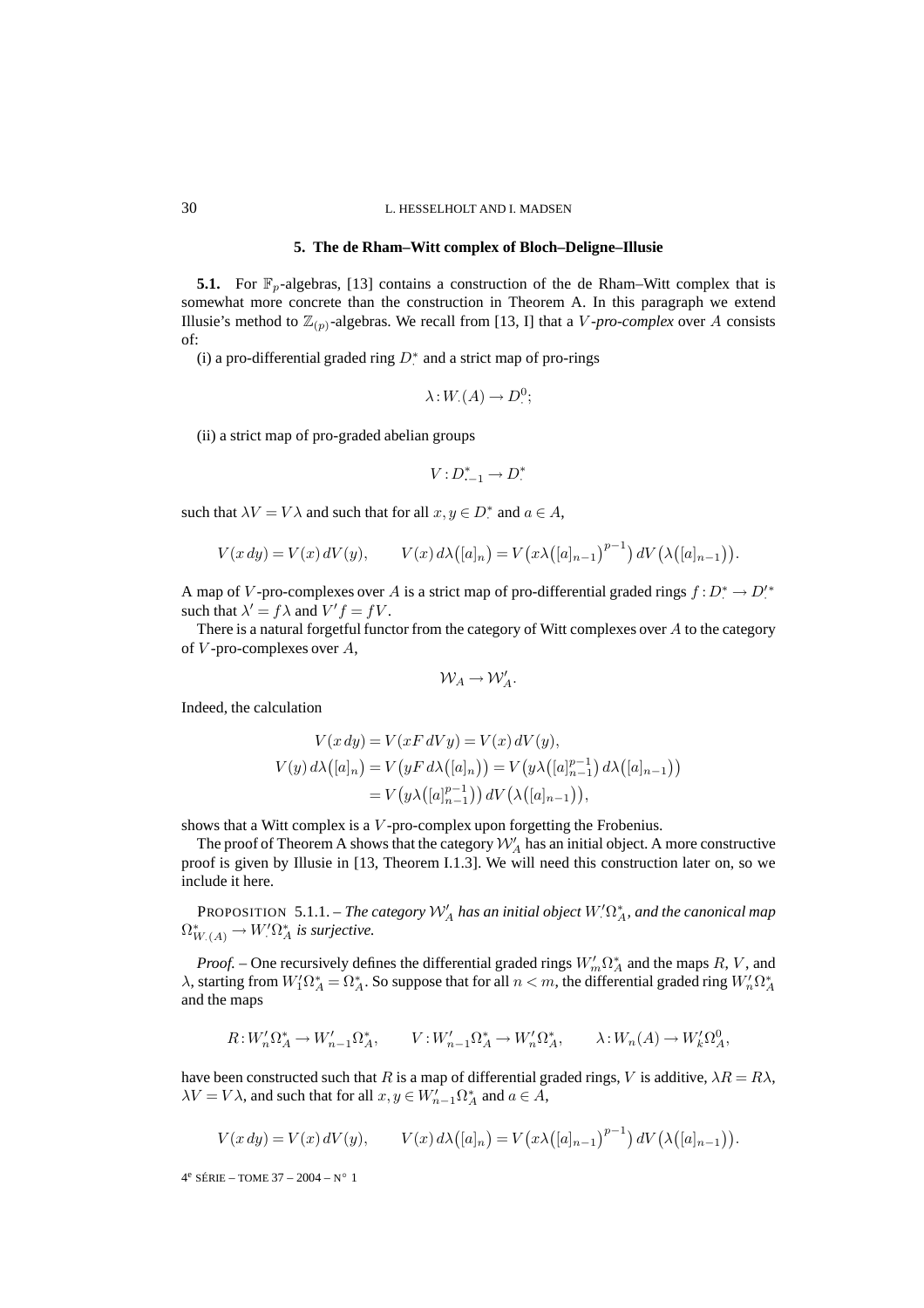Suppose, in addition, that for all  $n < m$ , the canonical map

$$
\Omega^*_{W_n(A)} \to W'_n \Omega^*_A
$$

is surjective. Then, one defines

$$
W'_m \Omega^*_A = \Omega^*_{W_m(A)}/N^*_m,
$$

where  $N_m^*$  is the differential graded ideal generated by the elements

(5.1.2) 
$$
\sum_{\alpha} V(\lambda(x_{\alpha})) dV(\lambda(y_{1,\alpha})) \dots dV(\lambda(y_{i,\alpha})),
$$

for all  $x_{\alpha}, y_{i,\alpha} \in W_{m-1}(A)$  such that the sum

$$
\sum_{\alpha} \lambda(x_{\alpha}) d\lambda(y_{1,\alpha}) \dots d\lambda(y_{i,\alpha})
$$

is equal to zero in  $W'_{m-1}\Omega^*_A$ , and by the elements

(5.1.3) 
$$
V(\lambda(x)) d\lambda([a]_m) - V(\lambda(x)\lambda([a]_{m-1})^{p-1}) dV(\lambda([a]_{m-1})),
$$

for all  $a \in A$  and  $x \in W_{m-1}(A)$ . The unique map of differential graded rings

$$
\Omega^*_{W_m(A)} \to W'_{m-1}\Omega^*_A,
$$

which extends  $\lambda R: W_m(A) \to W'_{m-1}\Omega^0_A$ , factors to give a map of differential graded rings

$$
R: W'_m \Omega^*_A \to W'_{m-1} \Omega^*_A.
$$

The additive map

$$
V: W'_{m-1}\Omega^*_A \to W'_m \Omega^*_A
$$

given by

$$
V(\lambda(x) d\lambda(y_1) \dots d\lambda(y_i)) = V(\lambda(x)) dV(\lambda(y_1)) \dots dV(\lambda(y_i))
$$

is well-defined and satisfies that  $\lambda V = V \lambda$  and that for all  $x, y \in W'_{m-1} \Omega_A^*$  and  $a \in A$ ,

$$
V(x\,dy) = V(x)\,dV(y), \qquad V(x)\,d\lambda([a]_m) = V(x\lambda([a]_{m-1})^{p-1})\,dV(\lambda([a]_{m-1})).
$$

This gives a V-pro-complex  $W' \Omega^*_A$ . One verifies immediately that this is the initial object in  $\mathcal{W}'_A.$   $\Box$ 

LEMMA 5.1.4. – *The relation*  $Vd = p dV$  *holds in*  $W'\Omega_A^*$ .

*Proof.* – It follows from the construction above that the map V is a map of graded  $W_n(A)$ -modules

$$
V: F_*W_{n-1}'\Omega_A^* \to W_n'\Omega_A^*,
$$

where on the left,  $W'_{n-1} \Omega^*_A$  is considered a  $W_n(A)$ -module via the Frobenius

$$
F: W_n(A) \to W_{n-1}(A).
$$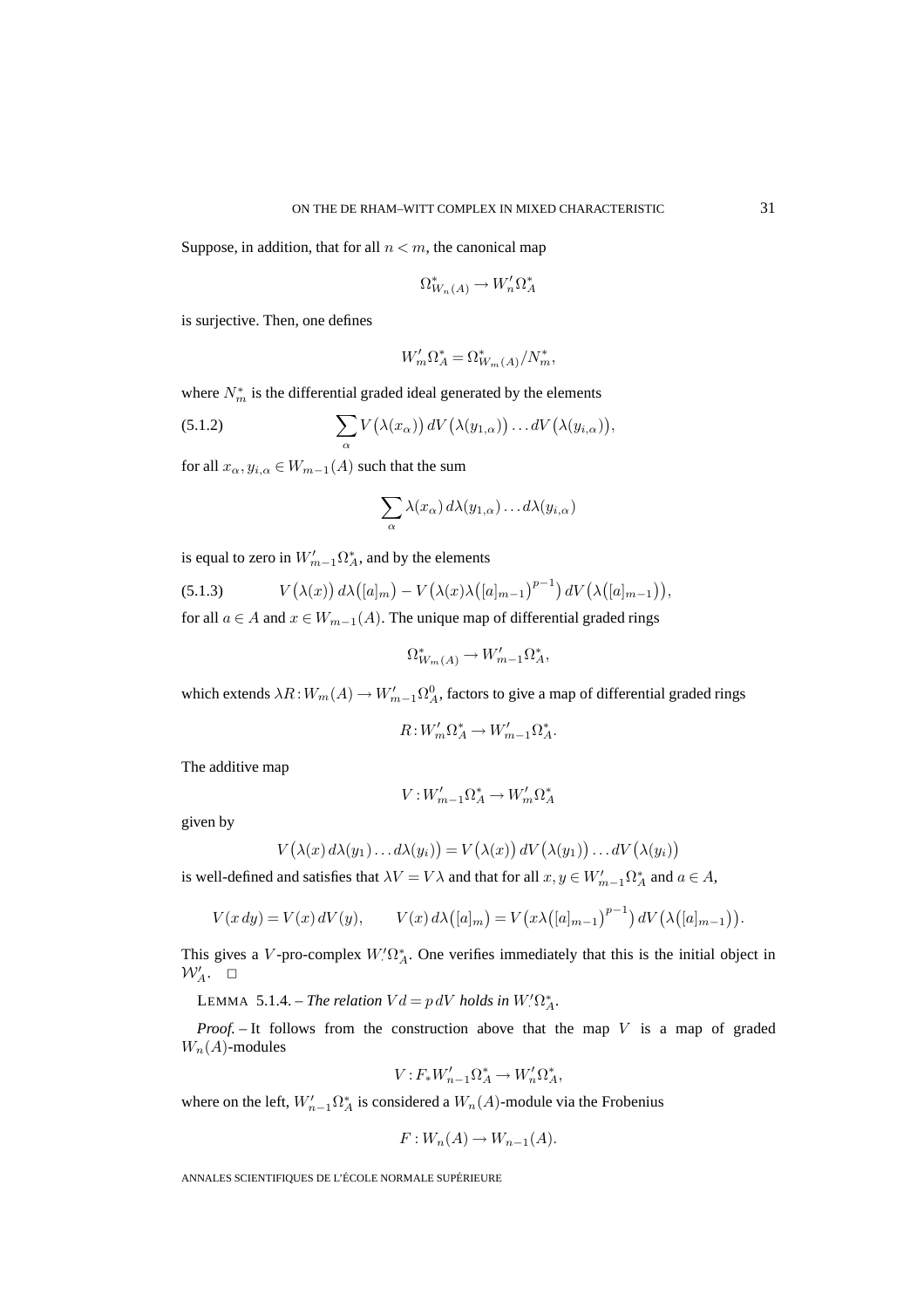Hence,

$$
V(dx) = V(1) dV(x) = d(V(1)V(x)) - dV(1) \cdot V(x)
$$
  
= dV (FV(1)x) – V(d(1)x) = p dV(x).

This proves the lemma.  $\square$ 

LEMMA 5.1.5. – *Suppose that for the ring* A*, the canonical map*

$$
W'\Omega^*_A \to W_{\cdot}\Omega^*_A
$$

*is an isomorphism. Then the same is true for*  $A[x]$ *.* 

*Proof. –* Only the injectivity of the map of the statement is at issue. The assumption of the lemma implies that the induced map

$$
P(W' \Omega_A^*) \to P(W \Omega_A^*)
$$

is an isomorphism of pro-graded abelian groups. We proved in Theorem 4.2.8 above that the right hand side is a Witt complex over  $A[x]$ . Therefore, the left hand side is a V-pro-complex over  $A[x]$ . But then the canonical map

$$
W'_{\cdot} \Omega^*_{A[x]} \to P(W'_{\cdot} \Omega^*_A)
$$

is an inverse of the map

$$
\tilde{\pi}: P(W'\Omega^*_A) \to W'\Omega^*_{A[x]}
$$

induced from  $W'\Omega^*_A \to \pi_*W'\Omega^*_{A[x]}$ .  $\Box$ 

*Proof of Theorem D. –* We must construct a map

$$
F: W'_n \Omega^*_A \to W'_{n-1} \Omega^*_A
$$

and show that this makes  $W'\Omega^*_A$  a Witt complex over A.

Suppose first that A is a polynomial algebra over  $\mathbb{Z}_{(p)}$  in a finite number of variables. Then we claim that the canonical map

$$
W_{.}^{\prime}\Omega_{A}^{*} \to W_{.}\Omega_{A}^{*}
$$

is an isomorphism. By Lemma 5.1.5 it suffices to consider the case  $A = \mathbb{Z}_{(p)}$ . And in this case, the statement follows from Example 1.2.4.

In the general case, we first construct a derivation

$$
\delta: W_n(A) \to W'_{n-1}\Omega^*_A
$$

such that, once F is defined,  $\delta = F d\lambda$ . Given a Witt vector

$$
a = [a_0]_n + V([a_1]_{n-1}) + \cdots + V^{n-1}([a_{n-1}]_1),
$$

we define

$$
\delta(a) = \lambda \big( [a_0]_{n-1} \big)^{p-1} d\lambda \big( [a_0]_{n-1} \big) + d\lambda \big( [a_1]_{n-1} \big] \big) + \cdots + dV^{n-2} \big( \lambda \big( [a_{n-1}]_1 \big) \big).
$$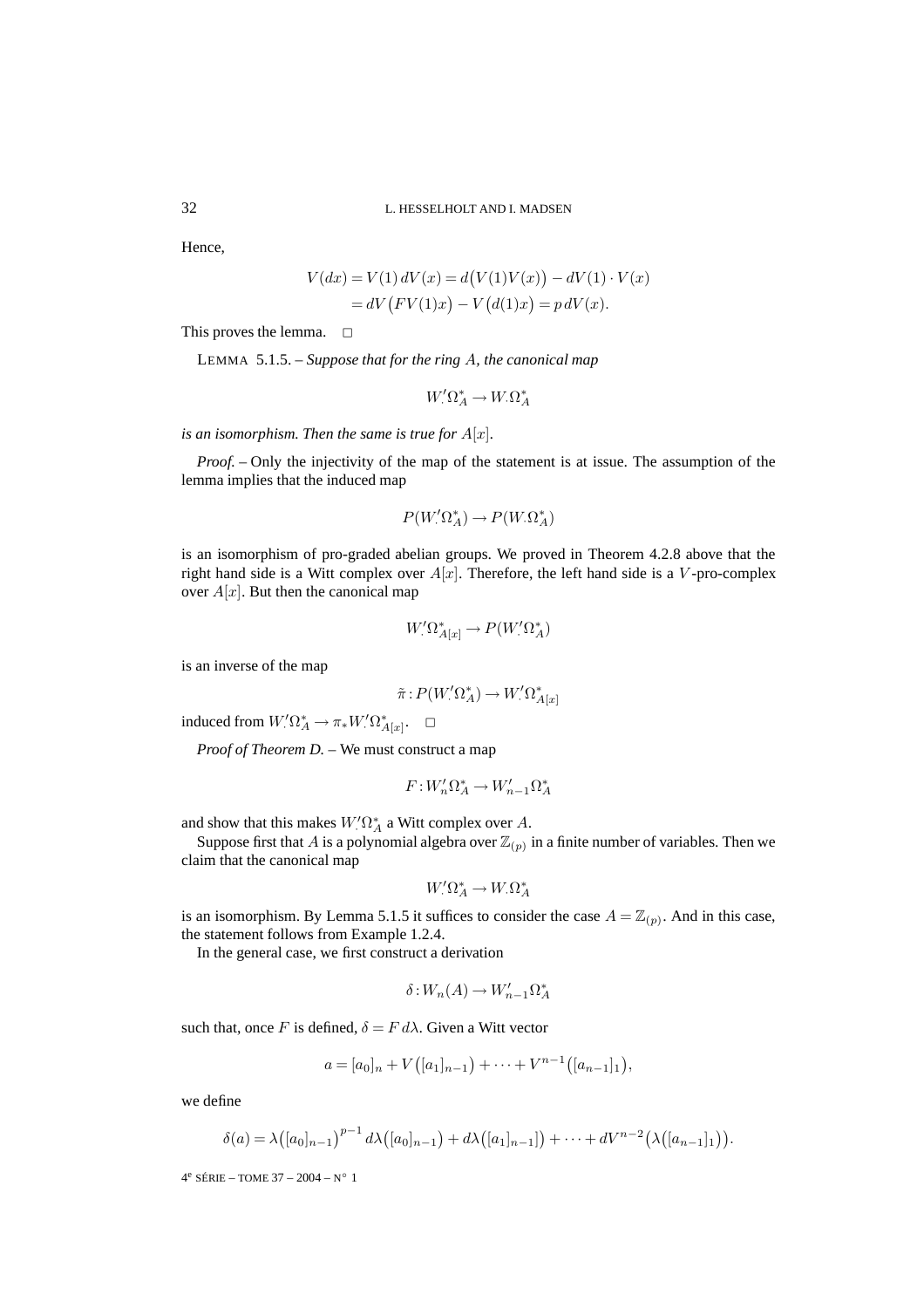In order to verify that  $\delta$  is a derivation, we may assume that A is a polynomial algebra over  $\mathbb{Z}_{(p)}$ in a finite number of variables. But in this case, the canonical map

$$
W'\Omega^*_A \to W_{\cdot}\Omega^*_A
$$

is an isomorphism, and the composite

$$
W_n(A) \stackrel{\delta}{\to} W'_{n-1} \Omega^*_A \stackrel{\sim}{\to} W_{n-1} \Omega^*_A
$$

is equal to  $F d\lambda$ , which is indeed a derivation.

There is a unique map of graded  $W_n(A)$ -algebras

$$
F': \Omega^*_{W_n(A)} \to F_*W'_{n-1}\Omega^*_A
$$

such that  $F' d\lambda = \delta : W_n(A) \to W'_{n-1} \Omega^1_A$ , and we claim that  $F'$  annihilates the differential graded ideal  $N_n^*$ . Indeed, it follows immediately from the definition of  $\delta$  that  $\delta(V(a)) = da$ , and hence,  $F'$  annihilates elements of the form (5.1.2). And the calculation

$$
F'(V(\lambda(x)) d\lambda([a]_{n-1}) - V(\lambda(x)\lambda([a]_{n-1})^{p-1}) dV(\lambda([a]_{n-1})))
$$
  
=  $p(\lambda(x)\delta([a]_{n-1}) - \lambda(x)\lambda([a]_{n-1})^{p-1}d(\lambda([a]_{n-1}))) = 0,$ 

shows that  $F'$  annihilates the elements (5.1.3), too. Hence, the map  $F'$  factors to give a map of graded  $W_n(A)$ -algebras

$$
F: W'_n \Omega^*_A \to W'_{n-1} \Omega^*_A.
$$

It is clear from the way that  $F$  was constructed that the canonical map

$$
W'\Omega^*_A \to W_{\cdot}\Omega^*_A
$$

commutes with Frobenius operators. The map is an isomorphism, if A is a polynomial algebra in finitely many variables over  $\mathbb{Z}_{(p)}$ . Hence, in this case, the operator F satisfies the relations which makes  $W'\Omega^*_{A}$  a Witt complex. But then it satisfies these relations for every  $\mathbb{Z}_{(p)}$ -algebra; compare the proof of 4.2.8.  $\Box$ 

### **6. Étale extensions**

**6.1.** A map of rings  $f : A \to B$ , we recall, is étale if it is finitely presented, flat, and if  $\Omega^1_{B/A}$ vanishes; see [6, §17]. Let A be a ring in which p is a non-zero-divisor, and let  $W_{n,v}(A)$  be the reduction modulo  $p^v$  of the Witt ring  $W_n(A)$ . We show in Proposition 6.2.2 below that if  $A \to B$ is étale, then the induced map

$$
W_{n,v}(A) \to W_{n,v}(B)
$$

is étale. The analogous statement for  $\mathbb{F}_p$ -algebras was proved in [13, Proposition 0.1.5.8], and the proof in the case we consider is similar.

We need a slight generalization of standard results about flatness and filtrations, [3, Chapter III, §5]. Let A be a ring and let  $\text{Fil}^s A$ ,  $0 \le s < n$ , be a finite descending filtration by ideals,

$$
A = \text{Fil}^0 A \supset \text{Fil}^1 A \supset \cdots \supset \text{Fil}^n A = 0.
$$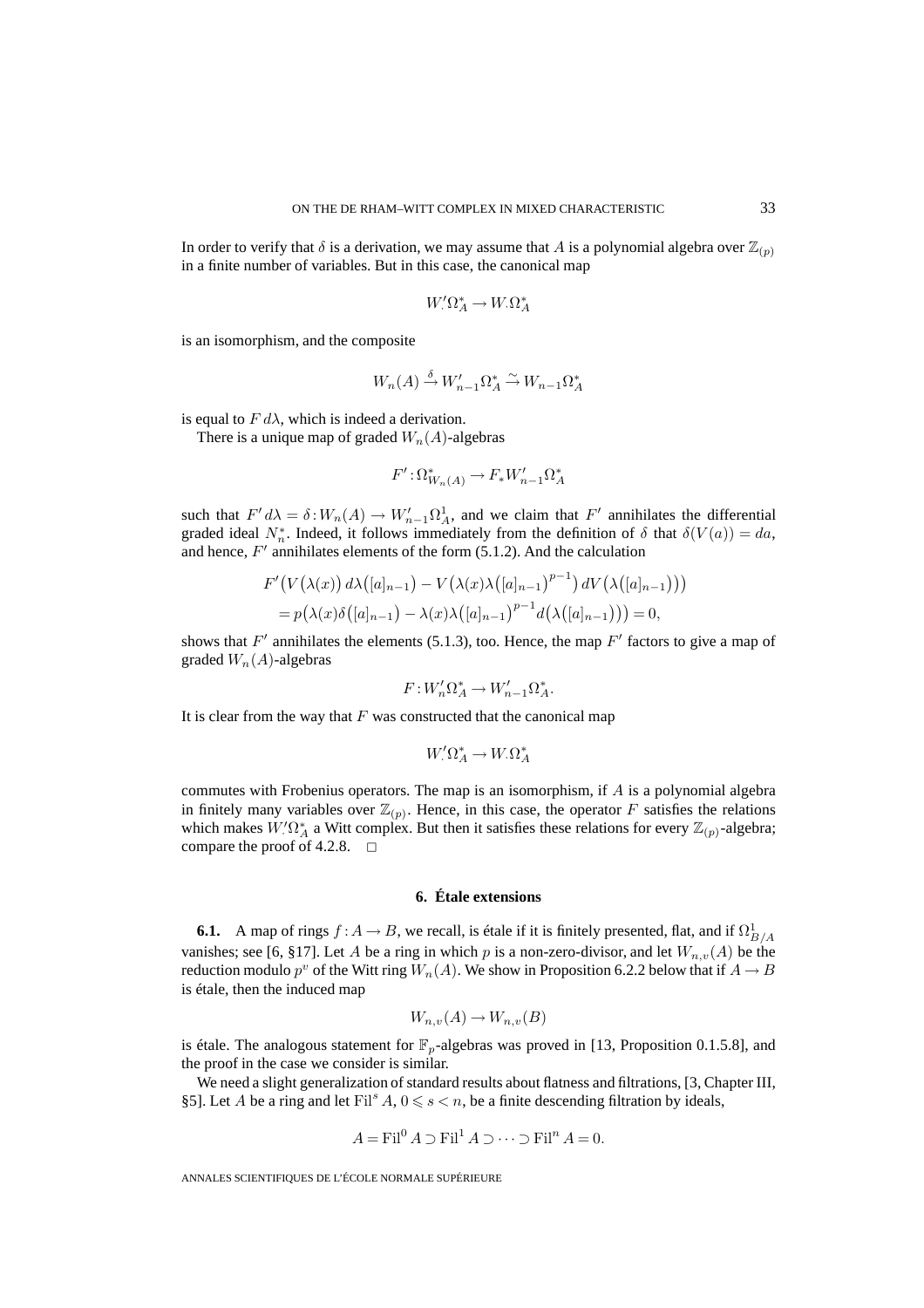The filtration is called *multiplicative* if for  $0 \le s, t < n$ , the multiplication maps

$$
\operatorname{Fil}^s A \otimes_A \operatorname{Fil}^t A \to \operatorname{Fil}^{s+t} A.
$$

If N is an A-module, we have the induced filtration  $\text{Fil}^s N$ ,  $0 \leq s \leq n$ , where  $\text{Fil}^s N$  is the image of the canonical map Fil<sup>s</sup>  $A \otimes_A N \rightarrow N$ .

LEMMA  $6.1.1.$  - Let  $\text{Fil}^s A$ ,  $0 \leq s < n$ , be a finite descending multiplicative filtration of the *ring* A, and let M be an A-module. Suppose that  $gr^0 M$  is a flat  $gr^0 A$ -module and that the *canonical map*

$$
\operatorname{Fil}^1 A \otimes_A M \to \operatorname{Fil}^1 M
$$

*is an isomorphism. Then* M *is a flat* A*-module.*

*Proof. –* The sequence

$$
\operatorname{Tor}^A_1(A, M) \to \operatorname{Tor}^A_1(\operatorname{gr}^0 A, M) \to \operatorname{Fil}^1 A \otimes_A M \to M
$$

shows that  $Tor_1^A(gr^0A, M)$  vanishes. Since  $gr^0M$  is assumed  $gr^0A$ -flat, this implies that  $\text{Tor}_1^A(N,M)$  vanishes for every A-module N which is annihilated by  $\text{Fil}^1 A$ . Indeed, the change of rings spectral sequence

$$
E_{s,t}^2 = \text{Tor}_p^{\text{gr}^0 A}\big(N, \text{Tor}_q^A(\text{gr}^0 A, M)\big) \Rightarrow \text{Tor}_{s+t}^A(N, M)
$$

has vanishing  $E^2$ -term in total degree one. In general, the short exact sequences

$$
0 \to \text{Fil}^{s+1} N \to \text{Fil}^s N \to \text{gr}^s N \to 0
$$

give rise to exact sequences

$$
\operatorname{Tor}^A_1(\operatorname{Fil}^{s+1}N,M) \to \operatorname{Tor}^A_1(\operatorname{Fil}^sN,M) \to \operatorname{Tor}^A_1(\operatorname{gr}^sN,M).
$$

The right hand term vanishes by the above, since the module  $gr^{s} N$  is annihilated by  $Fil^{1} A$ . But Fil<sup>n</sup> N is zero, and hence by easy induction,  $Tor_1^A(N,M)$  vanishes. Thus M is a flat  $A$ -module.  $\Box$ 

LEMMA  $6.1.2.$  – Let  $\text{Fil}^s A$ ,  $0 \leq s < n$ , be a finite descending multiplicative filtration of the  $r$ *ing A, and let M be an A-module. Suppose that for*  $0 \leqslant s < n$ , *the canonical map* 

$$
\operatorname{gr}^s A \otimes_{\operatorname{gr}^0 A} \operatorname{gr}^0 M \to \operatorname{gr}^s M
$$

*is an isomorphism. Then*  $\mathrm{Fil}^s A \otimes_A M \xrightarrow{\sim} \mathrm{Fil}^s M$  *is an isomorphism,*  $0 \leqslant s < n$ .

*Proof. –* The assumptions imply that the canonical map

$$
\operatorname{gr}^s A \otimes_A M \to \operatorname{gr}^s M
$$

is an isomorphism. Indeed, the left hand map in the exact sequence

$$
\operatorname{gr}^s A \otimes_A \operatorname{Fil}^1 M \to \operatorname{gr}^s A \otimes_A M \to \operatorname{gr}^s A \otimes_A \operatorname{gr}^0 M \to 0
$$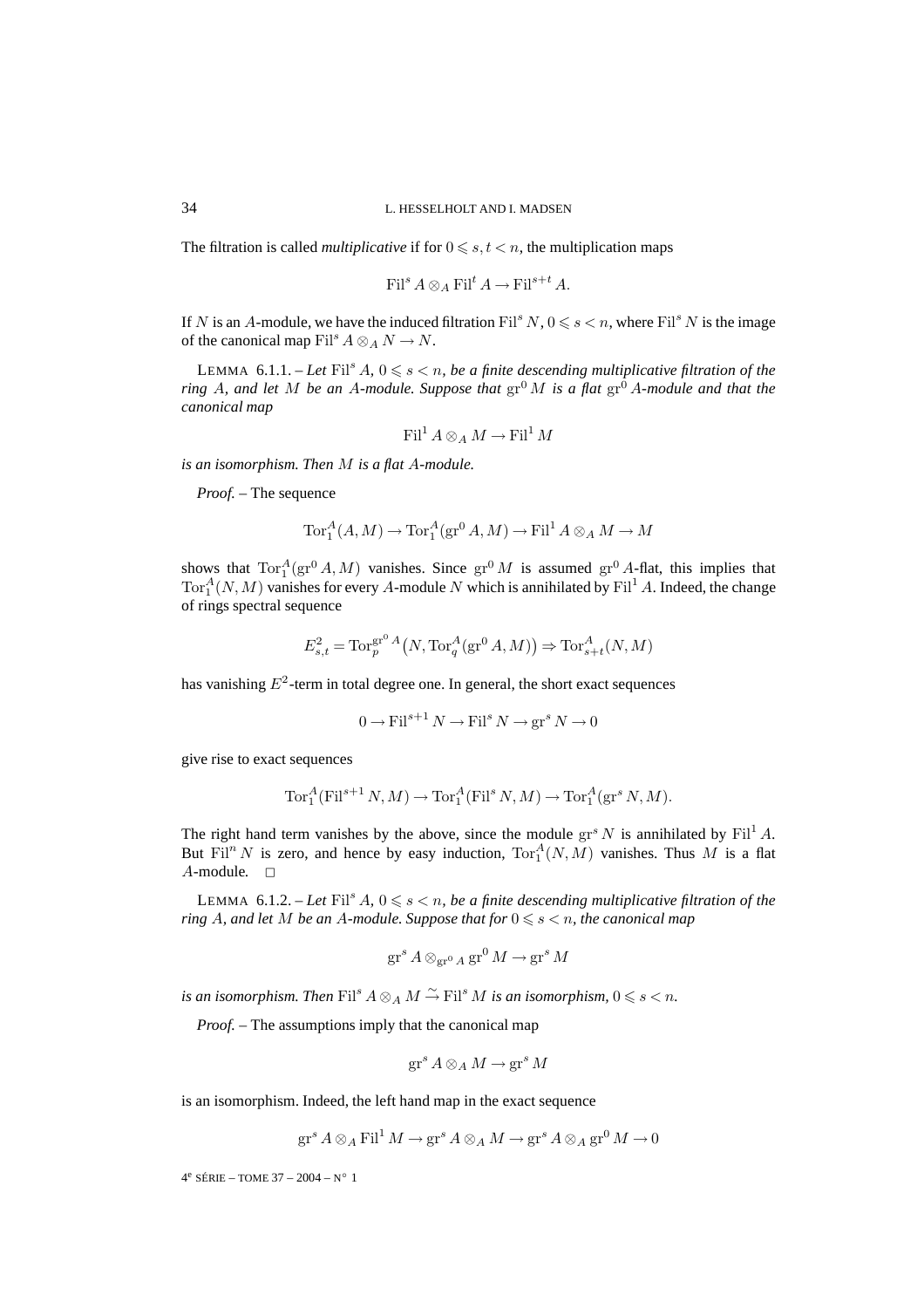is zero. The statement now follows from the diagram



by induction, starting from  $s = n - 1$ .  $\Box$ 

LEMMA 6.1.3. – Let  $f: A \to B$  be a ring homomorphism, let  $I \subset A$  be a nilpotent ideal, and suppose that  $\Omega^1_{(B/IB)/(A/I)}$  *vanishes. Then*  $\Omega^1_{B/A}$  *vanishes.* 

*Proof. –* In the short-exact sequence

$$
0 \to I\Omega^1_{B/A} \to \Omega^1_{B/A} \to \Omega^1_{B/A} \otimes_A A/I \to 0,
$$

the right hand term is isomorphic to  $\Omega^1_{(B \otimes_A A/I)/(A/I)}$ , which vanishes by assumption. Hence, the left hand map is an isomorphism. By simple induction, so is

$$
I^n \Omega^1_{B/A} \xrightarrow{\sim} \Omega^1_{B/A},
$$

for all  $n \ge 0$ , and since I is nilpotent,  $\Omega^1_{B/A}$  is zero.  $\Box$ 

**6.2.** If p is a non-zero-divisor in A and if  $f : A \rightarrow B$  is flat, then p is a non-zero-divisor in B. Indeed, this follows from the diagram

$$
0 \longrightarrow A \otimes_A B \xrightarrow{p} A \otimes_A B \longrightarrow A/p \otimes_A B \longrightarrow 0
$$
  
\n
$$
\downarrow \sim \qquad \qquad \downarrow \sim \qquad \qquad \downarrow
$$
  
\n
$$
B \xrightarrow{p} B \longrightarrow B/p \longrightarrow 0.
$$

We recall from [7, XIV, §1, Proposition 2] that if  $f : A \to B$  is an étale map of  $\mathbb{F}_p$ -algebras, then the following diagram, where  $\varphi$  is the Frobenius, is cocartesian.

$$
\begin{array}{ccc}\nA & \xrightarrow{\varphi} & A \\
\downarrow f & \downarrow f \\
B & \xrightarrow{\varphi} & B.\n\end{array}
$$

This means that we can write every  $b \in B$  as a sum

$$
b = \sum_i b_i^p f(a_i)
$$

with  $b_i \in B$  and  $a_i \in A$ .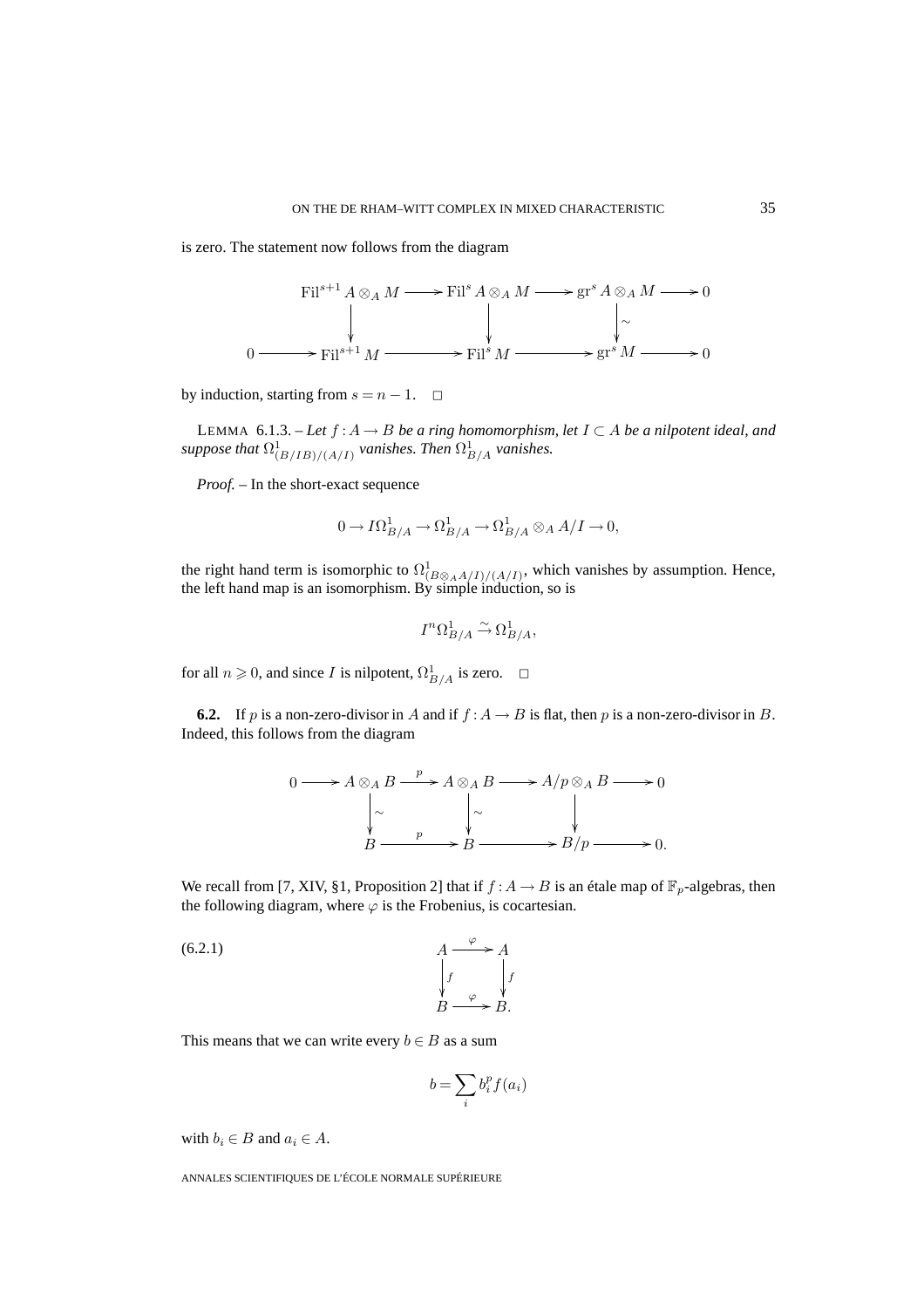PROPOSITION 6.2.2. – Let  $f: A \rightarrow B$  be an étale map and suppose that p is a non-zero $divisor$  in  $A$ *. Then for all*  $n, v \geqslant 1$  *and all*  $0 \leqslant s < n$ ,  $W_{n,v}(f)$  is étale and the diagrams

$$
W_{n,v}(A) \xrightarrow{\mathbb{R}^{n-s}} W_{s,v}(A) \qquad W_{n,v}(A) \xrightarrow{\mathbb{F}^{n-s}} W_{s,v}(A)
$$
  
\n
$$
\downarrow \qquad W_{n,v}(f) \qquad \qquad W_{s,v}(f) \qquad \qquad W_{n,v}(f) \qquad \qquad W_{n,v}(f) \qquad \qquad W_{s,v}(f)
$$
  
\n
$$
W_{n,v}(B) \xrightarrow{\mathbb{R}^{n-s}} W_{s,v}(B) \qquad W_{n,v}(B) \xrightarrow{\mathbb{F}^{n-s}} W_{s,v}(B)
$$

#### *are cocartesian in the category of commutative rings.*

*Proof.* – Suppose first that  $v = 1$ . The V-filtrations of  $W_{n,1}(A)$  and  $W_{n,1}(B)$  are finite and multiplicative. But in order to apply the results of the previous section, we must first show that the V-filtration of  $W_{n,1}(B)$  is equal to the filtration induced by the V-filtration of  $W_{n,1}(A)$ , or equivalently, that the canonical map

$$
W_{n,1}(B) \otimes_{W_{n,1}(A)} V^s W_{n,1}(A) \to V^s W_{n,1}(B)
$$

is surjective. This, we note, is equivalent to the statement that the left hand square in the statement of the proposition is cocartesian. Indeed, there is a natural short-exact sequence of  $W_{n,v}(A)$ modules

$$
0 \to F_*^s W_{n-s,1}(A) \xrightarrow{V^s} W_{n,1}(A) \xrightarrow{R^{n-s}} R_*^{n-s} W_{s,1}(A) \to 0,
$$

and the left hand map has image  $V^sW_{n,1}(A)$ . In particular, it will suffice to consider the case  $s = n - 1$ . But the map

$$
W_{n,1}(B) \otimes_{W_{n,1}(A)} F_{*}^{n-1}A_1 \to F_{*}^{n-1}B_1
$$

takes  $[b]_n \otimes a$  to  $b^{p^{n-1}}f(a)$ , and hence, is surjective by (6.2.1). Indeed,  $f_1: A_1 \to B_1$  is étale since  $f : A \to B$  is. Hence, the V-filtration of  $W_{n,1}(B)$  is equal to the filtration induced from the V-filtration of  $W_{n,1}(A)$ . We can now conclude from Lemma 6.1.2 that the canonical map

$$
W_{n,1}(B) \otimes_{W_{n,1}(A)} V^s W_{n,1}(A) \to V^s W_{n,1}(B)
$$

is an isomorphism, or equivalently, that the right hand square in the statement of the proposition is cocartesian (with s and  $n - s$  interchanged). Indeed, the map

$$
\operatorname{gr}_V^s W_{n,1}(A) \otimes_{\operatorname{gr}_V^0 W_{n,1}(A)} \operatorname{gr}_V^0 W_{n,1}(B) \to \operatorname{gr}_V^s W_{n,1}(B)
$$

is naturally identified with the canonical map

$$
\varphi_*^s A_1 \otimes_{A_1} B_1 \to \varphi_*^s B_1,
$$

and the latter is an isomorphism by (6.2.1).

We can now show that  $W_{n,1}(f)$  is étale. First,  $W_{n,1}(f)$  is finitely presented. To see this, it suffices to show that  $gr_V^*W_{n,1}(f)$  is finitely presented. But this follows from the isomorphism

$$
B_1 \otimes_{A_1} \operatorname{gr}_V W_{n,1}(A) \stackrel{\sim}{\to} \operatorname{gr}_V W_{n,1}(B),
$$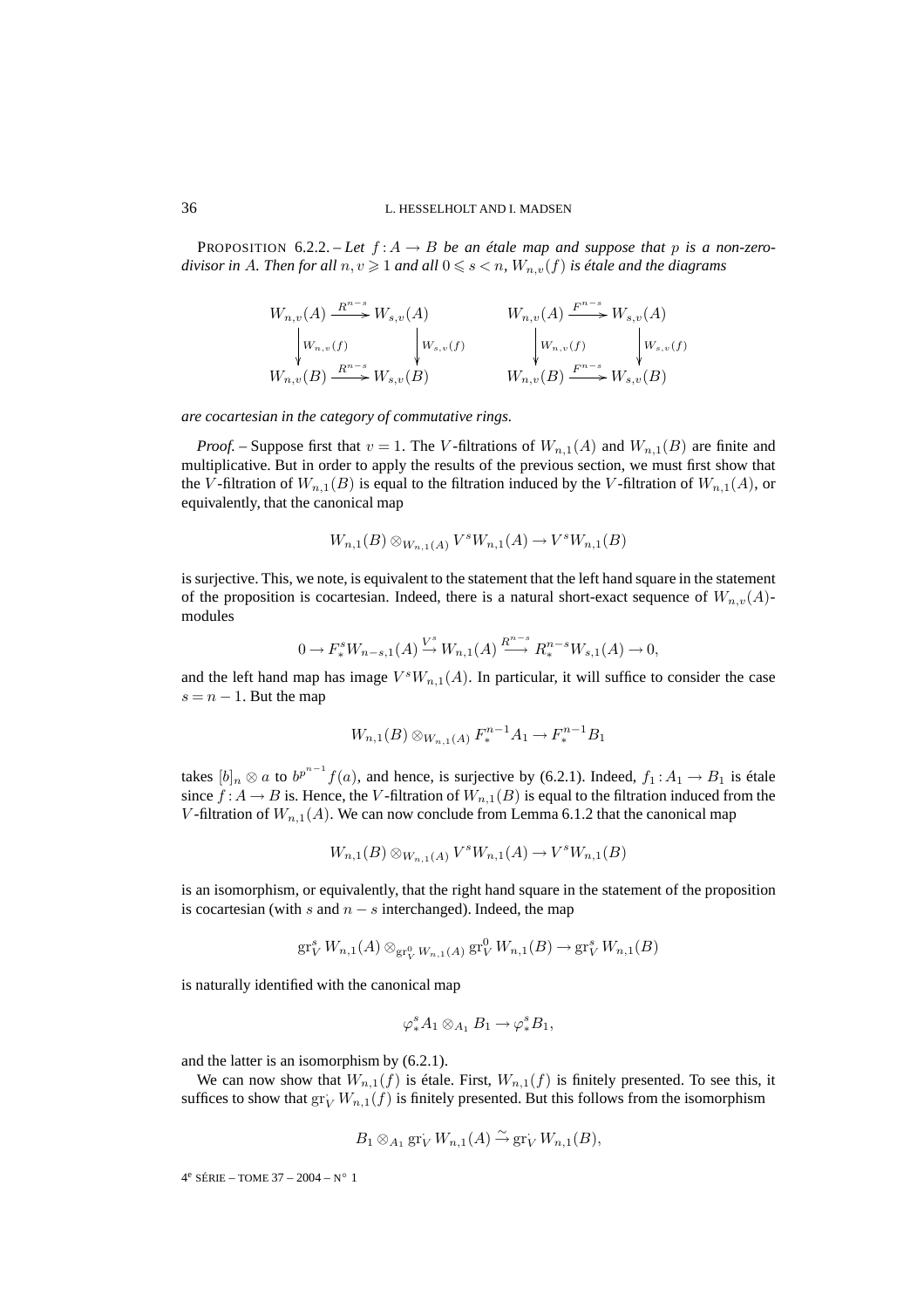since  $f_1: A_1 \to B_1$  is finitely presented. Next, it follows from Lemma 6.1.1 that  $W_{n,1}(f)$  is flat; for  $f_1$ :  $A_1 \rightarrow B_1$  is flat and the canonical map

$$
W_{n,1}(B) \otimes_{W_{n,1}(A)} VW_{n,1}(A) \to VW_{n,1}(B)
$$

is an isomorphism. Finally, since  $V W_{n,1}(A) \subset W_{n,1}(A)$  is a square-zero ideal, and since  $\Omega^1_{B_1/A_1}$ vanishes, Lemma 6.1.3 shows that  $\Omega^1_{W_{n,1}(B)/W_{n,1}(A)}$  is zero. This completes the proof of the proposition, if  $v = 1$ .

In the general case  $v \ge 1$ , we consider the *p*-adic filtration of  $W_{n,v}(A)$ , which is finite and multiplicative. Moreover, the canonical map

$$
p^s W_{n,v}(A) \otimes_{W_{n,v}(A)} W_{n,v}(B) \to p^s W_{n,v}(B),
$$

clearly, is an isomorphism. Hence, one can easily conclude from the case  $v = 1$  that  $W_{n,v}(f)$  is étale. It remains to prove that the two squares in the statement of the proposition are cocartesian. As we noted earlier, this is equivalent to the statement that for all  $0 \le s \le n$ , the canonical map

$$
V^sW_{n,v}(A) \otimes_{W_{n,v}(A)} W_{n,v}(B) \to V^sW_{n,v}(B)
$$

is an isomorphism. Injectivity follows immediately from the fact that  $W_{n,v}(f)$  is flat. For surjectivity it suffices to prove the case  $s = n - 1$ . It follows by induction from (6.2.1) that every  $b \in B$  can be written

$$
b = \sum a_i b_i^{p^{n-1}} + p^v b'
$$

with  $a_i \in A$  and  $b_i, b' \in B$ . Hence

$$
V^{n-1}(b) = \sum V^{n-1}(a_i)[b_i] + p^v V^{n-1}(b'),
$$

which proves surjectivity.  $\Box$ 

PROPOSITION 6.2.3. – Let  $A \rightarrow B$  be an étale map and suppose that p is a non-zero-divisor *in* A. Then for all  $n, v \geq 1$  and  $q \geq 0$ , the canonical map

$$
W_{n,v}(B) \otimes_{W_{n,v}(A)} W_{n,v}\Omega_A^q \to W_{n,v}\Omega_B^q
$$

*is an isomorphism.*

*Proof.* – This is proved from Proposition 6.2.2 by the argument of [13, Proposition I.1.14]: to produce the inverse of the map of the statement one shows that the left hand side is a  $V$ -procomplex.  $\square$ 

**PROPOSITION** 6.2.4. – Let  $f: A \rightarrow B$  be an étale map and suppose that p is a non-zero*divisor in A. Then for all*  $n, v \geq 1$  *and*  $q \geq 0$ *, the canonical map* 

$$
W_{n,v}(B) \otimes_{W_{n,v}(A)} \mathrm{TR}^n_q(A;p,\mathbb{Z}/p^v) \to \mathrm{TR}^n_q(B;p,\mathbb{Z}/p^v)
$$

*is an isomorphism.*

*Proof.* – The proof is by induction on n starting from the case  $n = 1$ , which was proved in [5, Proposition 3.2.1]. The proof of the induction step is similar to the proof of [10, Theorem 5.5].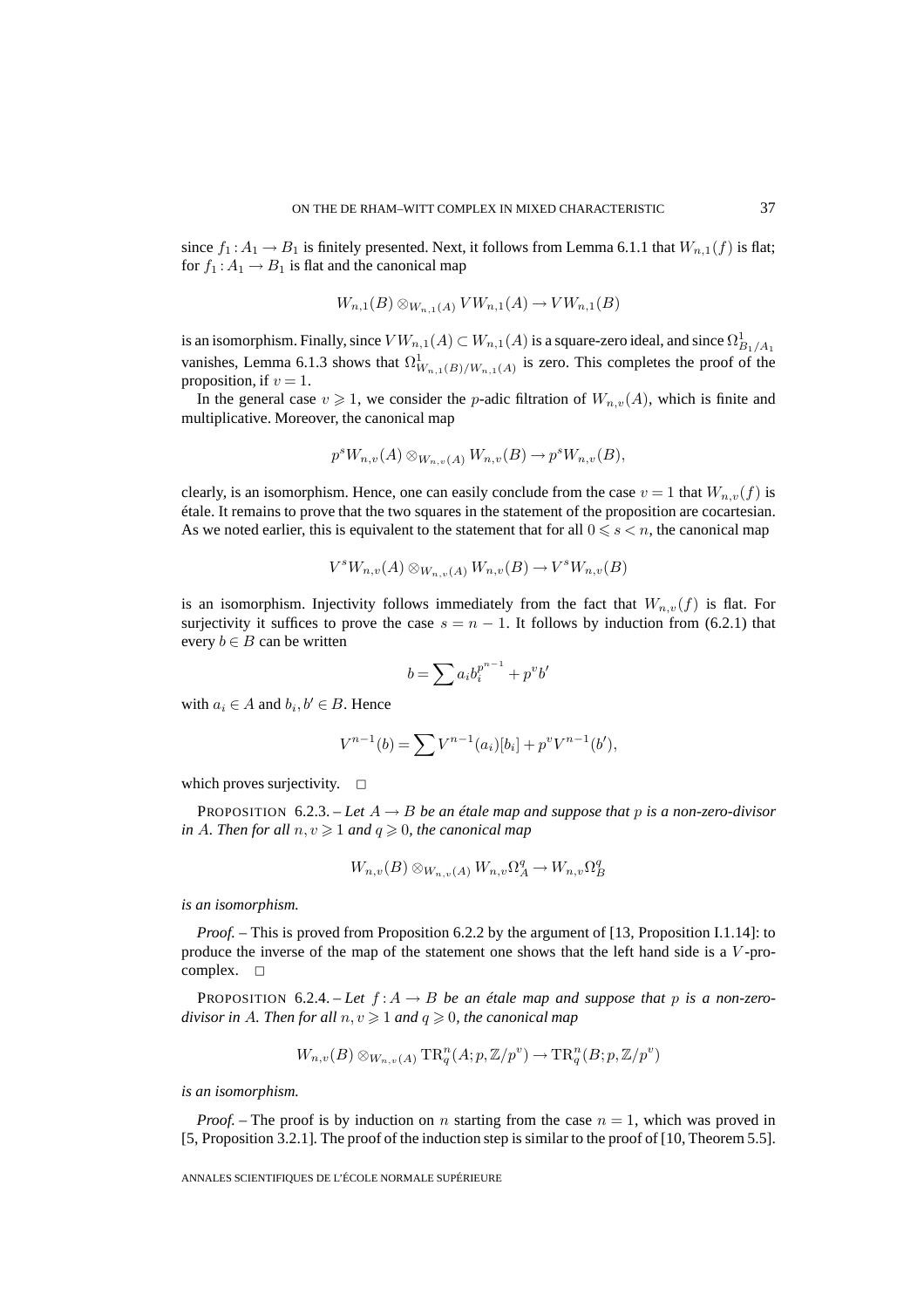In brief, there is a natural long exact sequence of  $W_{n,v}(A)$ -modules

$$
\cdots \to {}_{h}\mathrm{TR}_{q}^{n}(A;p, \mathbb{Z}/p^{v}) \to \mathrm{TR}_{q}^{n}(A;p, \mathbb{Z}/p^{v}) \stackrel{R}{\to} R_{*}\mathrm{TR}_{q}^{n-1}(A;p, \mathbb{Z}/p^{v}) \to \cdots
$$

The base-change of this sequence along  $W_{n,v}(f)$ , which is exact since  $W_{n,v}(f)$  is flat, maps to the long-exact sequence of  $W_{n,v}(B)$ -modules

$$
\cdots \to {}_{h}\mathrm{TR}^n_q(B;p,\mathbb{Z}/p^v) \to \mathrm{TR}^n_q(B;p,\mathbb{Z}/p^v) \stackrel{R}{\to} R_*\mathrm{TR}^{n-1}_q(B;p,\mathbb{Z}/p^v) \to \cdots.
$$

The map of the right hand terms,

$$
W_{n,v}(B) \otimes_{W_{n,v}(A)} R_* \text{TR}_q^{n-1}(A; p, \mathbb{Z}/p^v) \to R_* \text{TR}_q^{n-1}(B; p, \mathbb{Z}/p^v),
$$

inductively, is an isomorphism, since the left hand square in the statement of Proposition 6.2.2 is cocartesian. In order to show that the map of left hand terms,

 $W_{n,v}(B) \otimes_{W_{n,v}(A)} {}_h \text{TR}^n_q(A; p, \mathbb{Z}/p^v) \to {}_h \text{TR}^n_q(B; p, \mathbb{Z}/p^v),$ 

is an isomorphism, we recall that there is a natural first quadrant spectral sequence of  $W_{n,v}(A)$ -modules

$$
E_{s,t}^{2} = H_{s}(C_{p^{n}}, F_{*}^{n-1} \operatorname{TR}_{*}^{1}(A; p, \mathbb{Z}/p^{v})) \Rightarrow {}_{h}\operatorname{TR}_{s+t}^{n}(A; p, \mathbb{Z}/p^{v});
$$

see the discussion preceding [10, Theorem 5.5] and also [9, §4]. The desired isomorphism now follows from the case  $n = 1$ , since the left hand square in the statement of Proposition 6.2.2 is  $cocartesian. \quad \Box$ 

#### **7. Smooth** V **-algebras**

**7.1.** In this paragraph we prove Theorem E of the introduction. Let V be a complete discrete valuation ring of mixed characteristic  $(0, p)$  with quotient field K and perfect residue field k. Let A be a smooth V-algebra, let  $A_K = A \otimes_V K$ , and let  $A_k = A \otimes_V k$ .

LEMMA 7.1.1. – Let A be a smooth V-algebra and let  $f : A \rightarrow B$  be an étale map. Then the *canonical map is an isomorphism*:

$$
W_{n,v}(B) \otimes_{W_{n,v}(A)} \text{TR}^n_q(A|A_K; p, \mathbb{Z}/p^v) \overset{\sim}{\to} \text{TR}^n_q(B|B_K; p, \mathbb{Z}/p^v).
$$

*Proof. –* We recall from Proposition 6.2.4 that the canonical map

$$
W_{n,v}(B) \otimes_{W_{n,v}(A)} \text{TR}_q^n(A; p, \mathbb{Z}/p^v) \to \text{TR}_q^n(B; p, \mathbb{Z}/p^v)
$$

is an isomorphism. We proved in [9, Remark 1.5.8] that there is a long-exact sequence of  $W_{n,v}(A)$ -modules

$$
\cdots \to \mathrm{TR}^n_q(A_k; p, \mathbb{Z}/p^v) \xrightarrow{i!} \mathrm{TR}^n_q(A; p, \mathbb{Z}/p^v) \xrightarrow{j_*} \mathrm{TR}^n_q(A|A_K; p, \mathbb{Z}/p^v) \to \cdots,
$$

where the left hand term is a  $W_{n,v}(A)$ -module via  $i_*:W_{n,v}(A) \to W_{n,v}(A_k)$ . We claim that also the canonical map

$$
W_{n,v}(B) \otimes_{W_{n,v}(A)} \text{TR}^n_q(A_k; p, \mathbb{Z}/p^v) \to \text{TR}^n_q(B_k; p, \mathbb{Z}/p^v)
$$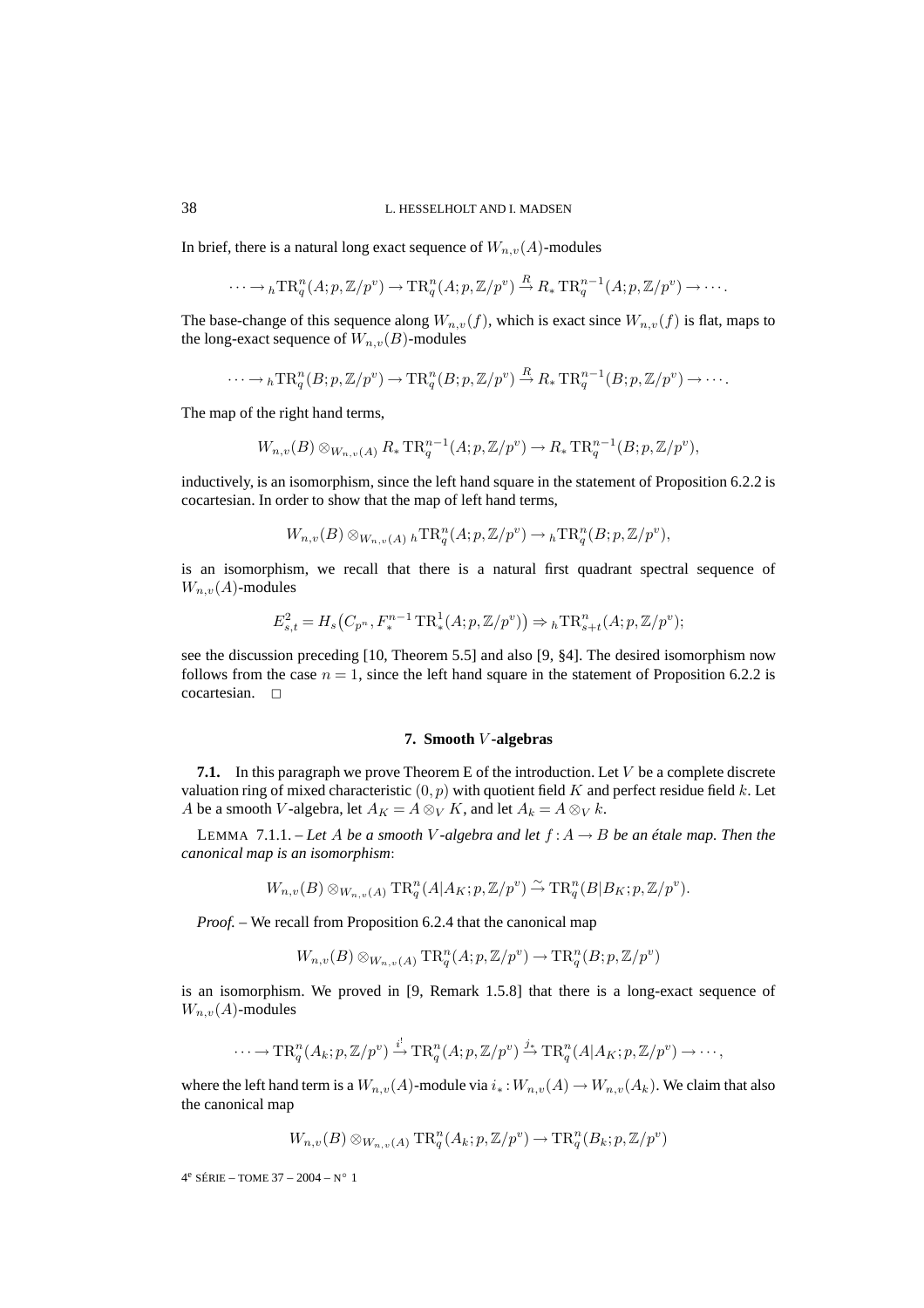is an isomorphism. Since  $W_{n,v}(A) \to W_{n,v}(B)$  is flat by Proposition 6.2.2, the obvious fivelemma argument completes the proof. To prove the claim, we first recall from [8, Proposition 2.4.4] that the canonical map

$$
W_n(B_k) \otimes_{W_n(A_k)} \mathrm{TR}_q^n(A_k; p) \to \mathrm{TR}_q^n(B_k; p)
$$

is an isomorphism; the proof is analogous to the proof of Proposition 6.2.4 above. A five-lemma argument based on the coefficient sequence

$$
\cdots \to \mathrm{TR}^n_q(A_k;p) \xrightarrow{p^v} \mathrm{TR}^n_q(A_k;p) \to \mathrm{TR}^n_q(A_k;p,\mathbb{Z}/p^v) \xrightarrow{\beta} \mathrm{TR}^n_{q-1}(A_k;p) \to \cdots
$$

shows that the canonical map

$$
W_{n,v}(B_k) \otimes_{W_{n,v}(A_k)} \text{TR}^n_q(A_k; p, \mathbb{Z}/p^v) \to \text{TR}^n_q(B_k; p, \mathbb{Z}/p^v)
$$

is an isomorphism. Hence, it suffices to show that

$$
W_{n,v}(B) \otimes_{W_{n,v}(A)} W_{n,v}(A_k) \to W_{n,v}(B_k)
$$

is an isomorphism. The statement for v implies the statement for  $v - 1$ , so we can assume that  $n \leq v$ . Then  $W_{n,v}(A_k) = W_n(A_k)$  and  $W_{n,v}(B_k) = W_n(B_k)$ . We proceed by induction on  $1 \le n \le v$  starting from the trivial case  $n = 1$ . In the induction step, we consider the short exact sequence of  $W_{n,v}(A)$ -modules

$$
0 \to F_*^{n-1}A_k \stackrel{V^{n-1}}{\longrightarrow} W_n(A_k) \stackrel{R}{\to} R_*W_{n-1}(A_k) \to 0
$$

(the corresponding sequence for  $W_{n,v}(A_k)$  is not exact, if  $v < n$ ). We wish to show that the upper horizontal map in the diagram

$$
W_{n,v}(B) \otimes_{W_{n,v}(A)} F_{*}^{n-1}A_{k} \longrightarrow F_{*}^{n-1}B_{k}
$$
  
\n
$$
\uparrow \sim
$$
  
\n
$$
W_{n,v}(B) \otimes_{W_{n,v}(A)} F_{*}^{n-1}A \otimes_{A} A_{k} \longrightarrow F_{*}^{n-1}B \otimes_{A} A_{k},
$$

is an isomorphism. But Proposition 6.2.2 shows that the lower horizontal map is an isomorphism, and the vertical maps are isomorphisms for trivial reasons. One shows in a similar fashion that the map

$$
W_{n,v}(B) \otimes_{W_{n,v}(A)} R_* W_{n-1}(A_k) \stackrel{\sim}{\rightarrow} R_* W_{n-1}(B_k)
$$

is an isomorphism. This completes the proof.  $\Box$ 

We recall from the introduction that  $W_{\cdot}\Omega_{(A,M_A)}^*$  denotes the universal Witt complex over the log ring  $(A, M_A)$ ; see also [9, Section 3.2].

LEMMA 7.1.2. – Let A be a smooth V-algebra and let  $f : A \rightarrow B$  be an étale map. Then the *canonical map is an isomorphism*:

$$
W_{n,v}(B) \otimes_{W_{n,v}(A)} W_{n,v} \Omega_{(A,M_A)}^q \xrightarrow{\sim} W_{n,v} \Omega_{(B,M_B)}^q.
$$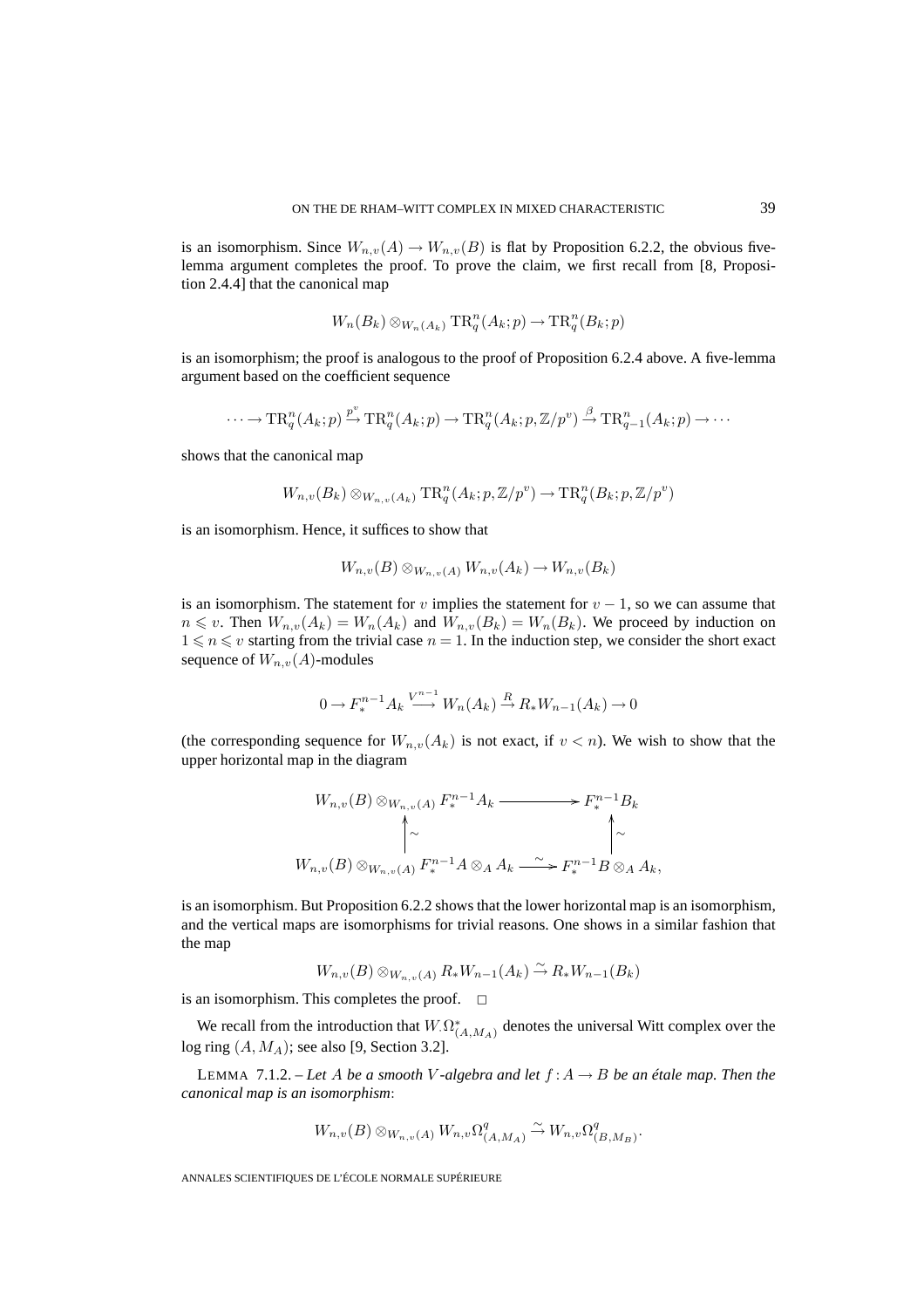*Proof.* – This is similar to the proof of Proposition 6.2.3. <del>□</del>

LEMMA 7.1.3. – *Let* A *be a smooth* V *-algebra. Then the canonical map*

$$
P\big(\mathrm{TR}^{\cdot}_*(A|A_K;p,\mathbb{Z}/p^v)\big) \rightarrow \mathrm{TR}^{\cdot}_*\big(A[x]|A[x]_K;p,\mathbb{Z}/p^v\big)
$$

*is an isomorphism.*

*Proof. –* By Theorem C, the canonical map

$$
P(\mathrm{TR}_*(R;p)) \to \mathrm{TR}_*(R[x];p)
$$

is an isomorphism, for every  $\mathbb{Z}_{(p)}$ -algebra R. The coefficient sequence

$$
\cdots \to \mathrm{TR}^n_q(R;p) \xrightarrow{p^v} \mathrm{TR}^n_q(R;p) \to \mathrm{TR}^n_q(R;p,\mathbb{Z}/p^v) \xrightarrow{\beta} \mathrm{TR}^n_{q-1}(R;p) \to \cdots,
$$

by Lemma 4.2.11, gives rise to a long-exact sequence

$$
\cdots \longrightarrow P\big(\mathrm{TR}^{\cdot}_*(R;p)\big)^n_q \xrightarrow{p^v} P\big(\mathrm{TR}^{\cdot}_*(R;p)\big)^n_q \longrightarrow P\big(\mathrm{TR}^{\cdot}_*(R;p,\mathbb{Z}/p^v)\big)^n_q \longrightarrow \cdots
$$

which maps to the coefficient sequence

$$
\cdots \to \mathrm{TR}^n_q\big(R[x];p\big) \stackrel{p^v}{\to} \mathrm{TR}^n_q\big(R[x];p\big) \to \mathrm{TR}^n_q\big(R[x];p,{\mathbb Z}/p^v\big) \to \cdots.
$$

By Theorem C, this map is an isomorphism of two out of three terms, and hence, of the remaining terms. This shows that for every  $\mathbb{Z}_{(p)}$ -algebra R, the canonical map

$$
P(\mathrm{TR}^{\cdot}_*(R;p,\mathbb{Z}/p^v)) \to \mathrm{TR}^{\cdot}_*(R[x];p,\mathbb{Z}/p^v)
$$

is an isomorphism. This applies, in particular, to  $R = A$  and  $R = A_k$ . A similar argument based on the sequence

$$
\cdots \to \mathrm{TR}^n_q(A_k; p, \mathbb{Z}/p^v) \xrightarrow{i^!} \mathrm{TR}^n_q(A; p, \mathbb{Z}/p^v) \xrightarrow{j_*} \mathrm{TR}^n_q(A|A_K; p, \mathbb{Z}/p^v) \to \cdots
$$

completes the proof.  $\square$ 

LEMMA 7.1.4. – *Let* A *be a* V *-algebra. Then the canonical map*

$$
P\big(W_{\cdot}\Omega^*_{(A,M_A)}\otimes_{\mathbb{Z}}S_{\mathbb{Z}/p^v}(\mu_{p^v})\big)\mathop{\rightarrow} W_{\cdot}\Omega^*_{(A[x],M_{A[x]})}\otimes_{\mathbb{Z}}S_{\mathbb{Z}/p^v}(\mu_{p^v})
$$

*is an isomorphism.*

*Proof.* – Let  $\pi: A \to A[x]$  be the inclusion of the constant polynomials. A functor which has a right adjoint preserves colimits; in particular, it preserves initial objects. It follows that the canonical map

$$
W_{\cdot} \Omega^*_{(A[x], M_{A[x]})} \to \pi^* W_{\cdot} \Omega^*_{(A, M_A)}
$$

is an isomorphism. Hence, by Theorem B, we have a canonical isomorphism

$$
W_{\cdot} \Omega^*_{(A[x], M_{A[x]})} \xrightarrow{\sim} P(W_{\cdot} \Omega^*_{(A, M_A)})
$$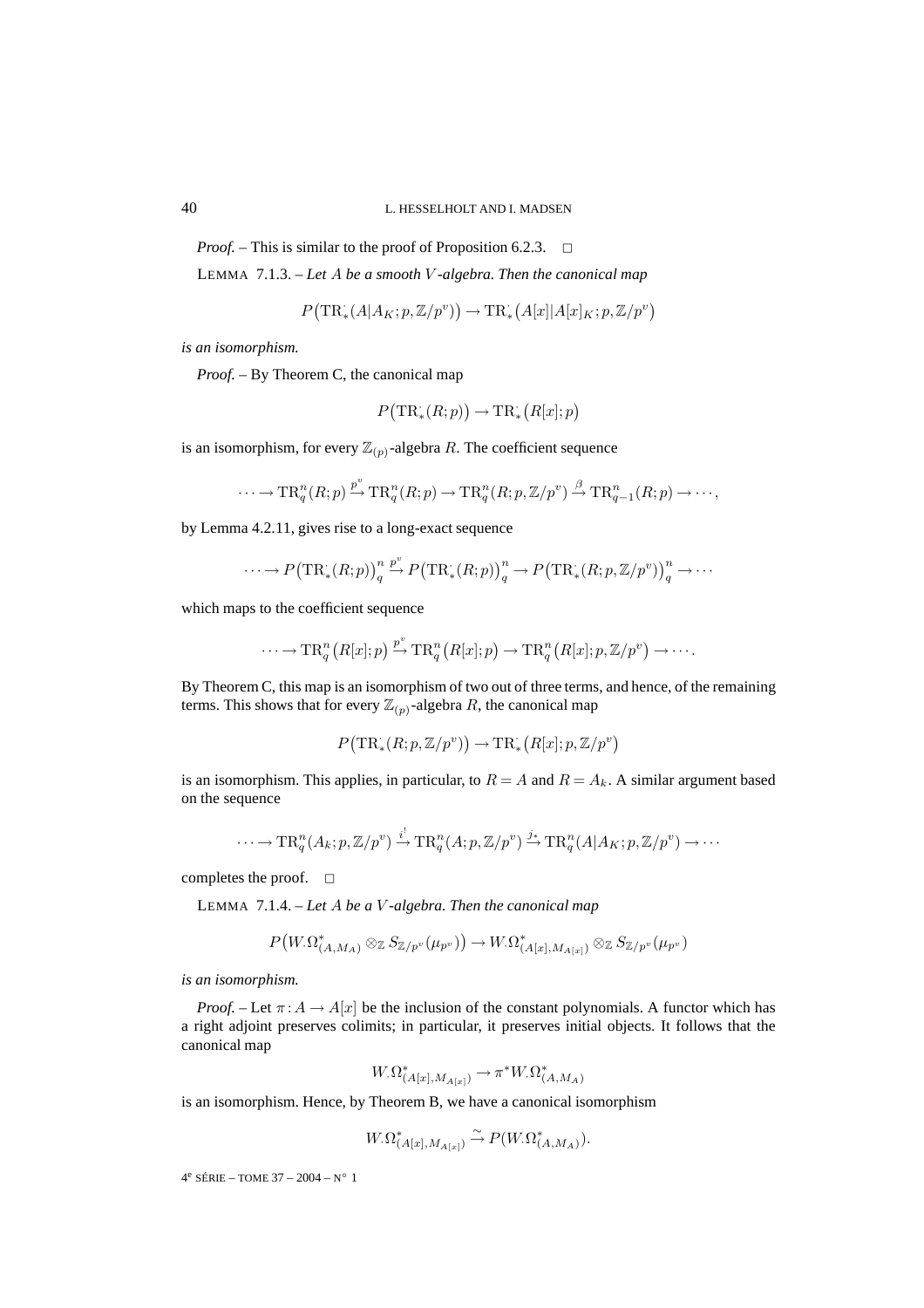Finally, the canonical map

$$
P(W_{\cdot}\Omega_{(A,M_A)}^*) \otimes_{\mathbb{Z}} S_{\mathbb{Z}/p^v}(\mu_{p^v}) \to P(W_{\cdot}\Omega_{(A,M_A)}^* \otimes_{\mathbb{Z}} S_{\mathbb{Z}/p^v}(\mu_{p^v}))
$$

is an isomorphism, since F (respectively d) is the identity map (respectively the zero map) on the factor  $S_{\mathbb{Z}/p^v}(\mu_{p^v})$ . For instance,

$$
V^s(\omega) \otimes \zeta = V^s(\omega \otimes F^s(\zeta)) = V^s(\omega \otimes \zeta).
$$

The lemma follows.  $\square$ 

A pro-abelian group D is Mittag–Leffler zero, if for all  $n \geqslant 1$ , there exists  $m \geqslant n$  such that the structure map  $D_m \to D_n$  is zero. A strict map  $f : D \to D'$  of pro-abelian groups is an isomorphism of pro-abelian groups if and only if the kernel and cokernel of  $f$  are Mittag–Leffler zero.

LEMMA 7.1.5. – Let  $f: E \to E'$  be a map of Witt complexes and suppose that, as a map of *pro-abelian groups,* f *is an isomorphism. Then, as a map of pro-abelian groups,*

$$
P(f):P(E)\to P(E')
$$

*is an isomorphism.*

*Proof.* – Let K be the kernel of  $f : E \to E'$  considered as a strict map of pro-abelian groups, and, by slight abuse of notation, let  $P(K)$  denote the kernel of  $P(f)$  :  $P(E) \rightarrow P(E')$  considered as a strict map of pro-abelian groups. For  $n \geqslant 1$ , we can find  $t \geqslant 0$  such that for all  $1 \leqslant s \leqslant n$ , the structure map  $E_{s+t} \to E_s$  is equal to zero. By inspection, we see that the structure map  $P(K)_{n+t} \to P(K)_n$  is zero, and hence,  $P(K)$  is Mittag–Leffler zero. A similar argument shows that also the cokernel of  $P(f)$ :  $P(E) \rightarrow P(E')$  is Mittag-Leffler zero.  $\Box$ 

*Proof of Theorem E.* – We recall from [6, Corollary 17.11.4] that a V-algebra A is smooth if and only if there exist relatively prime elements  $f_1, \ldots, f_r \in A$  and étale maps

$$
V[x_1,\ldots,x_n] \to A_{f_i} = A\left[\frac{1}{f_i}\right].
$$

We first prove the statement for polynomial algebras. The proof is by induction on the number of variables; the basic case  $A = V$  is the statement of [9, Theorem C]. In the induction step, we assume the statement for A and consider the following diagram of pro-abelian groups.

$$
P(W_{\cdot}\Omega_{(A,M_A)}^* \otimes_{\mathbb{Z}} S_{\mathbb{Z}/p^v}(\mu_{p^v})) \xrightarrow{\sim} P\big(\mathrm{TR}_* (A|A_K; p, \mathbb{Z}/p^v)\big)
$$
  
\n
$$
\downarrow \sim \qquad \qquad \downarrow \sim
$$
  
\n
$$
W_{\cdot}\Omega_{(A[x], M_{A[x]})}^* \otimes_{\mathbb{Z}} S_{\mathbb{Z}/p^v}(\mu_{p^v}) \longrightarrow \mathrm{TR}_* (A[x]|A[x]_K; p, \mathbb{Z}/p^v).
$$

The left and right hand vertical maps are isomorphism by Lemmas 7.1.4 and 7.1.3, respectively, and the top horizontal map is an isomorphism by Lemma 7.1.5 and by the assumption that the theorem holds for A. This proves the induction step.

Let A be a smooth V-algebra, let  $f : A \rightarrow B$  be an étale map, and suppose that the theorem holds for A such that the canonical map

$$
W_{\cdot} \Omega^*_{(A,M_A)} \otimes_{\mathbb{Z}} S_{\mathbb{Z}/p^v}(\mu_{p^v}) \to \operatorname{TR}^{\cdot}_*(A \vert A_K;p, \mathbb{Z}/p^v)
$$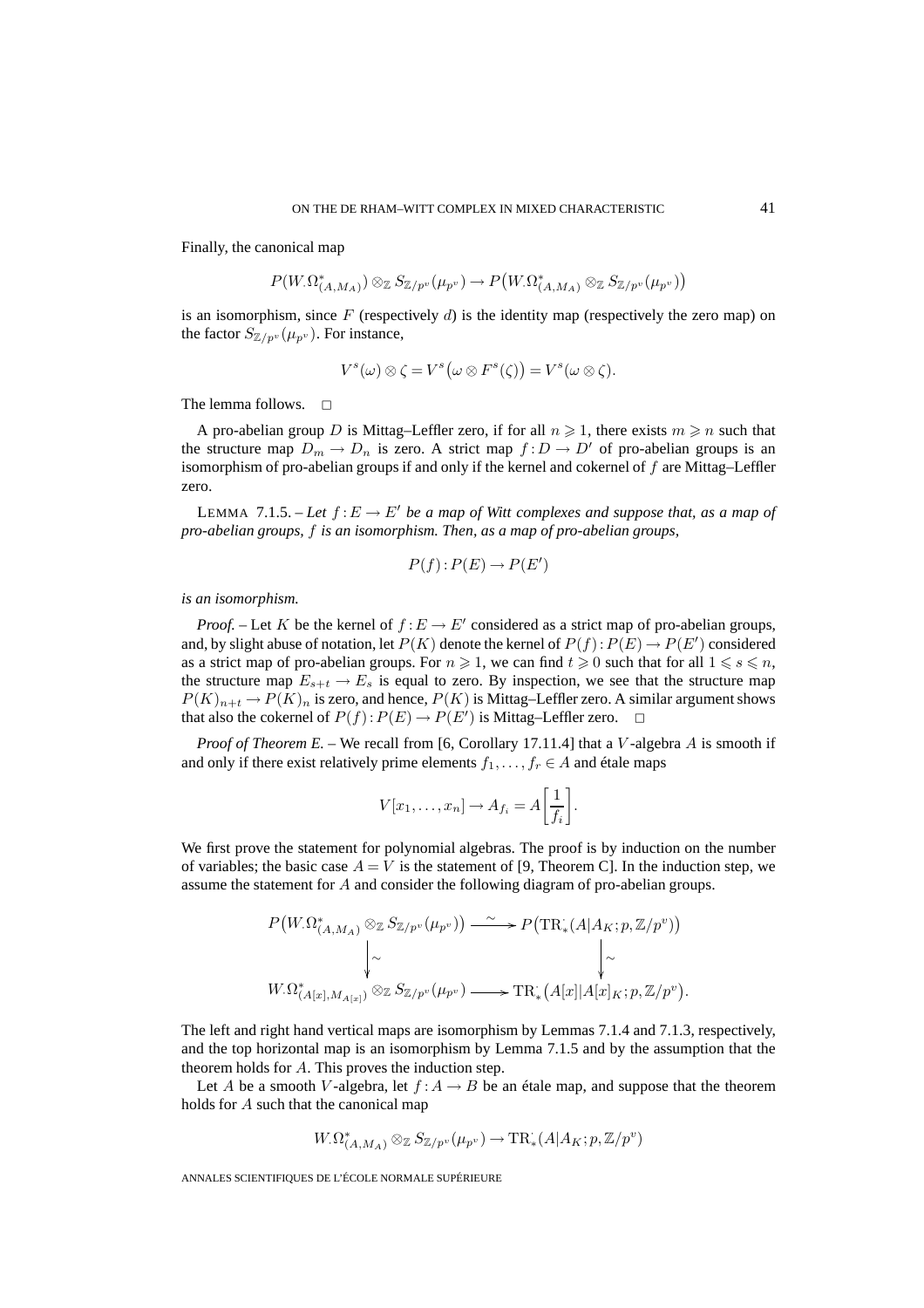is an isomorphism of pro-graded  $W_{\cdot,v}(A)$ -modules. Then the map obtained by base-change along  $W_{\cdot,v}(f)$  again is an isomorphism, and hence, Lemmas 7.1.2 and 7.1.1 show that the canonical map

$$
W_{\cdot} \Omega^*_{(B, M_B)} \otimes_{\mathbb{Z}} S_{\mathbb{Z}/p^v}(\mu_{p^v}) \to \mathrm{TR}^*_{*}(B|B_K; p, \mathbb{Z}/p^v)
$$

is an isomorphism.

The proof is completed by the following covering argument. Let  $E_n$  be a functor, which to a smooth V-algebra A associates a  $W_{n,v}(A)$ -module  $E_n(A)$ , and suppose that for all  $f \in A$ , the canonical map

$$
W_{n,v}(A_f) \otimes_{W_{n,v}(A)} E_n(A) \to E_n(A_f)
$$

is an isomorphism. Let  $f_1, \ldots, f_r \in A$  be relatively prime elements. Then the canonical map  $A \to \prod_{1 \leqslant i \leqslant r} A_{f_i}$  is faithfully flat, and hence, the Koszul complex

$$
C^* = \bigotimes_{1 \leq i \leq r} (A \to A_{f_i})
$$

is exact. Here we view  $A \to A_{f_i}$  as a cochain complex of A-modules with A located in degree zero. The maps in this complex are alternating sums of A-algebra homomorphisms. Hence, we obtain complexes  $W_{n,v}(C^*)$  and  $E_n(C^*)$  by applying  $W_{n,v}(-)$  and  $E_n(-)$ , respectively, to each term of the complex  $C^*$ . The former complex is exact by an induction argument based on the natural exact sequences

$$
0 \to W_{1,v}(A_f) \xrightarrow{V^{n-1}} W_{n,v}(A_f) \xrightarrow{R} W_{n-1,v}(A_f) \to 0.
$$

The terms of this complex are flat  $W_{n,v}(A)$ -modules by Proposition 6.2.2. Hence, also the common complex

$$
W_{n,v}(C^*) \otimes_{W_{n,v}(A)} E_n(A) \stackrel{\sim}{\to} E_n(C^*)
$$

is exact. We now consider the map of Witt complexes  $E^* \to E'^*$  from the statement of Theorem E. Then the complexes  $E^{q}(C^*)$  and  $E^{rq}(C^*)$  are exact, for all  $q \ge 0$ , by Lemmas 7.1.2 and 7.1.1, respectively. We can choose  $f_1, \ldots, f_r \in A$  such that the map of cochain complexes  $E^q(C^*) \to E^{r_q}(C^*)$  is an isomorphism in positive degrees. But then this map is an isomorphism also in degree zero.  $\Box$ 

#### **REFERENCES**

- [1] BLOCH S., Algebraic K-theory and crystalline cohomology, *Inst. Hautes Études Sci. Publ. Math.* **47** (1977) 187–268.
- [2] BÖKSTEDT M., HSIANG W.-C., MADSEN I., The cyclotomic trace and algebraic K-theory of spaces, *Invent. Math.* **111** (1993) 465–540.
- [3] BOURBAKI N., *Commutative Algebra, Chapters* 1*–*7, in: Elements of Mathematics, Springer-Verlag, Berlin, 1998. Translated from the French. Reprint of the 1989 English translation.
- [4] GEISSER T., HESSELHOLT L., The de Rham–Witt complex and p-adic vanishing cycles, Preprint, 2003.
- [5] GEISSER T., HESSELHOLT L., Topological cyclic homology of schemes, in: K*-Theory (Seattle, 1997)*, in: Proc. Symp. Pure Math., vol. **67**, 1999, pp. 41–87.
- [6] GROTHENDIECK A., Éléments de géométrie algébrique. IV. Étude locale des schémas et des morphismes de schémas (Quatrième Partie), *Inst. Hautes Études Sci. Publ. Math.* **32** (1967).